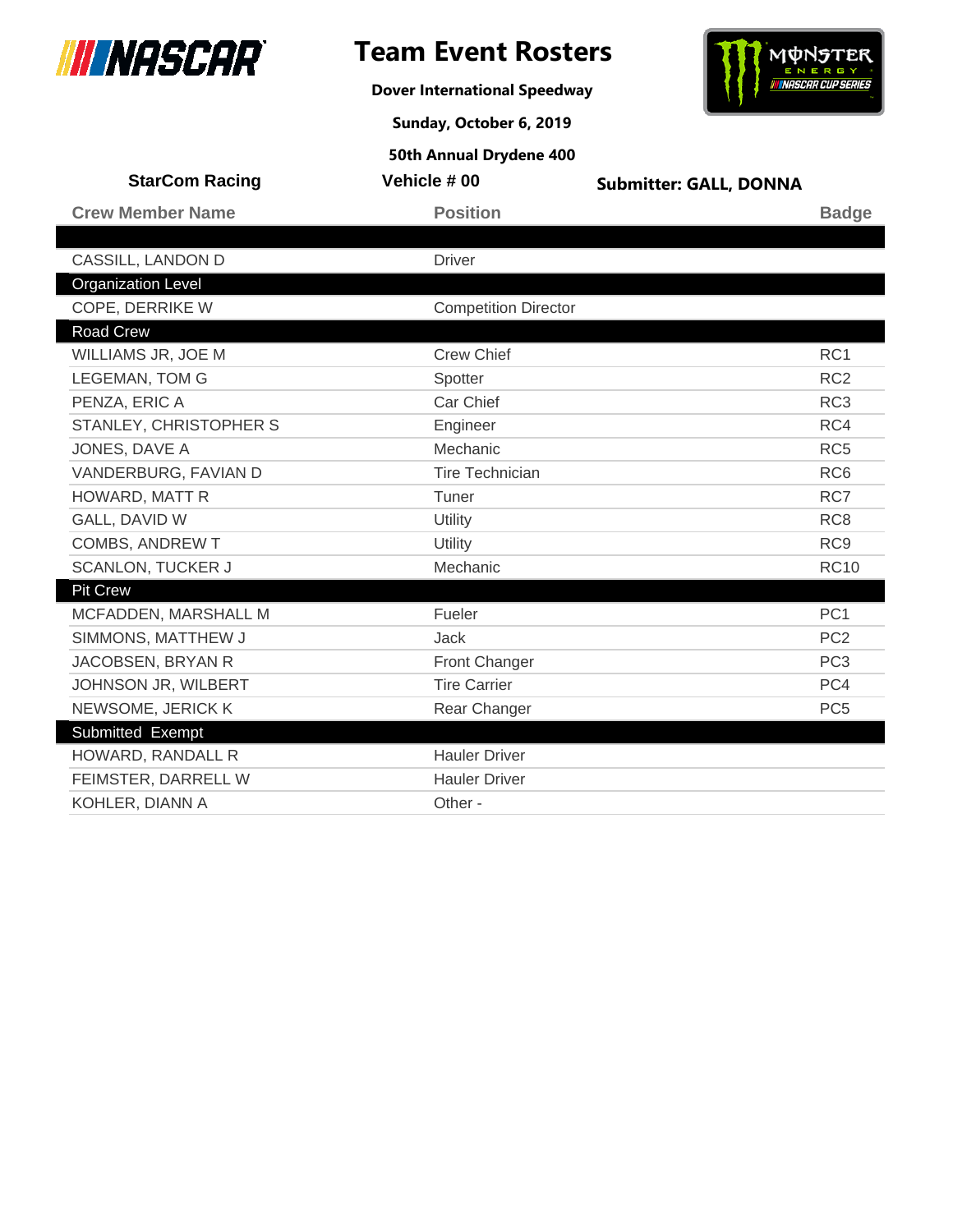

**Dover International Speedway**



**Sunday, October 6, 2019**

| <b>Chip Ganassi Racing</b> | Vehicle #1                  | <b>Submitter: ROWELL, AMY</b> |
|----------------------------|-----------------------------|-------------------------------|
| <b>Crew Member Name</b>    | <b>Position</b>             | <b>Badge</b>                  |
| <b>BUSCH, KURT T</b>       | <b>Driver</b>               |                               |
| <b>Organization Level</b>  |                             |                               |
| LUNDERS, TONY D            | <b>Competition Director</b> |                               |
| MCCULLOUGH, MICHAEL B      | <b>IT Support</b>           |                               |
| PEET, SHAUN W              | Pit Coach                   |                               |
| <b>Road Crew</b>           |                             |                               |
| MCCALL, MATT D             | <b>Crew Chief</b>           | RC1                           |
| SELL, JOSH S               | Engineer                    | RC <sub>2</sub>               |
| BRANZELLE, JONATHAN        | Engineer                    | RC <sub>3</sub>               |
| BERGENTY, RYAN A           | Car Chief                   | RC4                           |
| CASE, NICK D               | Front End Mechanic          | RC <sub>5</sub>               |
| HOUSE, MATTHEW D           | <b>Interior Mechanic</b>    | RC <sub>6</sub>               |
| ELLIS, JONATHAN P          | <b>Underneath Mechanic</b>  | RC7                           |
| SEALES, BRYCE J            | <b>Shock Technician</b>     | RC <sub>8</sub>               |
| <b>BONSIGNORE, FRANK A</b> | <b>Tire Technician</b>      | RC <sub>9</sub>               |
| <b>GREEN, TYLER S</b>      | Spotter                     | <b>RC10</b>                   |
| DELL, BOBBY W              | Tuner                       | <b>RC11</b>                   |
| CURTIS, JEFF A             | Utility                     | <b>RC12</b>                   |
| <b>Pit Crew</b>            |                             |                               |
| KINCAID, DANIEL B          | Front Changer               | PC <sub>1</sub>               |
| <b>BALDWIN, CORY L</b>     | Rear Changer                | PC <sub>2</sub>               |
| KIMBROUGH, JEREMY D        | <b>Tire Carrier</b>         | PC <sub>3</sub>               |
| APPLEBY, JOSH A            | <b>Jack</b>                 | PC4                           |
| RUDANOVIC, MILAN K         | Fueler                      | PC <sub>5</sub>               |
| Back-up Pit Crew           |                             |                               |
| JACOBSEN, BRYAN R          | <b>Front Changer</b>        |                               |
| KIRBY, JUSTIN T            | <b>Tire Carrier</b>         |                               |
| HOUSTON, KENYATTA          | Rear Changer                |                               |
| WILLARD, JONATHAN L        | Jack                        |                               |
| DAVENPORT, BROOK N         | Fueler                      |                               |
| Submitted Exempt           |                             |                               |
| WOODFIN, SCOTT S           | <b>Hauler Driver</b>        |                               |
| SHANO, GLENN A             | <b>Hauler Driver</b>        |                               |
| WISE, JOSH E               | Trainer / Masseuse          |                               |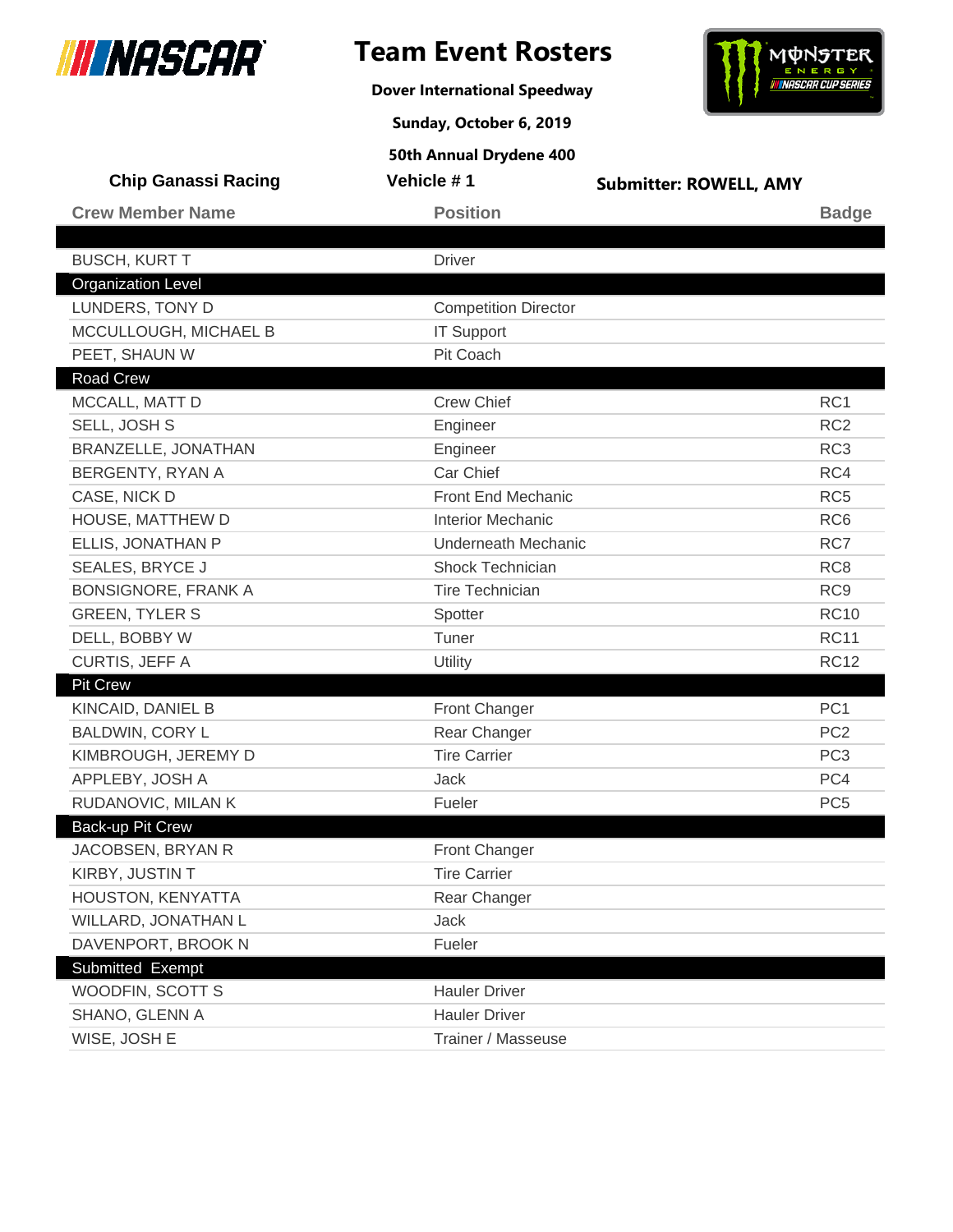

**Dover International Speedway**



**Sunday, October 6, 2019**

| Vehicle #10                | <b>Submitter: STIMBERIS, JENNIFER</b>                                                                                                   |
|----------------------------|-----------------------------------------------------------------------------------------------------------------------------------------|
| <b>Position</b>            | <b>Badge</b>                                                                                                                            |
|                            |                                                                                                                                         |
|                            |                                                                                                                                         |
|                            |                                                                                                                                         |
|                            |                                                                                                                                         |
|                            |                                                                                                                                         |
|                            |                                                                                                                                         |
|                            | RC <sub>1</sub>                                                                                                                         |
|                            | RC <sub>2</sub>                                                                                                                         |
|                            | RC <sub>3</sub>                                                                                                                         |
|                            | RC4                                                                                                                                     |
| Front End Mechanic         | RC <sub>5</sub>                                                                                                                         |
| <b>Interior Mechanic</b>   | RC <sub>6</sub>                                                                                                                         |
| Car Chief                  | RC7                                                                                                                                     |
| Tuner                      | RC <sub>8</sub>                                                                                                                         |
| Engineer                   | RC <sub>9</sub>                                                                                                                         |
| Shock Technician           | <b>RC10</b>                                                                                                                             |
| <b>Underneath Mechanic</b> | <b>RC11</b>                                                                                                                             |
| Utility                    | <b>RC12</b>                                                                                                                             |
|                            |                                                                                                                                         |
| <b>Tire Carrier</b>        | PC <sub>1</sub>                                                                                                                         |
| Jack                       | PC <sub>2</sub>                                                                                                                         |
| Fueler                     | PC <sub>3</sub>                                                                                                                         |
| Rear Changer               | PC4                                                                                                                                     |
| Front Changer              | PC <sub>5</sub>                                                                                                                         |
|                            |                                                                                                                                         |
| Front Changer              |                                                                                                                                         |
| <b>Tire Carrier</b>        |                                                                                                                                         |
| Rear Changer               |                                                                                                                                         |
| Jack                       |                                                                                                                                         |
| Fueler                     |                                                                                                                                         |
|                            |                                                                                                                                         |
| <b>Hauler Driver</b>       |                                                                                                                                         |
| <b>Hauler Driver</b>       |                                                                                                                                         |
|                            | <b>Driver</b><br><b>Competition Director</b><br><b>IT Support</b><br><b>Crew Chief</b><br>Engineer<br>Spotter<br><b>Tire Technician</b> |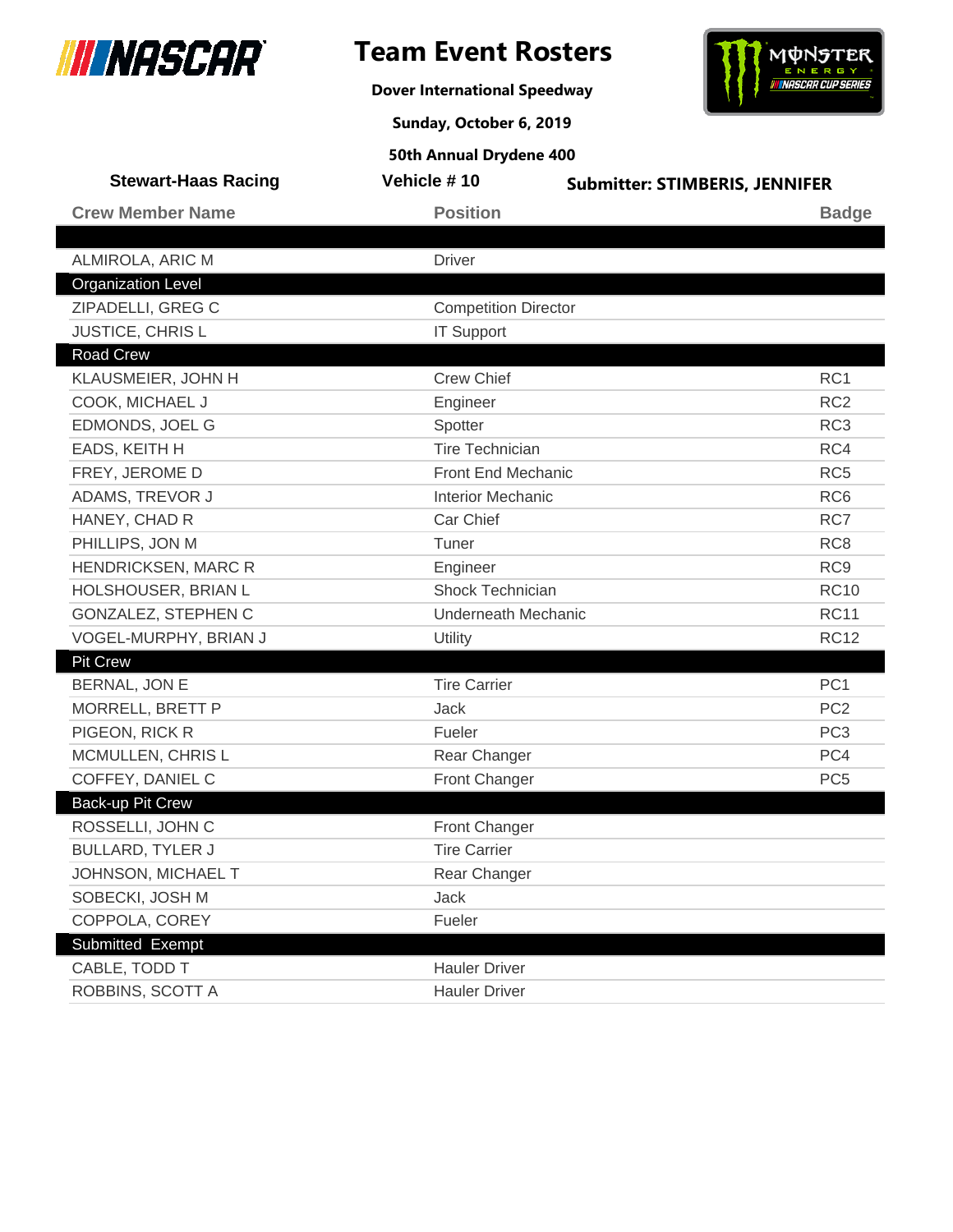

**Dover International Speedway**



**Sunday, October 6, 2019**

| <b>Joe Gibbs Racing</b>    | Vehicle #11                | <b>Submitter: LAMBE, ROBIN</b> |
|----------------------------|----------------------------|--------------------------------|
| <b>Crew Member Name</b>    | <b>Position</b>            | <b>Badge</b>                   |
|                            |                            |                                |
| HAMLIN, DENNY D            | <b>Driver</b>              |                                |
| <b>Organization Level</b>  |                            |                                |
| GREENE, KEVIN J            | <b>IT Support</b>          |                                |
| PURCELL, KENNETH G         | <b>IT Support</b>          |                                |
| <b>Road Crew</b>           |                            |                                |
| <b>GABEHART, CHRIS A</b>   | <b>Crew Chief</b>          | RC1                            |
| PHILLIPS, ERIC P           | Car Chief                  | RC <sub>2</sub>                |
| <b>GRIFFETH, BRANDON J</b> | Front End Mechanic         | RC <sub>3</sub>                |
| ELDRIDGE, SCOTT S          | <b>Underneath Mechanic</b> | RC4                            |
| MCAULAY, SAMUEL B          | Engineer                   | RC <sub>5</sub>                |
| <b>BOWERS, RYAN W</b>      | Engineer                   | RC <sub>6</sub>                |
| HANRAHAN, SEAN K           | Shock Technician           | RC7                            |
| SIMMONS, SCOTT JG          | Tire Technician            | RC <sub>8</sub>                |
| LAMBERT, CHRIS H           | Spotter                    | RC <sub>9</sub>                |
| DUDLEY, JAMES E            | Tuner                      | <b>RC10</b>                    |
| <b>KERLIN, SEAN R</b>      | <b>Interior Mechanic</b>   | <b>RC11</b>                    |
| SMALL, GREG B              | Utility                    | <b>RC12</b>                    |
| <b>Pit Crew</b>            |                            |                                |
| WATKINS, ED M              | Fueler                     | PC <sub>1</sub>                |
| STAMPER, HOUSTON H         | Front Changer              | PC <sub>2</sub>                |
| SHIPPLETT, JOSHUA R        | <b>Tire Carrier</b>        | PC <sub>3</sub>                |
| TAUTGES, STEVEN J          | Rear Changer               | PC4                            |
| MILLS, KELLEN L            | Jack                       | PC <sub>5</sub>                |
| Back-up Pit Crew           |                            |                                |
| HARTMAN, ADAM M            | <b>Front Changer</b>       |                                |
| HALL, CHRIS J              | <b>Tire Carrier</b>        |                                |
| YOUKER, DEVEN J            | Rear Changer               |                                |
| THACKER, CHARLES J         | Jack                       |                                |
| EASTLAND, BRIAN A          | Fueler                     |                                |
| Submitted Exempt           |                            |                                |
| COLLINS, JOSH L            | <b>Hauler Driver</b>       |                                |
| HODEL, FRANKIE B           | <b>Hauler Driver</b>       |                                |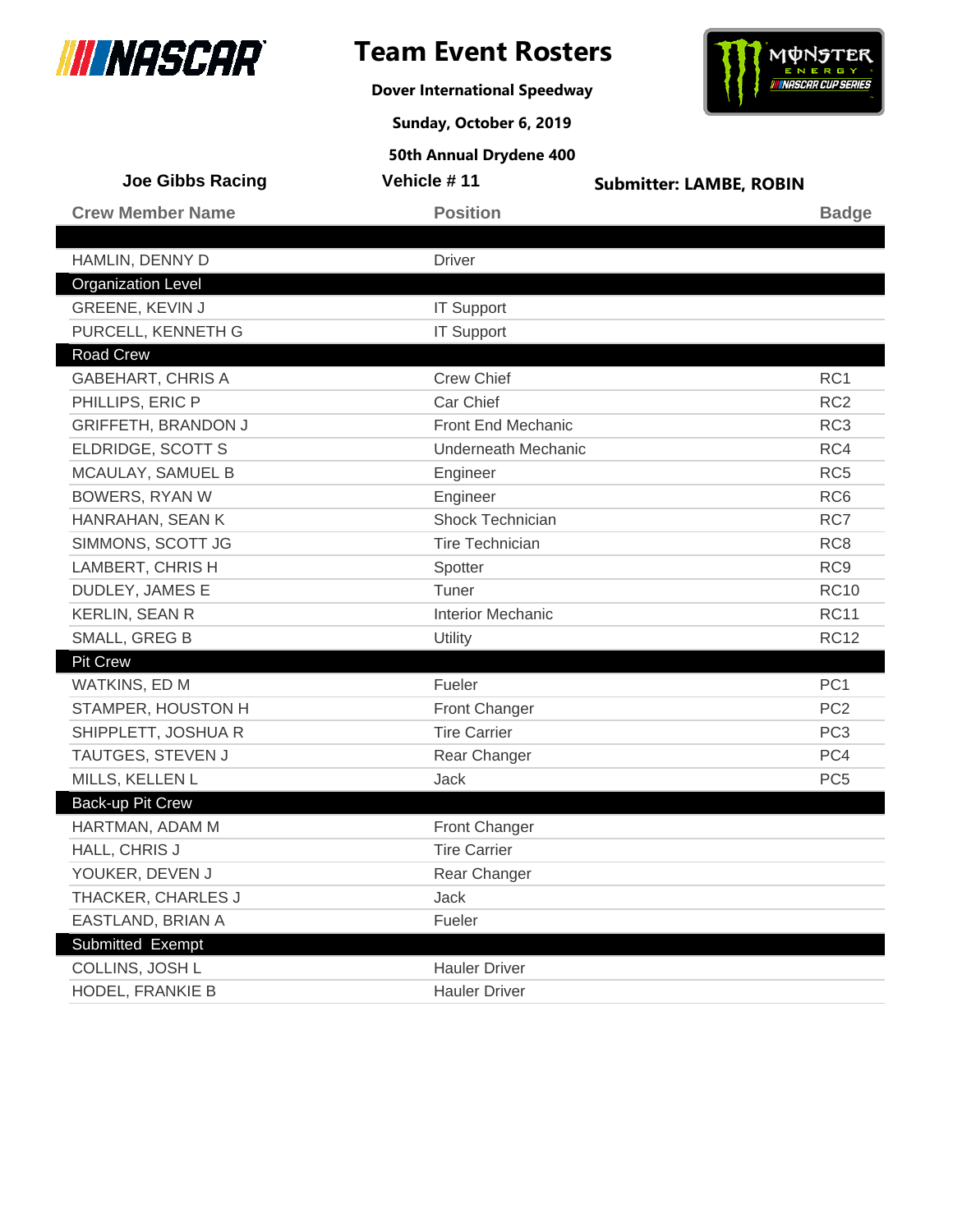

**Dover International Speedway**



**Sunday, October 6, 2019**

| <b>Team Penske</b>        | Vehicle #12                 | <b>Submitter: FULTZ, ANGELA</b> |
|---------------------------|-----------------------------|---------------------------------|
| <b>Crew Member Name</b>   | <b>Position</b>             | <b>Badge</b>                    |
|                           |                             |                                 |
| BLANEY, RYAN M            | <b>Driver</b>               |                                 |
| <b>Organization Level</b> |                             |                                 |
| <b>GEISLER, TRAVIS F</b>  | <b>Competition Director</b> |                                 |
| <b>BUSKIRK, KEVIN C</b>   | <b>Technical Director</b>   |                                 |
| PERRY, DAVID C            | <b>IT Support</b>           |                                 |
| POWER, KYLE J             | <b>IT Support</b>           |                                 |
| <b>Road Crew</b>          |                             |                                 |
| <b>BULLINS, JEREMY D</b>  | <b>Crew Chief</b>           | RC1                             |
| WILLIAMS, JOSH T          | Spotter                     | RC <sub>2</sub>                 |
| MUELLER, ANDREA E         | Engineer                    | RC <sub>3</sub>                 |
| HUTCHENS, GRANT D         | Engineer                    | RC4                             |
| ALMQUIST, KIRK S          | Car Chief                   | RC <sub>5</sub>                 |
| JENNINGS, JUSTIN L        | Front End Mechanic          | RC <sub>6</sub>                 |
| <b>BELMONT, KYLE J</b>    | <b>Interior Mechanic</b>    | RC7                             |
| TIDWELL, CHRIS W          | <b>Underneath Mechanic</b>  | RC <sub>8</sub>                 |
| STILLMAN, DAVID C         | Shock Technician            | RC <sub>9</sub>                 |
| SLINEY, BRIAN D           | <b>Tire Technician</b>      | <b>RC10</b>                     |
| RUSSELL, DARIN H          | Tuner                       | <b>RC11</b>                     |
| <b>BROSEL, WARREN J</b>   | Utility                     | <b>RC12</b>                     |
| <b>Pit Crew</b>           |                             |                                 |
| FLORES, RYAN J            | Front Changer               | PC <sub>1</sub>                 |
| MOORE, WADE W             | <b>Tire Carrier</b>         | PC <sub>2</sub>                 |
| DONLIN, GREG P            | Rear Changer                | PC <sub>3</sub>                 |
| STODDARD, GRAHAM P        | <b>Jack</b>                 | PC4                             |
| LACKEY, ANDREW G          | Fueler                      | PC <sub>5</sub>                 |
| Back-up Pit Crew          |                             |                                 |
| PREVETTE, JUSTIN S        | Front Changer               |                                 |
| APSEY, TREVOR R           | <b>Tire Carrier</b>         |                                 |
| THOMPSON, CURTIS F        | Rear Changer                |                                 |
| <b>GALLAHAN, RAY P</b>    | Jack                        |                                 |
| <b>BAKER, BLAKE B</b>     | Fueler                      |                                 |
| Submitted Exempt          |                             |                                 |
| JOHNSON JR, RICK P        | <b>Hauler Driver</b>        |                                 |
| WHITT, GEFFERY B          | <b>Hauler Driver</b>        |                                 |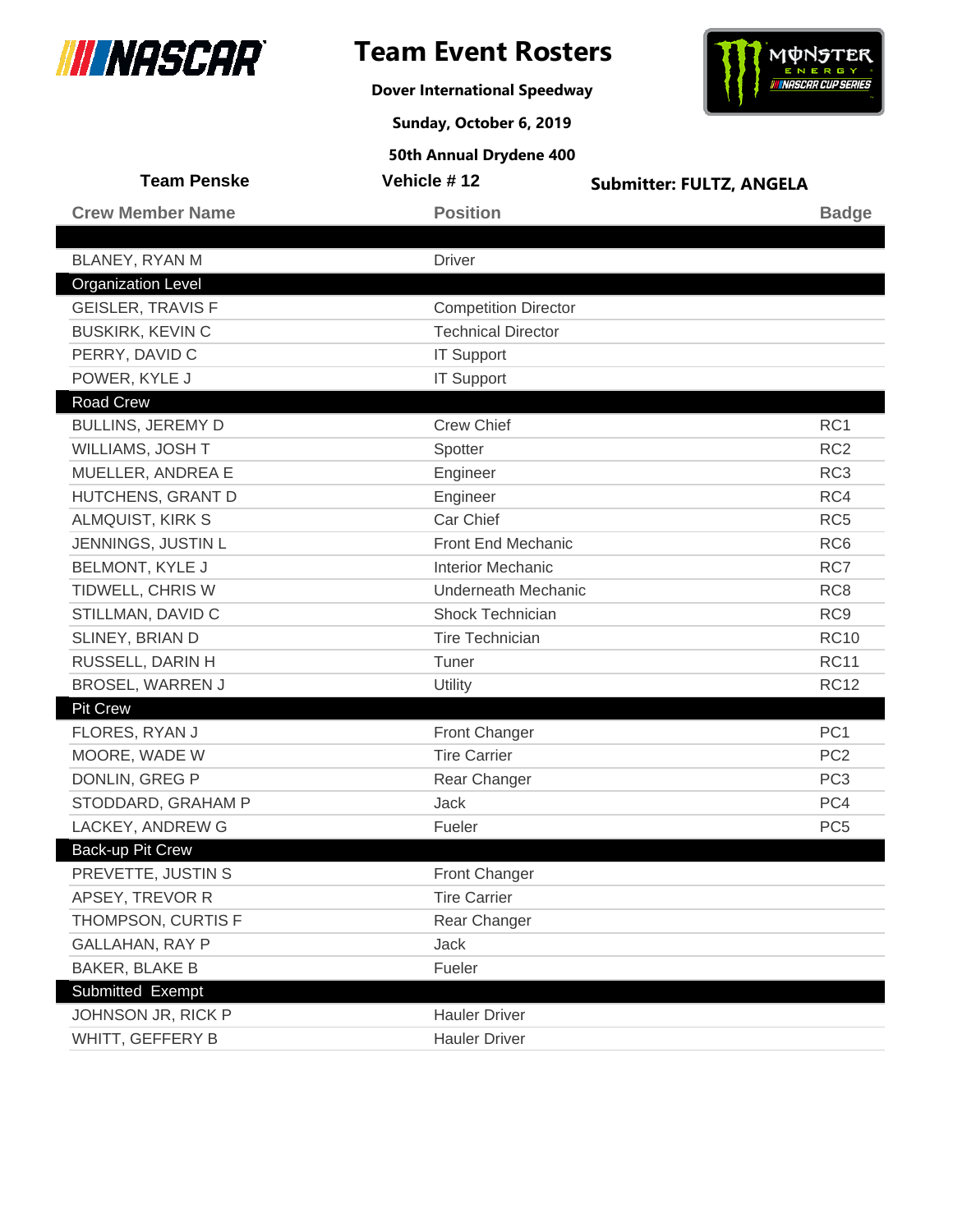

# **Team Event Rosters**

**Dover International Speedway**

**Sunday, October 6, 2019**



| <b>Germain Racing</b>     | Vehicle #13              | <b>Submitter: BERRYMAN, KERRI</b> |
|---------------------------|--------------------------|-----------------------------------|
| <b>Crew Member Name</b>   | <b>Position</b>          | <b>Badge</b>                      |
|                           |                          |                                   |
| DILLON, TY R              | <b>Driver</b>            |                                   |
| <b>Organization Level</b> |                          |                                   |
| <b>GREER, SHANE S</b>     | <b>IT Support</b>        |                                   |
| ROGERS, LARRY L           | Other -                  |                                   |
| Road Crew                 |                          |                                   |
| <b>BORLAND, MATT T</b>    | <b>Crew Chief</b>        | RC <sub>1</sub>                   |
| PLOURDE, BILLY J          | Car Chief                | RC <sub>2</sub>                   |
| <b>BURCH, LAWRENCE C</b>  | Engineer                 | RC <sub>3</sub>                   |
| KIRKENDALL, JEFF          | Engineer                 | RC4                               |
| <b>OWENS, TRAVIS G</b>    | Front End Mechanic       | RC <sub>5</sub>                   |
| NORRIS, WILL W            | Underneath Mechanic      | RC <sub>6</sub>                   |
| KINCHELOE, BRYAN M        | <b>Tire Technician</b>   | RC7                               |
| CHASE, MIKE A             | <b>Shock Technician</b>  | RC <sub>8</sub>                   |
| PRESGRAVES, DUSTYN S      | Tuner                    | RC <sub>9</sub>                   |
| HALPIN, TRACY J           | Utility                  | <b>RC10</b>                       |
| CASADA, ZACHARY N         | <b>Interior Mechanic</b> | <b>RC11</b>                       |
| O'DEA, WILLIAM K          | Spotter                  | <b>RC12</b>                       |
| <b>Pit Crew</b>           |                          |                                   |
| <b>WARRICK, DOUG A</b>    | Jack                     | PC <sub>1</sub>                   |
| POWELL, GREG D            | <b>Tire Carrier</b>      | PC <sub>2</sub>                   |
| THOMAS, JOSHUA            | Rear Changer             | PC <sub>3</sub>                   |
| HEISTER, A J J            | Fueler                   | PC4                               |
| HARTMAN, ADAM M           | Front Changer            | PC <sub>5</sub>                   |
| Back-up Pit Crew          |                          |                                   |
| HEISTER, A J J            | <b>Tire Carrier</b>      |                                   |
| WALLS, CURTIS M           | Front Changer            |                                   |
| Submitted Exempt          |                          |                                   |
| PRINCE, BEN O             | <b>Hauler Driver</b>     |                                   |
| FRANCESKINO, JOHN J       | <b>Hauler Driver</b>     |                                   |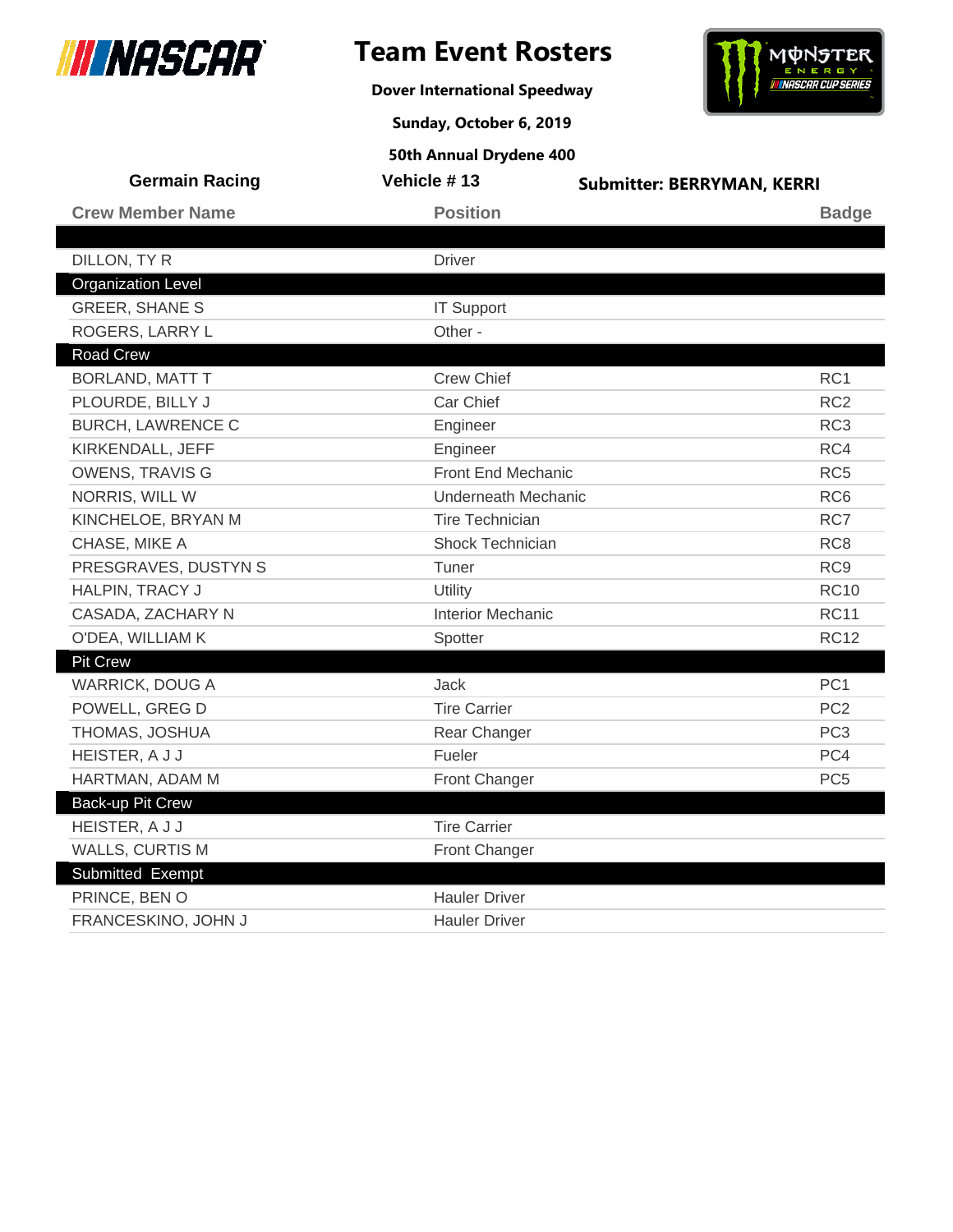

**Dover International Speedway**



**Sunday, October 6, 2019**

| <b>Stewart-Haas Racing</b> | Vehicle #14                 | <b>Submitter: STIMBERIS, JENNIFER</b> |
|----------------------------|-----------------------------|---------------------------------------|
| <b>Crew Member Name</b>    | <b>Position</b>             | <b>Badge</b>                          |
|                            |                             |                                       |
| <b>BOWYER, CLINT A</b>     | <b>Driver</b>               |                                       |
| <b>Organization Level</b>  |                             |                                       |
| ZIPADELLI, GREG C          | <b>Competition Director</b> |                                       |
| JUSTICE, CHRIS L           | <b>IT Support</b>           |                                       |
| <b>Road Crew</b>           |                             |                                       |
| <b>BUGAREWICZ, MIKE M</b>  | <b>Crew Chief</b>           | RC1                                   |
| COOK, JERRY J              | Car Chief                   | RC <sub>2</sub>                       |
| DEESE, LEE P               | Engineer                    | RC <sub>3</sub>                       |
| FAIRWEATHER, ROBBIE M      | <b>Underneath Mechanic</b>  | RC4                                   |
| TRICKETT, CHRIS C          | <b>Interior Mechanic</b>    | RC <sub>5</sub>                       |
| SILVESTRI, TONY L          | <b>Front End Mechanic</b>   | RC <sub>6</sub>                       |
| SMITH, WAYNE D             | Shock Technician            | RC7                                   |
| MOELLER, MATTHEW A         | Tuner                       | RC <sub>8</sub>                       |
| POTTER, JUSTIN W           | Utility                     | RC <sub>9</sub>                       |
| <b>GRIFFIN, BRETT K</b>    | Spotter                     | <b>RC10</b>                           |
| SIMPSON, RUSSELL W         | <b>Tire Technician</b>      | <b>RC11</b>                           |
| KIMBROUGH, JAMES D         | Engineer                    | <b>RC12</b>                           |
| <b>Pit Crew</b>            |                             |                                       |
| COTTEN, SEAN F             | Jack                        | PC <sub>1</sub>                       |
| MULDER, RYAN P             | <b>Front Changer</b>        | PC <sub>2</sub>                       |
| DOLLARHIDE, COLEMAN R      | Rear Changer                | PC <sub>3</sub>                       |
| MOORE, DWAYNE E            | <b>Tire Carrier</b>         | PC4                                   |
| <b>KEENER, JAMES M</b>     | Fueler                      | PC <sub>5</sub>                       |
| Back-up Pit Crew           |                             |                                       |
| ROSSELLI, JOHN C           | <b>Front Changer</b>        |                                       |
| <b>BULLARD, TYLER J</b>    | <b>Tire Carrier</b>         |                                       |
| JOHNSON, MICHAEL T         | Rear Changer                |                                       |
| SOBECKI, JOSH M            | Jack                        |                                       |
| COPPOLA, COREY             | Fueler                      |                                       |
| Submitted Exempt           |                             |                                       |
| LACKEY, DALE W             | <b>Hauler Driver</b>        |                                       |
| HAMILTON, CHRIS L          | <b>Hauler Driver</b>        |                                       |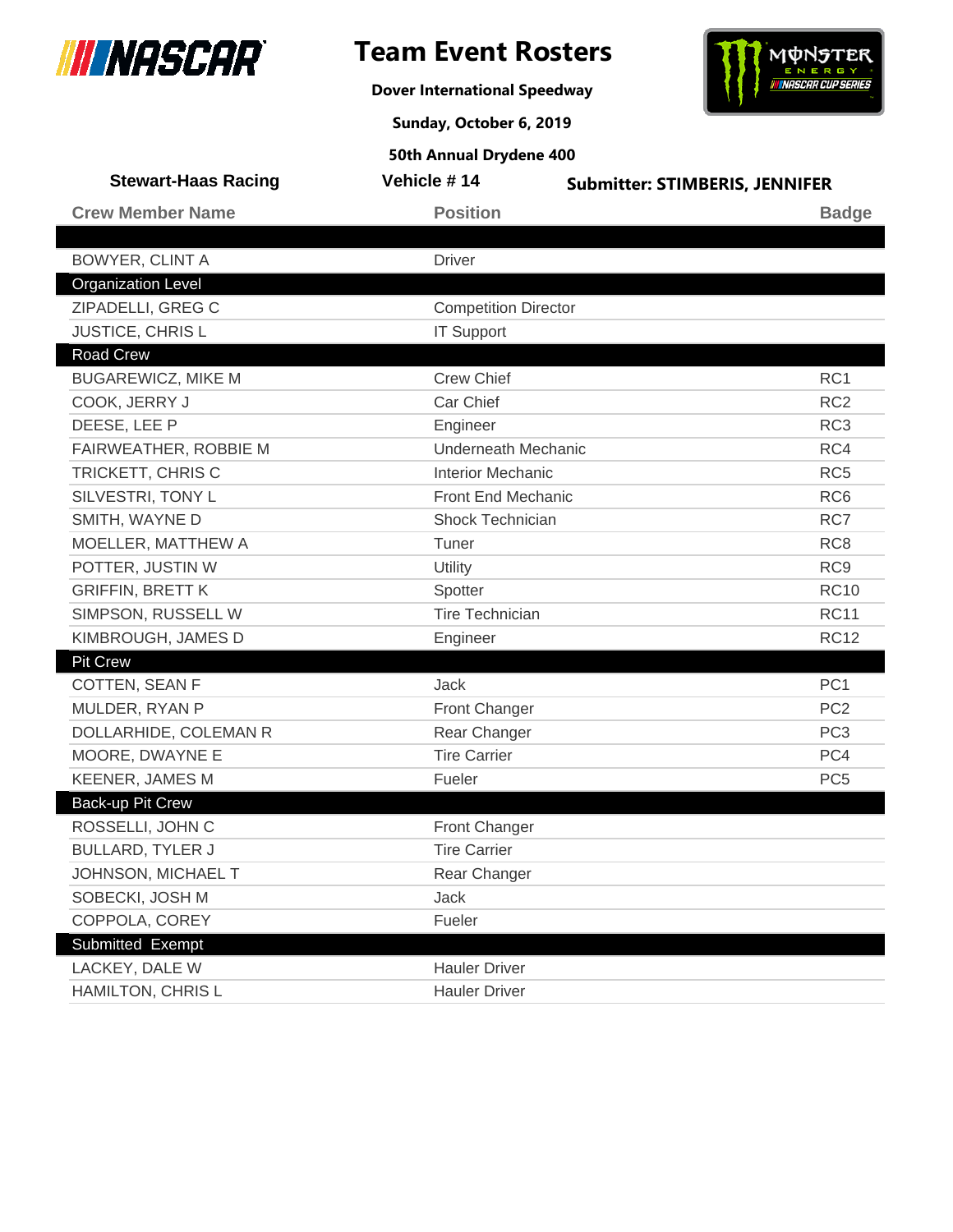

**Dover International Speedway**



**Sunday, October 6, 2019**

| <b>Premium Motorsports</b>   | Vehicle #15                 | <b>Submitter: EGGLESTON, SCOTT</b> |
|------------------------------|-----------------------------|------------------------------------|
| <b>Crew Member Name</b>      | <b>Position</b>             | <b>Badge</b>                       |
|                              |                             |                                    |
| CHASTAIN, ROSS L             | <b>Driver</b>               |                                    |
| <b>Organization Level</b>    |                             |                                    |
| <b>EGGLESTON, SCOTT S</b>    | <b>Competition Director</b> |                                    |
| FLYNN, KEITH B               | Pit Coach                   |                                    |
| <b>Road Crew</b>             |                             |                                    |
| TRYSON, PATRICK J            | <b>Crew Chief</b>           | RC <sub>1</sub>                    |
| FORDHAM, MARK W              | Car Chief                   | RC <sub>2</sub>                    |
| MILLER, MIKE C               | <b>Underneath Mechanic</b>  | RC4                                |
| MCGUIRE, NATHAN J            | <b>Tire Technician</b>      | RC <sub>5</sub>                    |
| MELANSON, JEFF P             | Tuner                       | RC <sub>6</sub>                    |
| BRADSHAW, RANDY              | Spotter                     | RC7                                |
| <b>GARDNER JR, BUGS W</b>    | Tuner                       | <b>RC10</b>                        |
| ROBINSON, JAY V              | Utility                     | <b>RC11</b>                        |
| <b>Pit Crew</b>              |                             |                                    |
| ANDERSON, BLAINE             | Front Changer               | PC <sub>1</sub>                    |
| RIDDLE, JAMES                | <b>Tire Carrier</b>         | PC <sub>2</sub>                    |
| <b>BRIDGEFORTH, ANDREW M</b> | Rear Changer                | PC <sub>3</sub>                    |
| JOHNSON, BRANDON L           | <b>Jack</b>                 | PC4                                |
| WATTS, JIMMY H               | Fueler                      | PC <sub>5</sub>                    |
| <b>Back-up Pit Crew</b>      |                             |                                    |
| MILLER, MIKE C               | Front Changer               |                                    |
| MCGUIRE, NATHAN J            | <b>Tire Carrier</b>         |                                    |
| FORDHAM, MARK W              | Rear Changer                |                                    |
| ROBINSON, JAY V              | Jack                        |                                    |
| <b>GARDNER JR, BUGS W</b>    | Fueler                      |                                    |
| Submitted Exempt             |                             |                                    |
| RECTOR, JEFF D               | <b>Hauler Driver</b>        |                                    |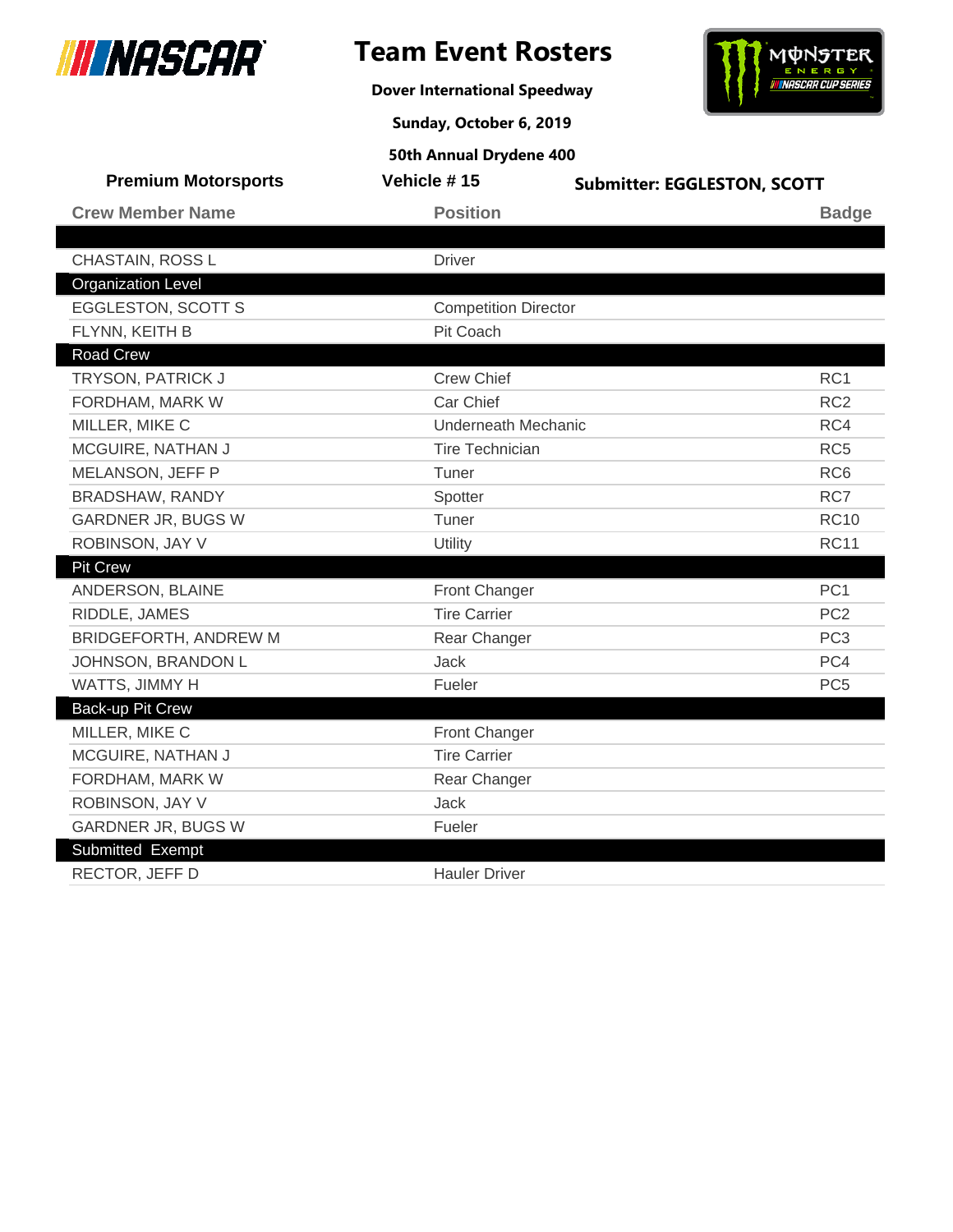

**Dover International Speedway**



**Sunday, October 6, 2019**

| <b>Roush Fenway Racing</b> | Vehicle #17                 | <b>Submitter: ALLEN, KYLE</b> |                 |
|----------------------------|-----------------------------|-------------------------------|-----------------|
| <b>Crew Member Name</b>    | <b>Position</b>             |                               | <b>Badge</b>    |
|                            |                             |                               |                 |
| STENHOUSE JR, RICKY        | <b>Driver</b>               |                               |                 |
| <b>Organization Level</b>  |                             |                               |                 |
| KIDD, KEVIN A              | <b>Competition Director</b> |                               |                 |
| <b>BRIDGES, BRANDON M</b>  | <b>IT Support</b>           |                               |                 |
| MITCHELL, THOMAS W         | <b>Technical Director</b>   |                               |                 |
| Road Crew                  |                             |                               |                 |
| PATTIE, BRIAN B            | <b>Crew Chief</b>           |                               | RC1             |
| <b>BREWER, SCOTT T</b>     | Car Chief                   |                               | RC <sub>2</sub> |
| SEALS JR, RANDY R          | Engineer                    |                               | RC <sub>3</sub> |
| ASHMORE, ANGELA M          | Engineer                    |                               | RC4             |
| <b>HYLTON, BRANDON K</b>   | <b>Front End Mechanic</b>   |                               | RC <sub>5</sub> |
| DE GUISTO, KENNY M         | Mechanic                    |                               | RC <sub>6</sub> |
| CHURCH, CHRISTOPHER M      | <b>Interior Mechanic</b>    |                               | RC7             |
| MINGO, BENNY B             | <b>Tire Technician</b>      |                               | RC <sub>8</sub> |
| MCDONALD, DAVID P          | Shock Technician            |                               | RC <sub>9</sub> |
| SALMONS, JONATHAN B        | Tuner                       |                               | <b>RC10</b>     |
| HERMAN JR, MIKE D          | Spotter                     |                               | <b>RC11</b>     |
| <b>BOWEN, SCOTT W</b>      | Pit Coach                   |                               | <b>RC12</b>     |
| <b>Pit Crew</b>            |                             |                               |                 |
| ROBISON, BRAD M            | Jack                        |                               | PC <sub>1</sub> |
| WING, KEVIN R              | Fueler                      |                               | PC <sub>2</sub> |
| ZUNK, RYAN L               | Front Changer               |                               | PC <sub>3</sub> |
| <b>EDGELL, JUSTIN R</b>    | <b>Tire Carrier</b>         |                               | PC4             |
| <b>WOLFMEIER, KIP K</b>    | Rear Changer                |                               | PC <sub>5</sub> |
| Back-up Pit Crew           |                             |                               |                 |
| UPHOFF, KALE E             | Front Changer               |                               |                 |
| MCCLURKIN, TELVIN L        | <b>Tire Carrier</b>         |                               |                 |
| <b>GAJDORUS, SETH W</b>    | Rear Changer                |                               |                 |
| WILPS, MATTHEW             | Jack                        |                               |                 |
| <b>BROWN, MICHAEL J</b>    | Fueler                      |                               |                 |
| Submitted Exempt           |                             |                               |                 |
| ZIRKLE, JOHN D             | <b>Hauler Driver</b>        |                               |                 |
| MAYBRY, JAY B              | <b>Hauler Driver</b>        |                               |                 |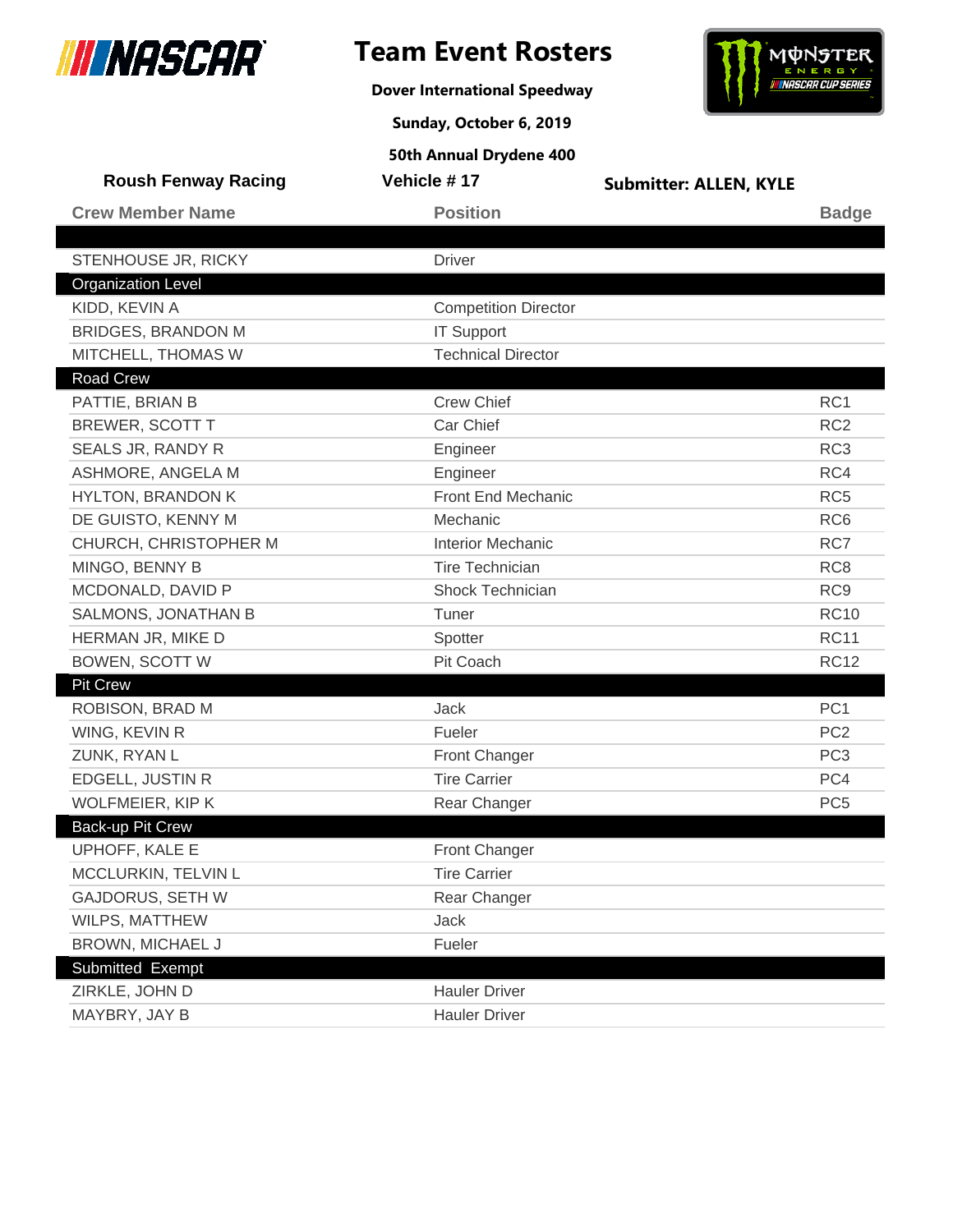

**Dover International Speedway**



**Sunday, October 6, 2019**

| Joe Gibbs Racing          | Vehicle #18                | <b>Submitter: LAMBE, ROBIN</b> |
|---------------------------|----------------------------|--------------------------------|
| <b>Crew Member Name</b>   | <b>Position</b>            | <b>Badge</b>                   |
|                           |                            |                                |
| <b>BUSCH, KYLE T</b>      | <b>Driver</b>              |                                |
| <b>Organization Level</b> |                            |                                |
| GREENE, KEVIN J           | <b>IT Support</b>          |                                |
| PURCELL, KENNETH G        | <b>IT Support</b>          |                                |
| Road Crew                 |                            |                                |
| STEVENS, ADAM G           | <b>Crew Chief</b>          | RC1                            |
| <b>BELLOWS, NATE D</b>    | Car Chief                  | RC <sub>2</sub>                |
| ALLEN, TYLER K            | Engineer                   | RC <sub>3</sub>                |
| HARTMAN, WILLIAM H        | Engineer                   | RC4                            |
| CHASE, CHRIS J            | Shock Technician           | RC <sub>5</sub>                |
| FOSTER, TODD W            | <b>Interior Mechanic</b>   | RC <sub>6</sub>                |
| JONES, CHRIS F            | <b>Front End Mechanic</b>  | RC7                            |
| LAPE, WESLEY G            | <b>Underneath Mechanic</b> | RC <sub>8</sub>                |
| DESROCHER, JON R          | Tire Technician            | RC <sub>9</sub>                |
| JOHNSON, MICHAEL P        | Tuner                      | <b>RC10</b>                    |
| PULVER, JASON D           | Utility                    | <b>RC11</b>                    |
| HIRSCHMAN III, ANTHONY    | Spotter                    | <b>RC12</b>                    |
| <b>Pit Crew</b>           |                            |                                |
| FORD, TJ S                | Jack                       | PC <sub>1</sub>                |
| WAUGH, CAMRON L           | Front Changer              | PC <sub>2</sub>                |
| CROSSEN, JOE L            | <b>Tire Carrier</b>        | PC <sub>3</sub>                |
| CORDERO, JEFF S           | Rear Changer               | PC4                            |
| TYRRELL, MATTHEW A        | Fueler                     | PC <sub>5</sub>                |
| Back-up Pit Crew          |                            |                                |
| HARTMAN, ADAM M           | Front Changer              |                                |
| HALL, CHRIS J             | <b>Tire Carrier</b>        |                                |
| YOUKER, DEVEN J           | Rear Changer               |                                |
| THACKER, CHARLES J        | Jack                       |                                |
| EASTLAND, BRIAN A         | Fueler                     |                                |
| Submitted Exempt          |                            |                                |
| <b>GREENE, BRENDAN K</b>  | <b>Hauler Driver</b>       |                                |
| PRICE, JAMIE L            | <b>Hauler Driver</b>       |                                |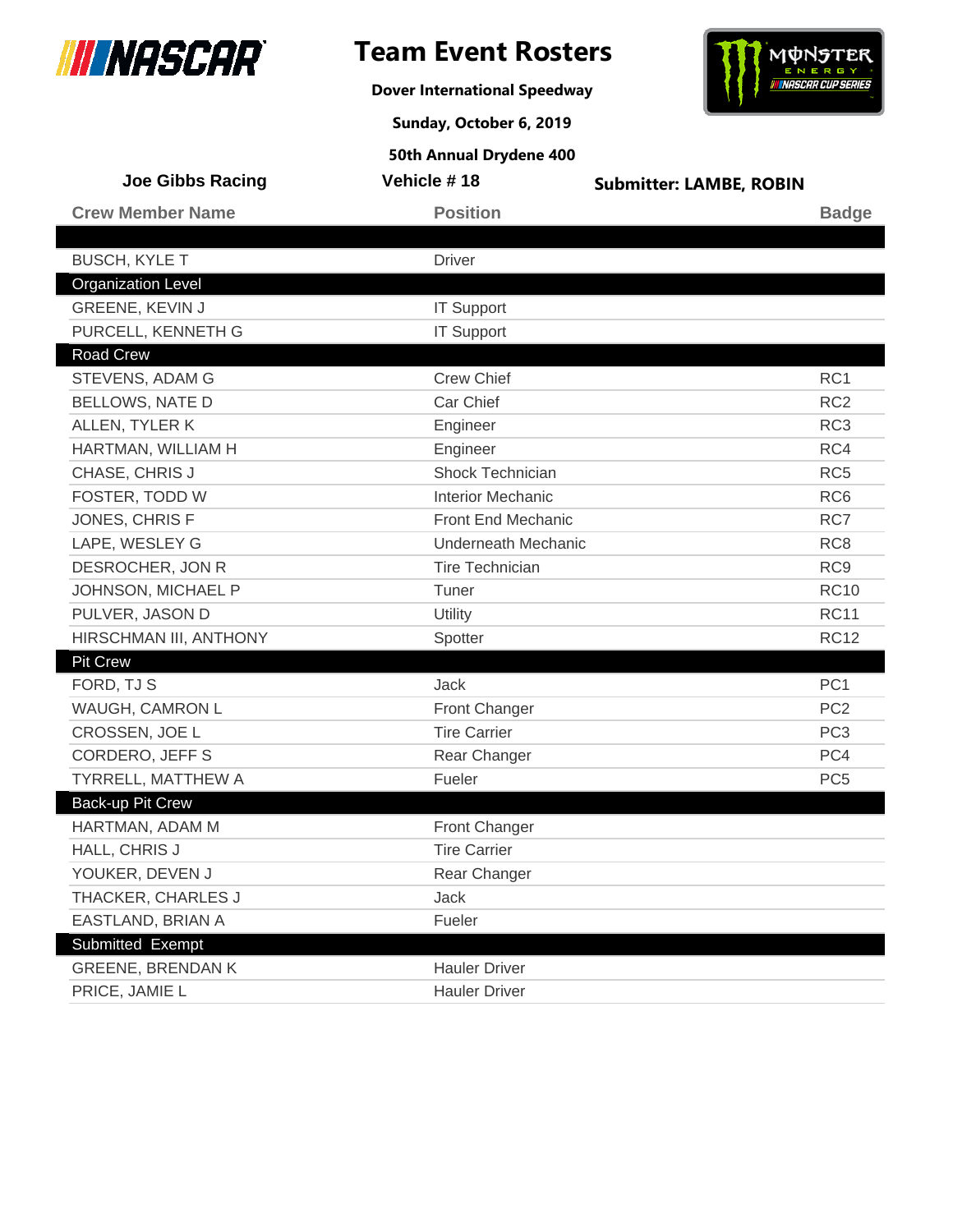

**Dover International Speedway**



**Sunday, October 6, 2019**

| <b>Joe Gibbs Racing</b>   | Vehicle #19              | <b>Submitter: LAMBE, ROBIN</b> |
|---------------------------|--------------------------|--------------------------------|
| <b>Crew Member Name</b>   | <b>Position</b>          | <b>Badge</b>                   |
|                           |                          |                                |
| TRUEX JR, MARTIN L        | <b>Driver</b>            |                                |
| <b>Organization Level</b> |                          |                                |
| GREENE, KEVIN J           | <b>IT Support</b>        |                                |
| PURCELL, KENNETH G        | <b>IT Support</b>        |                                |
| Road Crew                 |                          |                                |
| PEARN, COLE R             | <b>Crew Chief</b>        | RC1                            |
| SMALL, JAMES E            | Engineer                 | RC <sub>2</sub>                |
| ADKINS, JT T              | Engineer                 | RC <sub>3</sub>                |
| HARRIS, BLAKE B           | Car Chief                | RC4                            |
| RUDY, DAVE R              | Front End Mechanic       | RC <sub>5</sub>                |
| CARMICHAEL, TODD A        | <b>Interior Mechanic</b> | RC <sub>6</sub>                |
| MARTIN, RYAN R            | Underneath Mechanic      | RC7                            |
| <b>BIBLE, DREW A</b>      | <b>Shock Technician</b>  | RC <sub>8</sub>                |
| DIBLASI, TOMMY J          | <b>Tire Technician</b>   | RC <sub>9</sub>                |
| HUGHES, CLAYTON O         | Spotter                  | <b>RC10</b>                    |
| HULS, GREGG A             | Tuner                    | <b>RC11</b>                    |
| HAALAND, BRIAN L          | Pit Coach                | <b>RC12</b>                    |
| <b>Pit Crew</b>           |                          |                                |
| O'DELL, DAVID J           | Jack                     | PC <sub>1</sub>                |
| ROBINSON, CLAY A          | Front Changer            | PC <sub>2</sub>                |
| DONAGHY, BRAD T           | <b>Tire Carrier</b>      | PC <sub>3</sub>                |
| <b>CUNNINGHAM, LEE R</b>  | Rear Changer             | PC4                            |
| PURCELL, KENNETH G        | Fueler                   | PC <sub>5</sub>                |
| Back-up Pit Crew          |                          |                                |
| HARTMAN, ADAM M           | Front Changer            |                                |
| HALL, CHRIS J             | <b>Tire Carrier</b>      |                                |
| YOUKER, DEVEN J           | Rear Changer             |                                |
| THACKER, CHARLES J        | Jack                     |                                |
| EASTLAND, BRIAN A         | Fueler                   |                                |
| Submitted Exempt          |                          |                                |
| PITCHER, KENNETH R        | <b>Hauler Driver</b>     |                                |
| BAZZELL, KYLE L           | <b>Hauler Driver</b>     |                                |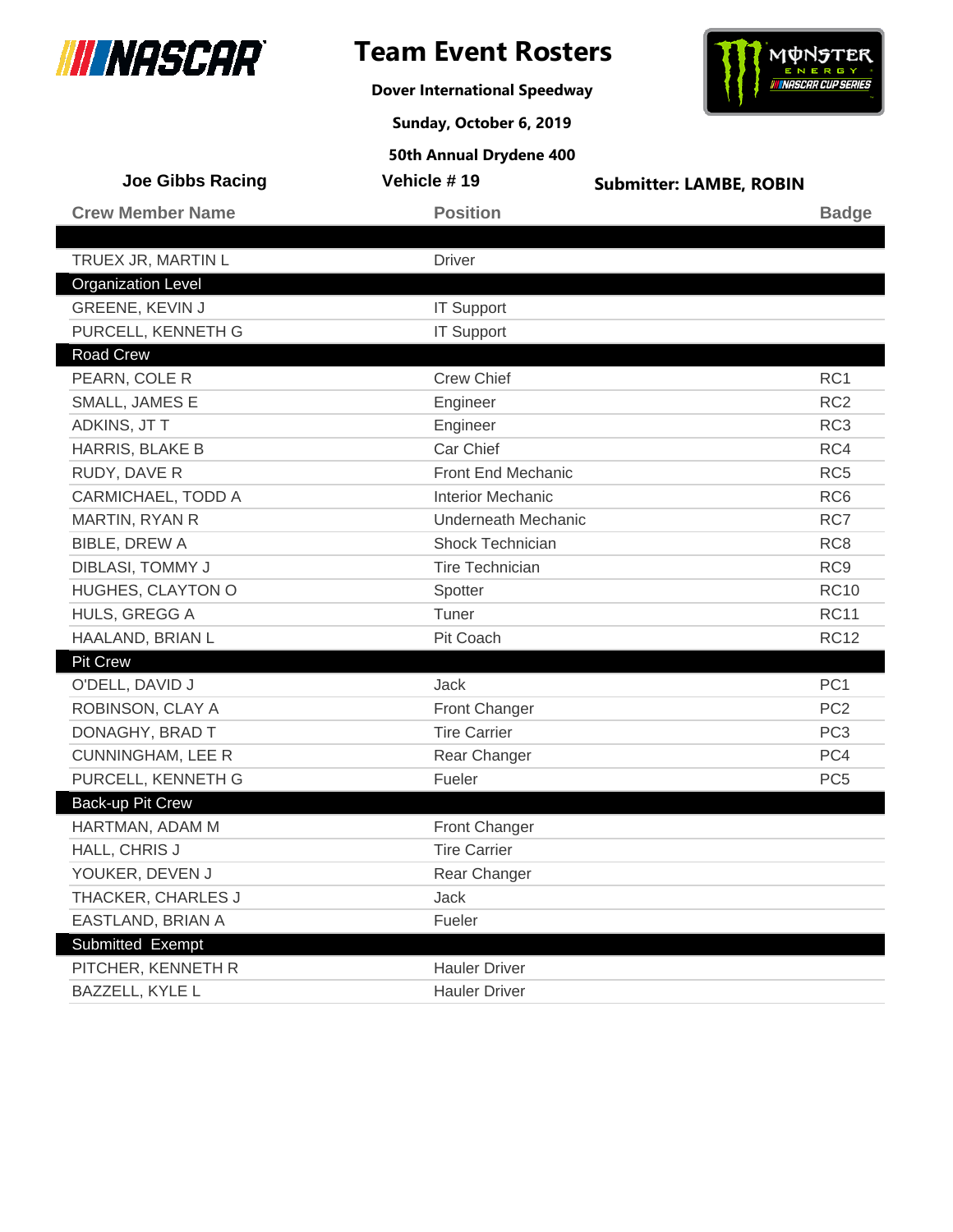

**Dover International Speedway**



**Sunday, October 6, 2019**

| <b>Team Penske</b>        | Vehicle #2                  | <b>Submitter: FULTZ, ANGELA</b> |
|---------------------------|-----------------------------|---------------------------------|
| <b>Crew Member Name</b>   | <b>Position</b>             | <b>Badge</b>                    |
|                           |                             |                                 |
| KESELOWSKI, BRAD A        | <b>Driver</b>               |                                 |
| <b>Organization Level</b> |                             |                                 |
| <b>GEISLER, TRAVIS F</b>  | <b>Competition Director</b> |                                 |
| <b>BUSKIRK, KEVIN C</b>   | <b>Technical Director</b>   |                                 |
| PERRY, DAVID C            | <b>IT Support</b>           |                                 |
| POWER, KYLE J             | <b>IT Support</b>           |                                 |
| <b>Road Crew</b>          |                             |                                 |
| WOLFE, PAUL S             | <b>Crew Chief</b>           | RC1                             |
| PRESSLEY, COLEMAN C       | Spotter                     | RC <sub>2</sub>                 |
| POPE, BRANDON K           | Engineer                    | RC <sub>3</sub>                 |
| HASSLER, JONATHAN M       | Engineer                    | RC4                             |
| KELLEY, JERRY C           | Car Chief                   | RC <sub>5</sub>                 |
| MACQUEEN, BRIAN J         | Front End Mechanic          | RC <sub>6</sub>                 |
| WHITAKER, TIM D           | <b>Interior Mechanic</b>    | RC7                             |
| CHANNING, STEVE W         | <b>Underneath Mechanic</b>  | RC <sub>8</sub>                 |
| HILL, CHRIS W             | Shock Technician            | RC <sub>9</sub>                 |
| LEATHERWOOD, CLINT J      | <b>Tire Technician</b>      | <b>RC10</b>                     |
| NICKELS, MARK A           | Tuner                       | <b>RC11</b>                     |
| ORTEGA, MIKE P            | Utility                     | <b>RC12</b>                     |
| <b>Pit Crew</b>           |                             |                                 |
| MASLING, HUNTER A         | Front Changer               | PC <sub>1</sub>                 |
| OGLES, JEREMY L           | <b>Tire Carrier</b>         | PC <sub>2</sub>                 |
| SEMINARA, JAKE I          | Rear Changer                | PC <sub>3</sub>                 |
| <b>BRANNON, BRAXTON H</b> | Jack                        | PC4                             |
| HENSLEY, NICK S           | Fueler                      | PC <sub>5</sub>                 |
| Back-up Pit Crew          |                             |                                 |
| PREVETTE, JUSTIN S        | Front Changer               |                                 |
| APSEY, TREVOR R           | <b>Tire Carrier</b>         |                                 |
| THOMPSON, CURTIS F        | Rear Changer                |                                 |
| <b>GALLAHAN, RAY P</b>    | Jack                        |                                 |
| <b>BAKER, BLAKE B</b>     | Fueler                      |                                 |
| Submitted Exempt          |                             |                                 |
| MINTON, CHRIS R           | <b>Hauler Driver</b>        |                                 |
| WILLIAMS, MICHAEL M       | <b>Hauler Driver</b>        |                                 |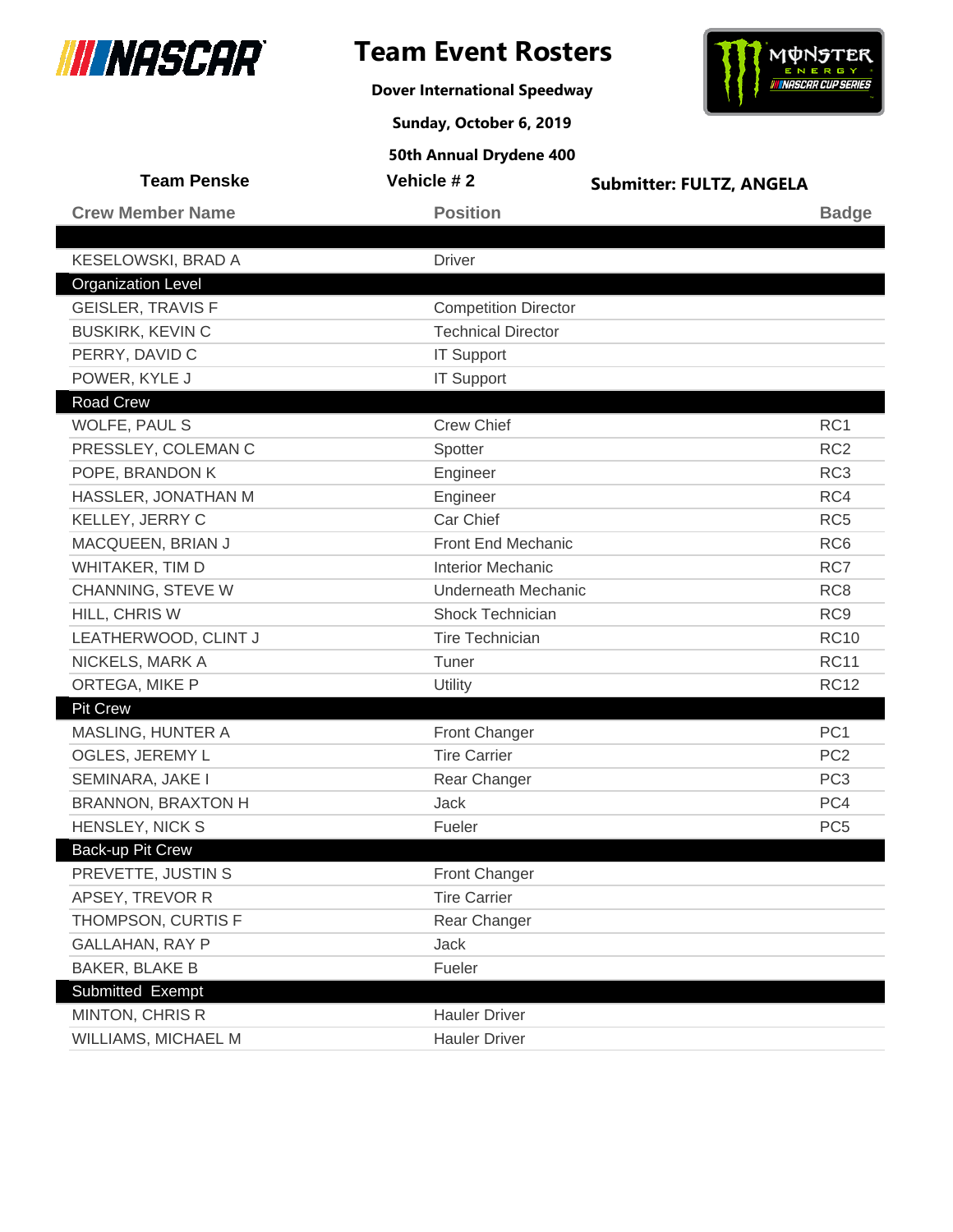

**Dover International Speedway**



**Sunday, October 6, 2019**

| <b>Joe Gibbs Racing</b>   | Vehicle # 20               | <b>Submitter: LAMBE, ROBIN</b> |
|---------------------------|----------------------------|--------------------------------|
| <b>Crew Member Name</b>   | <b>Position</b>            | <b>Badge</b>                   |
|                           |                            |                                |
| JONES, ERIK B             | <b>Driver</b>              |                                |
| <b>Organization Level</b> |                            |                                |
| GREENE, KEVIN J           | <b>IT Support</b>          |                                |
| PURCELL, KENNETH G        | <b>IT Support</b>          |                                |
| <b>Road Crew</b>          |                            |                                |
| <b>GAYLE, CHRIS W</b>     | <b>Crew Chief</b>          | RC1                            |
| CHAVKA, SETH D            | Engineer                   | RC <sub>2</sub>                |
| HALPAINY, JAIK            | Engineer                   | RC <sub>3</sub>                |
| OVERSTREET, JASON R       | Car Chief                  | RC4                            |
| HAMM, TONY D              | Front End Mechanic         | RC <sub>5</sub>                |
| PEIFFER, JUSTIN B         | <b>Interior Mechanic</b>   | RC <sub>6</sub>                |
| <b>STOCK, TRAVIS M</b>    | <b>Underneath Mechanic</b> | RC7                            |
| MYERS, SCOTT D            | Shock Technician           | RC <sub>8</sub>                |
| SHIRES, JEROLD D          | <b>Tire Technician</b>     | RC <sub>9</sub>                |
| CARELLI, RICK D           | Spotter                    | <b>RC10</b>                    |
| BAJEK, DAN R              | Tuner                      | <b>RC11</b>                    |
| <b>BERRIER, TODD M</b>    | Utility                    | <b>RC12</b>                    |
| <b>Pit Crew</b>           |                            |                                |
| PIERCE, ERNIE F           | Jack                       | PC <sub>1</sub>                |
| NECAISE, DUSTIN T         | Front Changer              | PC <sub>2</sub>                |
| HARRIS, KEVIN M           | <b>Tire Carrier</b>        | PC <sub>3</sub>                |
| <b>HICKS, MICHAEL J</b>   | Rear Changer               | PC4                            |
| WHITE, JUSTIN J           | Fueler                     | PC <sub>5</sub>                |
| Back-up Pit Crew          |                            |                                |
| HARTMAN, ADAM M           | Front Changer              |                                |
| HALL, CHRIS J             | <b>Tire Carrier</b>        |                                |
| YOUKER, DEVEN J           | Rear Changer               |                                |
| THACKER, CHARLES J        | Jack                       |                                |
| EASTLAND, BRIAN A         | Fueler                     |                                |
| Submitted Exempt          |                            |                                |
| LEMAY, CHUCK E            | <b>Hauler Driver</b>       |                                |
| MIKO, CHRIS M             | <b>Hauler Driver</b>       |                                |
| JONES, LINDSAY E          | Trainer / Masseuse         |                                |
| HEBERT, LEYNA             | Trainer / Masseuse         |                                |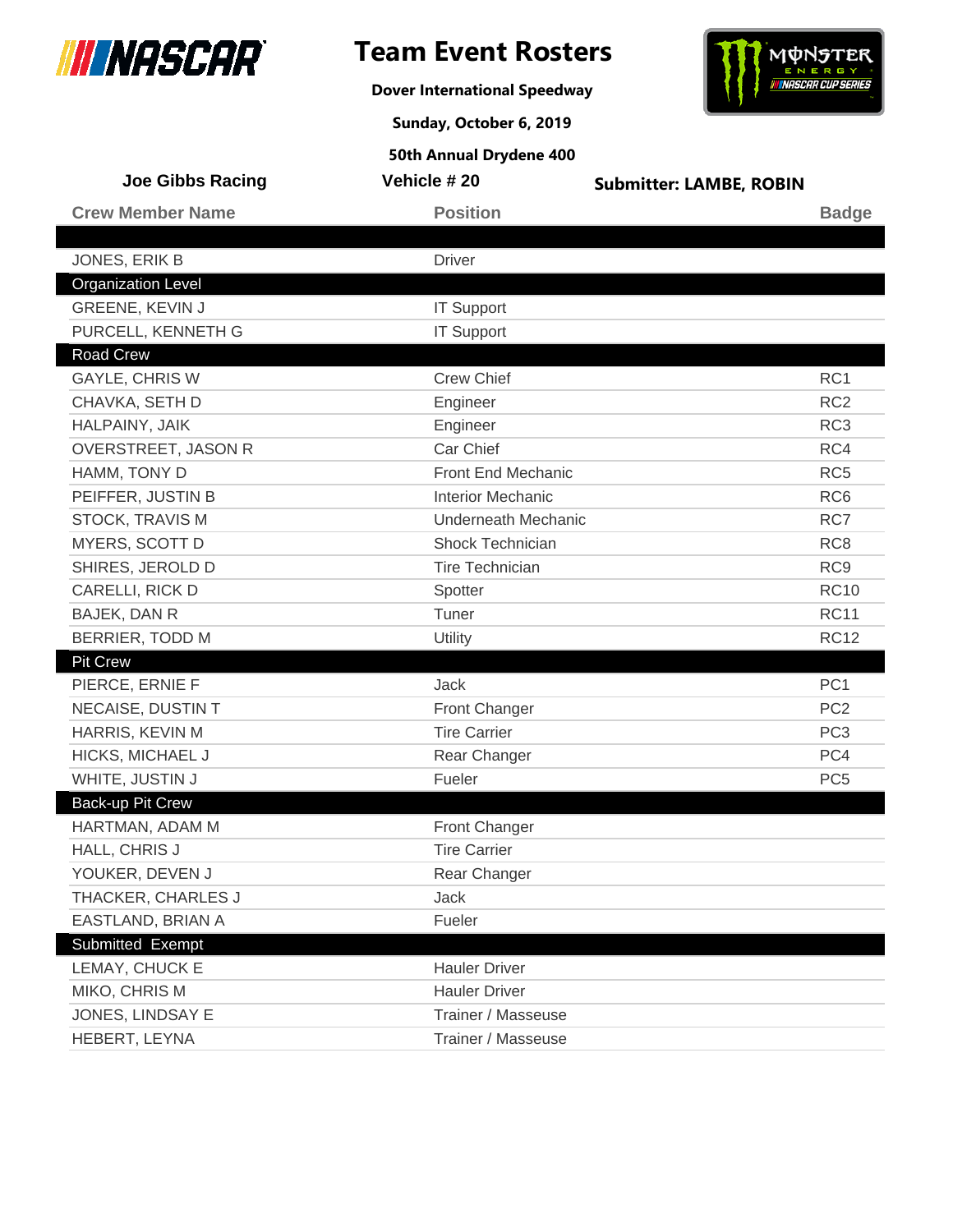

**Dover International Speedway**



**Sunday, October 6, 2019**

| <b>Wood Brothers Racing</b>                  | Vehicle #21                 | <b>Submitter: HALL, KIM</b> |                 |
|----------------------------------------------|-----------------------------|-----------------------------|-----------------|
| <b>Crew Member Name</b>                      | <b>Position</b>             |                             | <b>Badge</b>    |
|                                              |                             |                             |                 |
| MENARD, PAUL C                               | <b>Driver</b>               |                             |                 |
| <b>Organization Level</b>                    |                             |                             |                 |
| <b>GEISLER, TRAVIS F</b>                     | <b>Competition Director</b> |                             |                 |
| <b>BUSKIRK, KEVIN C</b>                      | <b>Technical Director</b>   |                             |                 |
| PERRY, DAVID C                               | <b>IT Support</b>           |                             |                 |
| Road Crew                                    | <b>Crew Chief</b>           |                             |                 |
| ERWIN, GREG A                                |                             |                             | RC <sub>1</sub> |
| PALMER, TONY V                               | Engineer                    |                             | RC <sub>2</sub> |
| <b>BISSON, JOSEPH K</b>                      | Engineer                    |                             | RC <sub>3</sub> |
| CURWOOD, WILLIAM A                           | Car Chief                   |                             | RC4             |
| SMITH, MICHAEL M                             | Front End Mechanic          |                             | RC <sub>5</sub> |
| WENTZ, BRENT A                               | <b>Interior Mechanic</b>    |                             | RC <sub>6</sub> |
| FENWICK, ROGER T                             | <b>Underneath Mechanic</b>  |                             | RC7             |
| CASTRO, MARCOS D                             | Shock Technician            |                             | RC <sub>8</sub> |
| LYDEN, PATRICK P                             | <b>Tire Technician</b>      |                             | RC <sub>9</sub> |
| MEIER, JOEY R                                | Spotter                     |                             | <b>RC10</b>     |
| CHANDLER, TOMMY T                            | Tuner                       |                             | <b>RC11</b>     |
| <b>BERGMAN, RANDY R</b>                      | <b>Utility</b>              |                             | <b>RC12</b>     |
| <b>Pit Crew</b>                              |                             |                             |                 |
| LINKER, BRANDON K                            | Front Changer               |                             | PC <sub>1</sub> |
| OGLES, DWAYNE D                              | Rear Changer                |                             | PC <sub>2</sub> |
| MILLS, JESSE L                               | <b>Tire Carrier</b>         |                             | PC <sub>3</sub> |
| <b>GRAY, PATRICK E</b>                       | Jack                        |                             | PC4             |
| REISSMANN, JUSTIN F                          | Fueler                      |                             | PC <sub>5</sub> |
| Back-up Pit Crew                             |                             |                             |                 |
| PREVETTE, JUSTIN S                           | Front Changer               |                             |                 |
| APSEY, TREVOR R                              | <b>Tire Carrier</b>         |                             |                 |
| THOMPSON, CURTIS F<br><b>GALLAHAN, RAY P</b> | Rear Changer                |                             |                 |
|                                              | Jack                        |                             |                 |
| <b>BAKER, BLAKE B</b>                        | Fueler                      |                             |                 |
| Submitted Exempt                             | <b>Hauler Driver</b>        |                             |                 |
| KOHN, CHAD A                                 |                             |                             |                 |
| MELTON, MICHAEL C                            | <b>Hauler Driver</b>        |                             |                 |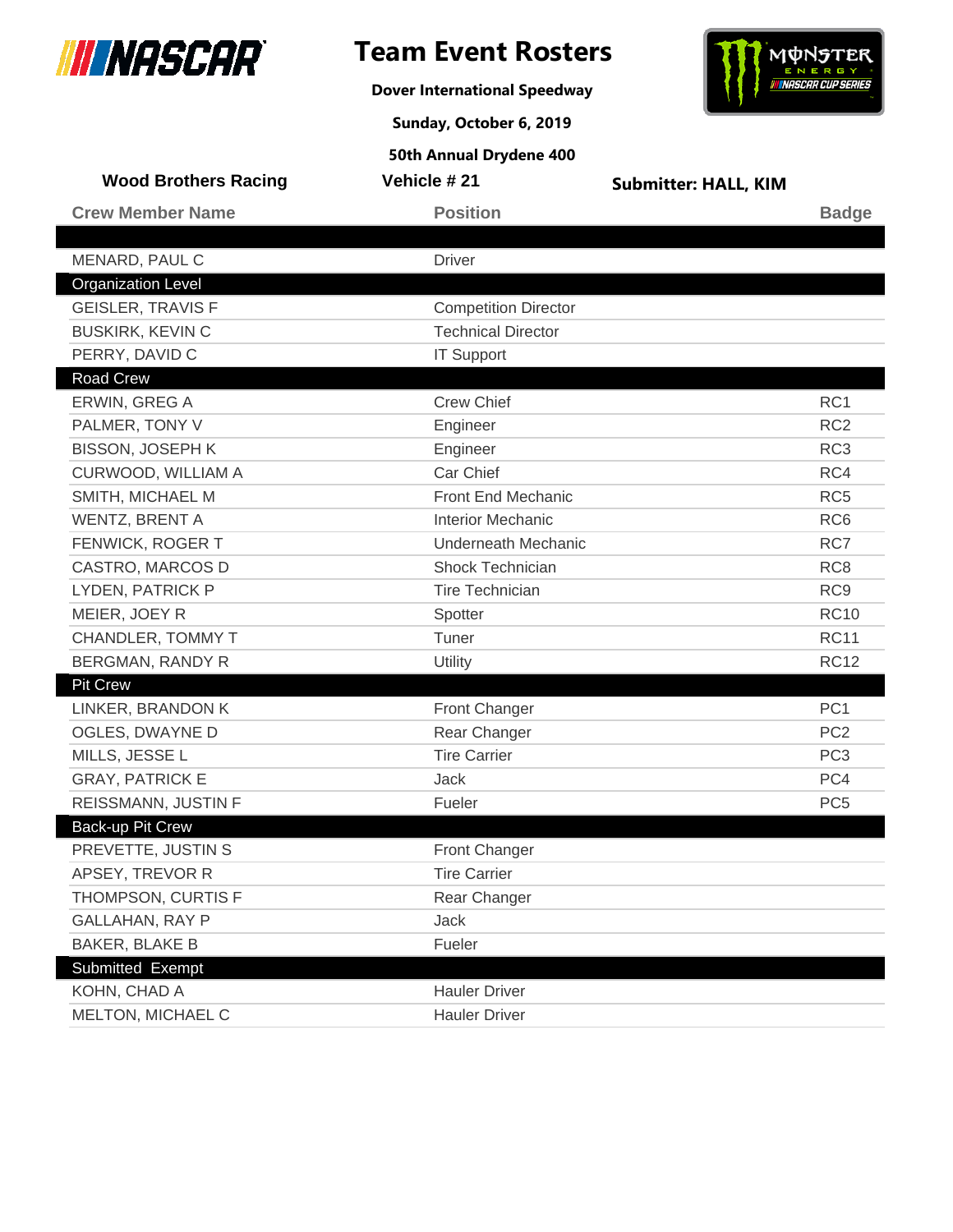

**Dover International Speedway**



**Sunday, October 6, 2019**

| <b>Team Penske</b>        | Vehicle # 22                | <b>Submitter: FULTZ, ANGELA</b> |
|---------------------------|-----------------------------|---------------------------------|
| <b>Crew Member Name</b>   | <b>Position</b>             | <b>Badge</b>                    |
|                           |                             |                                 |
| LOGANO, JOEY T            | <b>Driver</b>               |                                 |
| <b>Organization Level</b> |                             |                                 |
| <b>GEISLER, TRAVIS F</b>  | <b>Competition Director</b> |                                 |
| <b>BUSKIRK, KEVIN C</b>   | <b>Technical Director</b>   |                                 |
| PERRY, DAVID C            | <b>IT Support</b>           |                                 |
| POWER, KYLE J             | <b>IT Support</b>           |                                 |
| <b>Road Crew</b>          |                             |                                 |
| <b>GORDON, TODD B</b>     | <b>Crew Chief</b>           | RC1                             |
| MAJORS, TJ J              | Spotter                     | RC <sub>2</sub>                 |
| STANLEY, MILES M          | Engineer                    | RC <sub>3</sub>                 |
| GUIDONE, JOHN M           | Engineer                    | RC4                             |
| FOX, RAYMOND L            | Car Chief                   | RC <sub>5</sub>                 |
| <b>BAILEY, ERIC J</b>     | Front End Mechanic          | RC <sub>6</sub>                 |
| LYNCH, DANIEL J           | <b>Interior Mechanic</b>    | RC7                             |
| WILLIAMS, STEVE C         | <b>Underneath Mechanic</b>  | RC <sub>8</sub>                 |
| ZAMBRANO, RAMON A         | Shock Technician            | RC <sub>9</sub>                 |
| NICHOLS JR, DAVE B        | <b>Tire Technician</b>      | <b>RC10</b>                     |
| ALEXANDER, TRAVIS R       | Tuner                       | <b>RC11</b>                     |
| CHERRY, TRENT N           | Utility                     | <b>RC12</b>                     |
| <b>Pit Crew</b>           |                             |                                 |
| HATCHER, THOMAS C         | Front Changer               | PC <sub>1</sub>                 |
| DOWELL, DYLAN B           | <b>Tire Carrier</b>         | PC <sub>2</sub>                 |
| PRICE, ZACHARY W          | Rear Changer                | PC <sub>3</sub>                 |
| RICKETTS, NATHAN W        | <b>Jack</b>                 | PC4                             |
| <b>CONKLIN, CHRIS A</b>   | Fueler                      | PC <sub>5</sub>                 |
| Back-up Pit Crew          |                             |                                 |
| PREVETTE, JUSTIN S        | Front Changer               |                                 |
| APSEY, TREVOR R           | <b>Tire Carrier</b>         |                                 |
| THOMPSON, CURTIS F        | Rear Changer                |                                 |
| <b>GALLAHAN, RAY P</b>    | Jack                        |                                 |
| <b>BAKER, BLAKE B</b>     | Fueler                      |                                 |
| Submitted Exempt          |                             |                                 |
| <b>BOSCH, JUSTIN J</b>    | <b>Hauler Driver</b>        |                                 |
| SORBER, GREG R            | <b>Hauler Driver</b>        |                                 |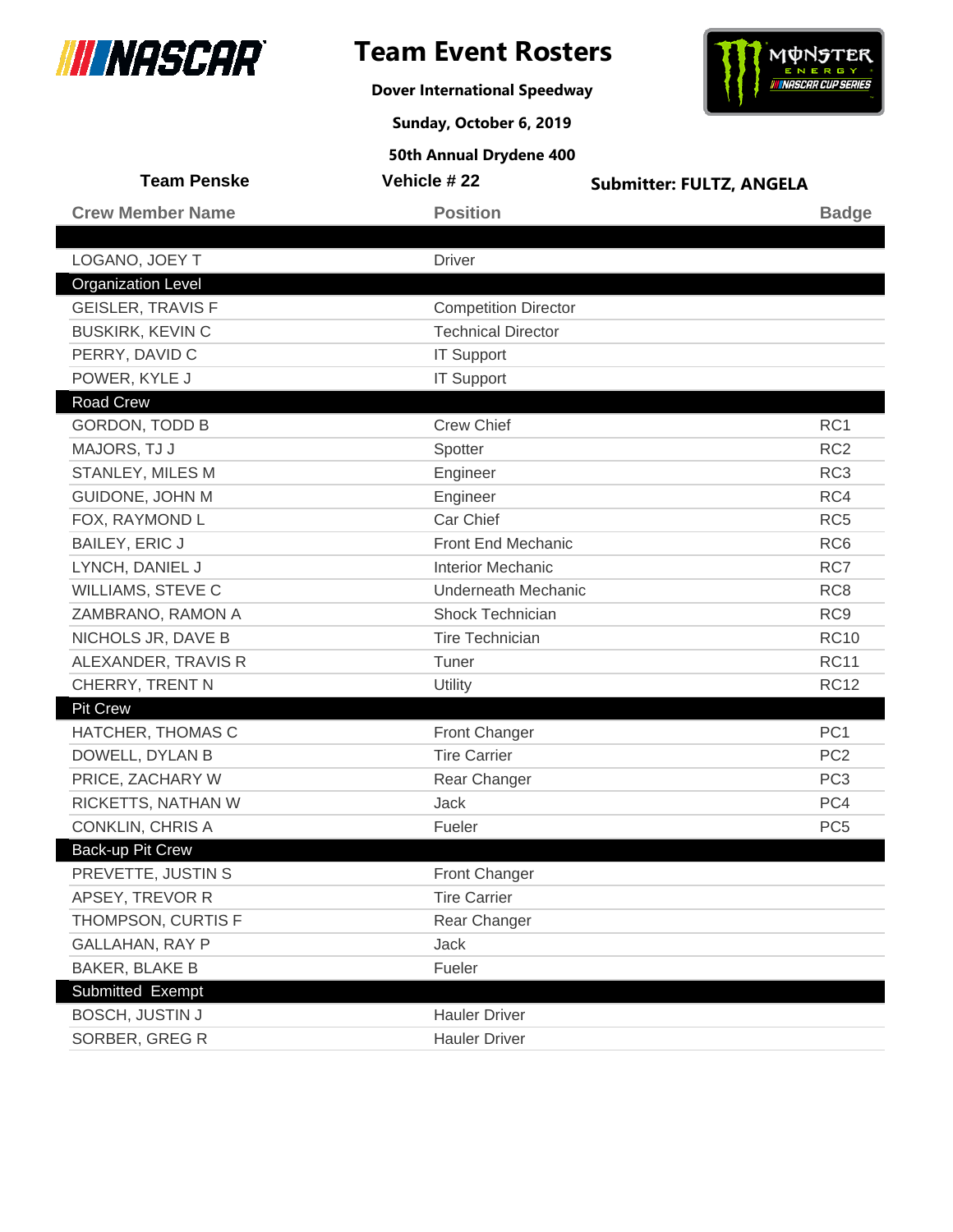

**Dover International Speedway**



**Sunday, October 6, 2019**

| <b>Hendrick Motorsports</b> | Vehicle #24                 | <b>Submitter: LANDIS, MICHAEL</b> |
|-----------------------------|-----------------------------|-----------------------------------|
| <b>Crew Member Name</b>     | <b>Position</b>             | <b>Badge</b>                      |
|                             |                             |                                   |
| <b>BYRON, WILLIAM M</b>     | <b>Driver</b>               |                                   |
| <b>Organization Level</b>   |                             |                                   |
| ANDREWS, JEFF J             | <b>Competition Director</b> |                                   |
| <b>GRUBB, DARIAN K</b>      | <b>Technical Director</b>   |                                   |
| WALSH, BRIAN                | <b>IT Support</b>           |                                   |
| COCHRAN, MATTHEW L          | <b>IT Support</b>           |                                   |
| <b>Road Crew</b>            |                             |                                   |
| KNAUS, CHAD A               | <b>Crew Chief</b>           | RC <sub>1</sub>                   |
| JONES, TYLER E              | Car Chief                   | RC <sub>2</sub>                   |
| BROWN, ZACHARY A            | Engineer                    | RC <sub>3</sub>                   |
| MCSWAIN, BRANDON J          | Engineer                    | RC4                               |
| SMITH, ADAM J               | Shock Technician            | RC <sub>5</sub>                   |
| SIPES, TY M                 | Front End Mechanic          | RC <sub>6</sub>                   |
| MADILL, MICHAEL E           | <b>Underneath Mechanic</b>  | RC7                               |
| LUPIEN, ZAC K               | <b>Tire Technician</b>      | RC <sub>8</sub>                   |
| BOWMAN, JACOB J             | <b>Interior Mechanic</b>    | RC <sub>9</sub>                   |
| PROCTOR, BEN H              | Tuner                       | <b>RC10</b>                       |
| BOYD II, TAB A              | Spotter                     | <b>RC11</b>                       |
| STEGER, NICK B              | Utility                     | <b>RC12</b>                       |
| <b>Pit Crew</b>             |                             |                                   |
| DICKEY, AUSTIN              | <b>Front Changer</b>        | PC <sub>1</sub>                   |
| ROBERTS, JOHNNY L           | Rear Changer                | PC <sub>2</sub>                   |
| LUDWIG, ERIC M              | <b>Jack</b>                 | PC <sub>3</sub>                   |
| PATTON, RYAN                | <b>Tire Carrier</b>         | PC4                               |
| WALKER, LANDON              | Fueler                      | PC <sub>5</sub>                   |
| Back-up Pit Crew            |                             |                                   |
| TASSER, DONNIE F            | Front Changer               |                                   |
| STALLINGS, ALLEN A          | <b>Tire Carrier</b>         |                                   |
| TEAGUE, CALVIN              | Rear Changer                |                                   |
| TUDOR, KYLE                 | Jack                        |                                   |
| HARDER, BRANDON D           | Fueler                      |                                   |
| Submitted Exempt            |                             |                                   |
| ELLIS, MARK T               | <b>Hauler Driver</b>        |                                   |
| GRAY, JASON O               | <b>Hauler Driver</b>        |                                   |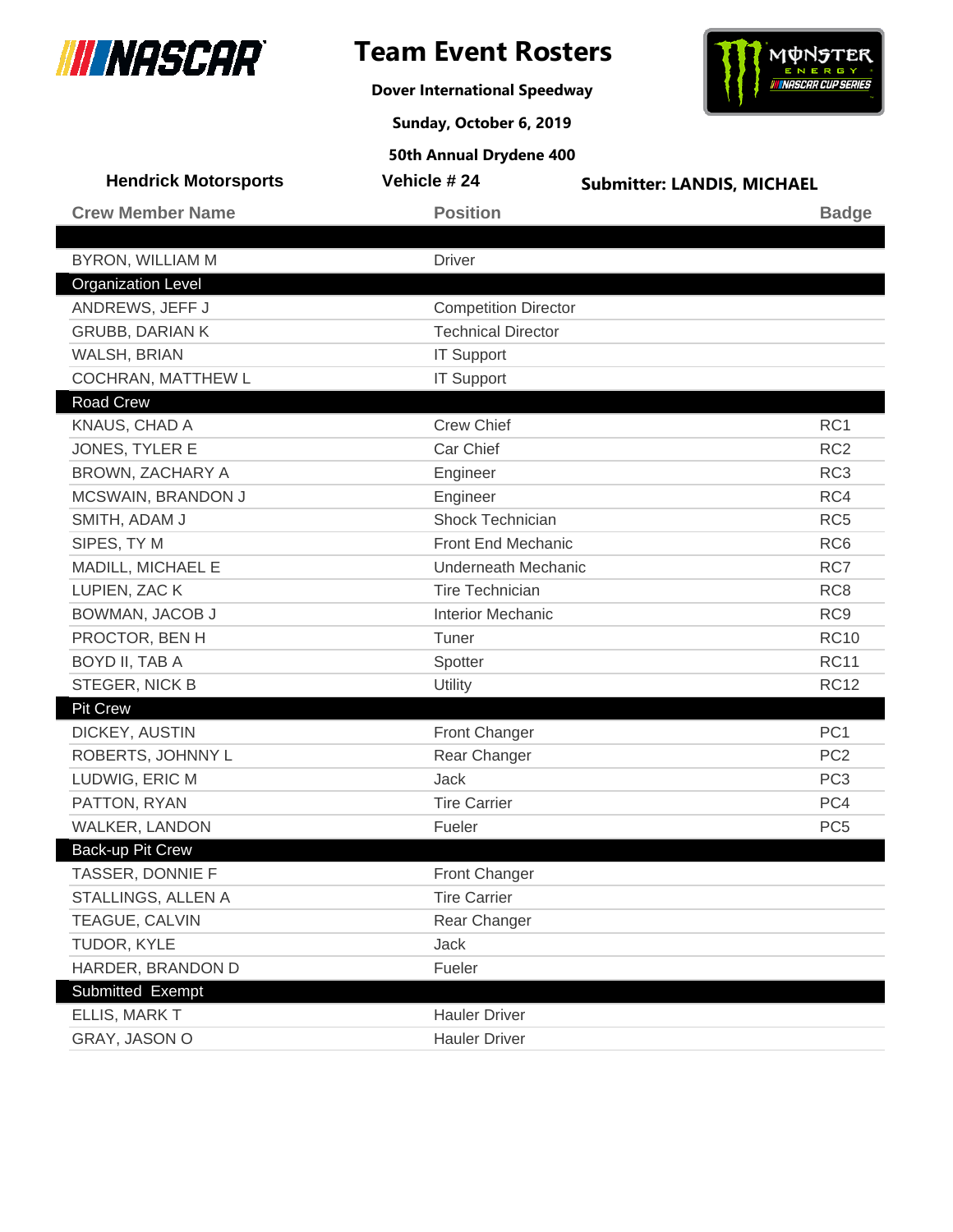

**Dover International Speedway**



**Sunday, October 6, 2019**

| <b>Premium Motorsports</b> | Vehicle #27                 | <b>Submitter: EGGLESTON, SCOTT</b> |
|----------------------------|-----------------------------|------------------------------------|
| <b>Crew Member Name</b>    | <b>Position</b>             | <b>Badge</b>                       |
|                            |                             |                                    |
| NEMECHEK, JOE F            | <b>Driver</b>               |                                    |
| <b>Organization Level</b>  |                             |                                    |
| <b>EGGLESTON, SCOTT S</b>  | <b>Competition Director</b> |                                    |
| FLYNN, KEITH B             | Pit Coach                   |                                    |
| <b>Road Crew</b>           |                             |                                    |
| SOSPENZO, PETER J          | <b>Crew Chief</b>           | RC1                                |
| KRASZEWSKI, MATT J         | Car Chief                   | RC <sub>2</sub>                    |
| HAWLEY, ANDREW J           | <b>Interior Mechanic</b>    | RC <sub>3</sub>                    |
| KAZURA, SCOTT H            | Underneath Mechanic         | RC4                                |
| TUCKER, THOMAS J           | <b>Tire Technician</b>      | RC <sub>5</sub>                    |
| MELANSON, JEFF P           | Tuner                       | RC <sub>6</sub>                    |
| MILLER, CARL R             | Spotter                     | RC7                                |
| GARDNER JR, BUGS W         | Tuner                       | <b>RC10</b>                        |
| <b>Pit Crew</b>            |                             |                                    |
| PAINTER, RYAN E            | Front Changer               | PC <sub>1</sub>                    |
| HAYDEN, MICHAEL L          | <b>Tire Carrier</b>         | PC <sub>2</sub>                    |
| <b>GRIMALDO, JOSE</b>      | Rear Changer                | PC <sub>3</sub>                    |
| RAMIREZ, ROJELIO B         | <b>Jack</b>                 | PC4                                |
| <b>GARDNER JR, BUGS W</b>  | Fueler                      | PC <sub>5</sub>                    |
| Back-up Pit Crew           |                             |                                    |
| KRASZEWSKI, MATT J         | <b>Front Changer</b>        |                                    |
| KAZURA, SCOTT H            | <b>Tire Carrier</b>         |                                    |
| HAWLEY, ANDREW J           | Rear Changer                |                                    |
| ROBINSON, JAY V            | <b>Jack</b>                 |                                    |
| TUCKER, THOMAS J           | Fueler                      |                                    |
| Submitted Exempt           |                             |                                    |
| RICE, BERNIS P             | <b>Hauler Driver</b>        |                                    |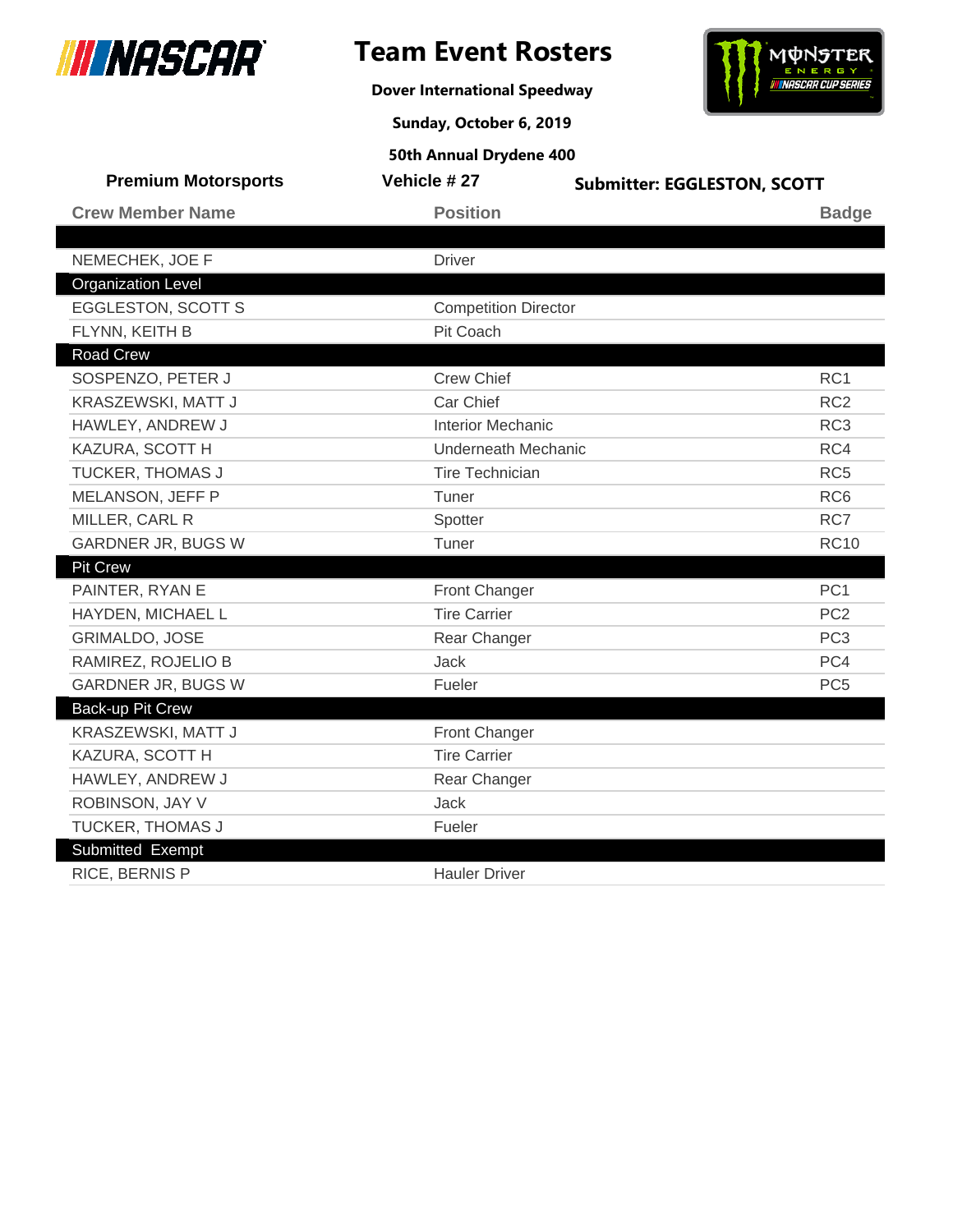

**Dover International Speedway**



**Sunday, October 6, 2019**

| <b>Richard Childress Racing</b> | Vehicle #3                 | <b>Submitter: MCDANIEL, LAURA</b> |
|---------------------------------|----------------------------|-----------------------------------|
| <b>Crew Member Name</b>         | <b>Position</b>            | <b>Badge</b>                      |
|                                 |                            |                                   |
| DILLON, AUSTIN R                | <b>Driver</b>              |                                   |
| <b>Organization Level</b>       |                            |                                   |
| <b>WARREN, ERIC S</b>           | <b>Technical Director</b>  |                                   |
| <b>WRIGHT, RAY P</b>            | Pit Coach                  |                                   |
| <b>GREER, SHANE S</b>           | <b>IT Support</b>          |                                   |
| <b>Road Crew</b>                |                            |                                   |
| STOCKMAN JR, DANNY D            | <b>Crew Chief</b>          | RC1                               |
| CHISM, RYAN S                   | Car Chief                  | RC <sub>2</sub>                   |
| SPARKS, RYAN A                  | Engineer                   | RC <sub>3</sub>                   |
| LEONARD, JON R                  | Engineer                   | RC4                               |
| ALEXANDER, CLAY C               | Shock Technician           | RC <sub>5</sub>                   |
| BEAVER, MATTHEW W               | Tuner                      | RC <sub>6</sub>                   |
| HOPKINS, SHAWN A                | <b>Interior Mechanic</b>   | RC <sub>8</sub>                   |
| LADYGA, TIMOTHY S               | <b>Underneath Mechanic</b> | RC <sub>9</sub>                   |
| GOLEMBESKI, SJ J                | <b>Tire Technician</b>     | <b>RC10</b>                       |
| BROWN, ADAM J                   | Utility                    | <b>RC11</b>                       |
| HOUSTON, ANDY C                 | Spotter                    | <b>RC12</b>                       |
| <b>Pit Crew</b>                 |                            |                                   |
| TINGLER, ETHAN G                | <b>Front Changer</b>       | PC <sub>1</sub>                   |
| SWAN, PAUL W                    | <b>Tire Carrier</b>        | PC <sub>2</sub>                   |
| LIND, JAKE A                    | Rear Changer               | PC <sub>3</sub>                   |
| EDWARDS, DERRELL T              | Jack                       | PC4                               |
| VOSS, JUSTIN D                  | Fueler                     | PC <sub>5</sub>                   |
| <b>Back-up Pit Crew</b>         |                            |                                   |
| LADYGA, TIMOTHY S               | Front Changer              |                                   |
| VOSS, JUSTIN D                  | Jack                       |                                   |
| <b>WALLS, CURTIS M</b>          | Rear Changer               |                                   |
| Submitted Exempt                |                            |                                   |
| <b>GAMMONS, DENNIS W</b>        | <b>Hauler Driver</b>       |                                   |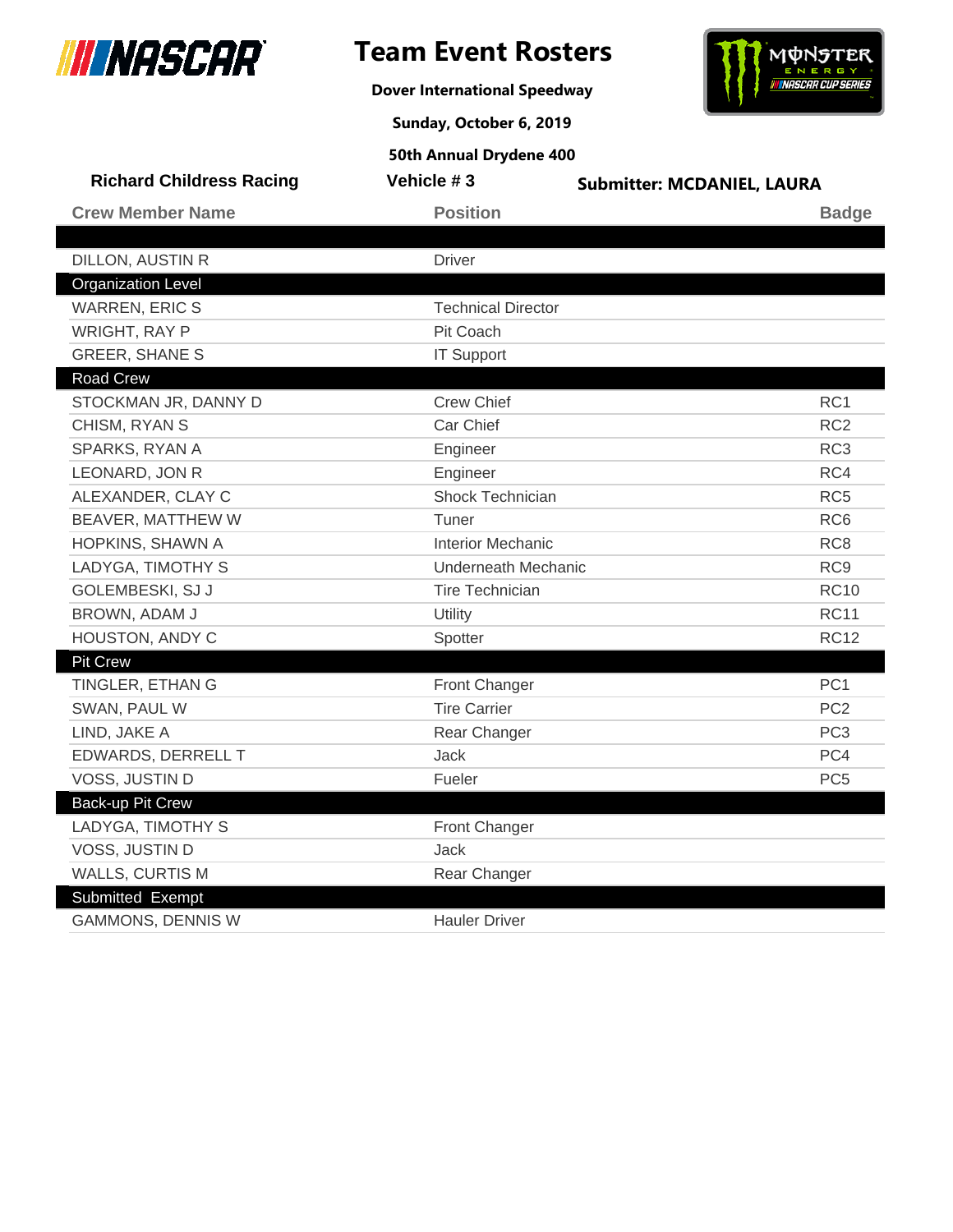

# **Team Event Rosters**

**Dover International Speedway**





| 50th Annual Drydene 400 |
|-------------------------|

| <b>GO FAS Racing</b>       | Vehicle #32                 | <b>Submitter: ELLIS, RYAN</b> |                 |
|----------------------------|-----------------------------|-------------------------------|-----------------|
| <b>Crew Member Name</b>    | <b>Position</b>             |                               | <b>Badge</b>    |
|                            |                             |                               |                 |
| LAJOIE, COREY D            | <b>Driver</b>               |                               |                 |
| <b>Organization Level</b>  |                             |                               |                 |
| ST HILAIRE, MASON A        | <b>Competition Director</b> |                               |                 |
| <b>Road Crew</b>           |                             |                               |                 |
| COX, RANDY M               | <b>Crew Chief</b>           |                               | RC1             |
| <b>GANGDAL, ROY L</b>      | Engineer                    |                               | RC <sub>2</sub> |
| FRATTURA, JOHN G           | Car Chief                   |                               | RC <sub>3</sub> |
| OSINSKIE, JOURDAN K        | Pit Coach                   |                               | RC4             |
| YEOMANS, RICK W            | <b>Interior Mechanic</b>    |                               | RC <sub>5</sub> |
| PEPPER, DAVID N            | Spotter                     |                               | RC <sub>6</sub> |
| <b>GROVES, MICHAEL T</b>   | Underneath Mechanic         |                               | RC7             |
| <b>BELL, CHRISTOPHER R</b> | Tire Technician             |                               | RC <sub>8</sub> |
| PELOTTE, WILLIAM L         | Tuner                       |                               | <b>RC10</b>     |
| TEAF, KEVIN W              | Utility                     |                               | <b>RC11</b>     |
| <b>Pit Crew</b>            |                             |                               |                 |
| PREVETTE, JUSTIN S         | Front Changer               |                               | PC <sub>1</sub> |
| APSEY, TREVOR R            | <b>Tire Carrier</b>         |                               | PC <sub>2</sub> |
| THOMPSON, CURTIS F         | Rear Changer                |                               | PC <sub>3</sub> |
| <b>GALLAHAN, RAY P</b>     | <b>Jack</b>                 |                               | PC4             |
| <b>BAKER, BLAKE B</b>      | Fueler                      |                               | PC <sub>5</sub> |
| <b>Back-up Pit Crew</b>    |                             |                               |                 |
| OSINSKIE, JOURDAN K        | <b>Jack</b>                 |                               |                 |
| TEAF, KEVIN W              | Rear Changer                |                               |                 |
| Submitted Exempt           |                             |                               |                 |
| ALDRIDGE, CURTIS C         | <b>Hauler Driver</b>        |                               |                 |
| UTTER, RON L               | <b>Hauler Driver</b>        |                               |                 |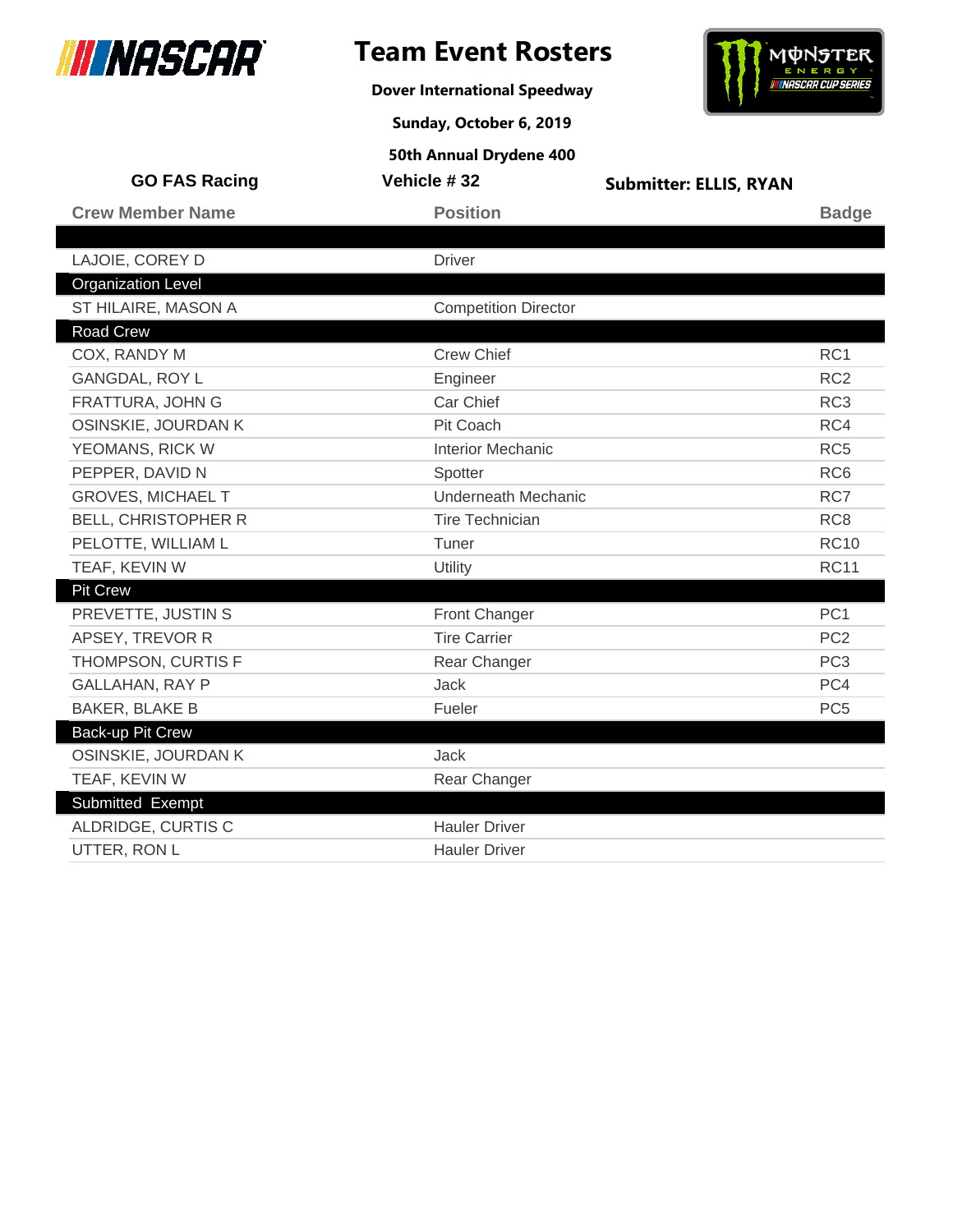

**Dover International Speedway**



**Sunday, October 6, 2019**

| <b>Front Row Motorsports</b> | Vehicle #34                 | <b>Submitter: ELDER, DONNA</b> |
|------------------------------|-----------------------------|--------------------------------|
| <b>Crew Member Name</b>      | <b>Position</b>             | <b>Badge</b>                   |
|                              |                             |                                |
| MCDOWELL, MICHAEL C          | <b>Driver</b>               |                                |
| <b>Organization Level</b>    |                             |                                |
| WINGO, DONNIE M              | <b>Competition Director</b> |                                |
| FINLEY, DERRICK W            | <b>Technical Director</b>   |                                |
| <b>BRIDGES, BRANDON M</b>    | <b>IT Support</b>           |                                |
| <b>Road Crew</b>             |                             |                                |
| BLICKENSDERFER, DREW A       | <b>Crew Chief</b>           | RC <sub>1</sub>                |
| DEINY JR, FRANK              | Spotter                     | RC <sub>2</sub>                |
| SHEETS, JASON E              | Car Chief                   | RC <sub>3</sub>                |
| <b>SCHALCH, JARRETT S</b>    | Engineer                    | RC4                            |
| PETERSON, GARETT S           | Engineer                    | RC <sub>5</sub>                |
| DODSON, DARRELL              | Front End Mechanic          | RC <sub>6</sub>                |
| WILLIAMS, BEN J              | <b>Underneath Mechanic</b>  | RC7                            |
| BARRACLOUGH, MICHAEL C       | <b>Shock Technician</b>     | RC <sub>8</sub>                |
| SNIDER, EVAN M               | <b>Interior Mechanic</b>    | RC <sub>9</sub>                |
| MOTIL, MICHAEL J             | <b>Tire Technician</b>      | <b>RC10</b>                    |
| FARRELL JR, TIMOTHY S        | Tuner                       | <b>RC11</b>                    |
| <b>GRECO, AUSTIN L</b>       | Utility                     | <b>RC12</b>                    |
| <b>Pit Crew</b>              |                             |                                |
| JACOBSEN, BRYAN R            | <b>Front Changer</b>        | PC <sub>1</sub>                |
| DAVENPORT, BROOK N           | Fueler                      | PC <sub>2</sub>                |
| WILLARD, JONATHAN L          | <b>Jack</b>                 | PC <sub>3</sub>                |
| HOUSTON, KENYATTA            | Rear Changer                | PC4                            |
| KIRBY, JUSTIN T              | <b>Tire Carrier</b>         | PC <sub>5</sub>                |
| <b>Back-up Pit Crew</b>      |                             |                                |
| KIMBROUGH, JEREMY D          | <b>Tire Carrier</b>         |                                |
| MOORE, JOHN T                | Rear Changer                |                                |
| SIMMONS, MATTHEW J           | Jack                        |                                |
| MCFADDEN, MARSHALL M         | Fueler                      |                                |
| Submitted Exempt             |                             |                                |
| DECKER, BOB W                | <b>Hauler Driver</b>        |                                |
| STURM, DAROLD E              | <b>Hauler Driver</b>        |                                |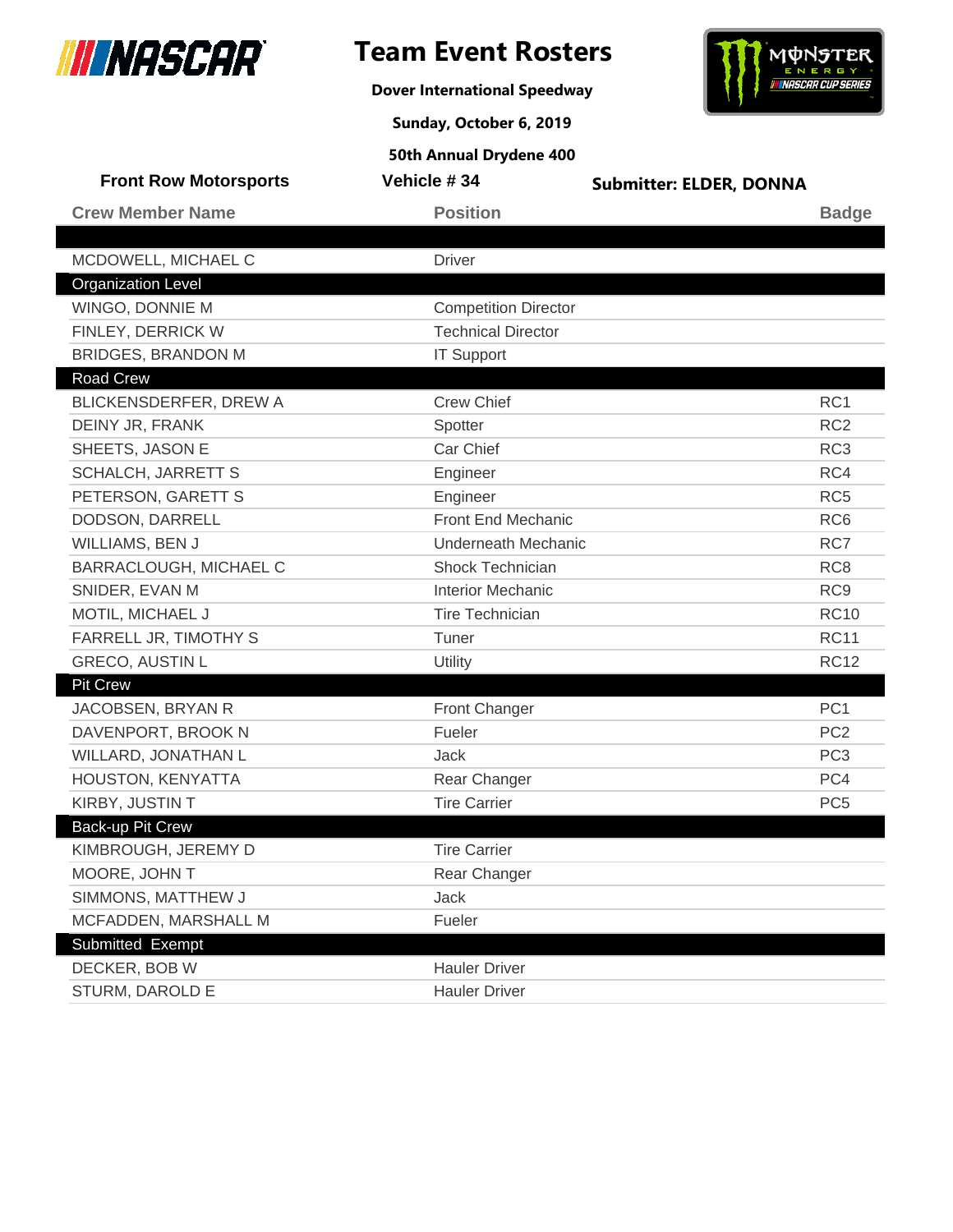

**Dover International Speedway**



**Sunday, October 6, 2019**

| <b>Front Row Motorsports</b>                  | Vehicle #36                 | <b>Submitter: ELDER, DONNA</b> |
|-----------------------------------------------|-----------------------------|--------------------------------|
| <b>Crew Member Name</b>                       | <b>Position</b>             | <b>Badge</b>                   |
|                                               |                             |                                |
| TIFFT, MATT K                                 | <b>Driver</b>               |                                |
| <b>Organization Level</b>                     |                             |                                |
| WINGO, DONNIE M                               | <b>Competition Director</b> |                                |
| FINLEY, DERRICK W                             | <b>Technical Director</b>   |                                |
| <b>BRIDGES, BRANDON M</b><br><b>Road Crew</b> | <b>IT Support</b>           |                                |
|                                               | <b>Crew Chief</b>           |                                |
| <b>BARBOUR, SETH A</b>                        |                             | RC <sub>1</sub>                |
| RAKER, TROY A                                 | Engineer                    | RC <sub>2</sub>                |
| MARKHAM, DAVID C                              | Engineer                    | RC <sub>3</sub>                |
| MANZER, TONY A                                | Car Chief                   | RC4                            |
| MYRICK, CLINT L                               | <b>Front End Mechanic</b>   | RC <sub>5</sub>                |
| TROSPER, TYLER J                              | <b>Interior Mechanic</b>    | RC <sub>6</sub>                |
| SANDLIN, TYLER T                              | Underneath Mechanic         | RC7                            |
| LIBBY, TROY A                                 | <b>Shock Technician</b>     | RC <sub>8</sub>                |
| <b>GROSSER, JUSTIN T</b>                      | <b>Tire Technician</b>      | RC <sub>9</sub>                |
| MONEZ, CHRIS B                                | Spotter                     | <b>RC10</b>                    |
| MEYER, TIM J                                  | Tuner                       | <b>RC11</b>                    |
| COBB, CAMERON J                               | Utility                     | <b>RC12</b>                    |
| <b>Pit Crew</b>                               |                             |                                |
| UPHOFF, KALE E                                | Front Changer               | PC <sub>1</sub>                |
| MCCLURKIN, TELVIN L                           | <b>Tire Carrier</b>         | PC <sub>2</sub>                |
| <b>GAJDORUS, SETH W</b>                       | Rear Changer                | PC <sub>3</sub>                |
| WILPS, MATTHEW                                | <b>Jack</b>                 | PC4                            |
| BROWN, MICHAEL J                              | Fueler                      | PC <sub>5</sub>                |
| <b>Back-up Pit Crew</b>                       |                             |                                |
| <b>HORTON, MARCUS B</b>                       | <b>Front Changer</b>        |                                |
| COBB, CAMERON J                               | <b>Tire Carrier</b>         |                                |
| <b>HORTON, MARCUS B</b>                       | Rear Changer                |                                |
| COBB, CAMERON J                               | Jack                        |                                |
| COBB, CAMERON J                               | Fueler                      |                                |
| Submitted Exempt                              |                             |                                |
| ALEXANDER, DAVID C                            | <b>Hauler Driver</b>        |                                |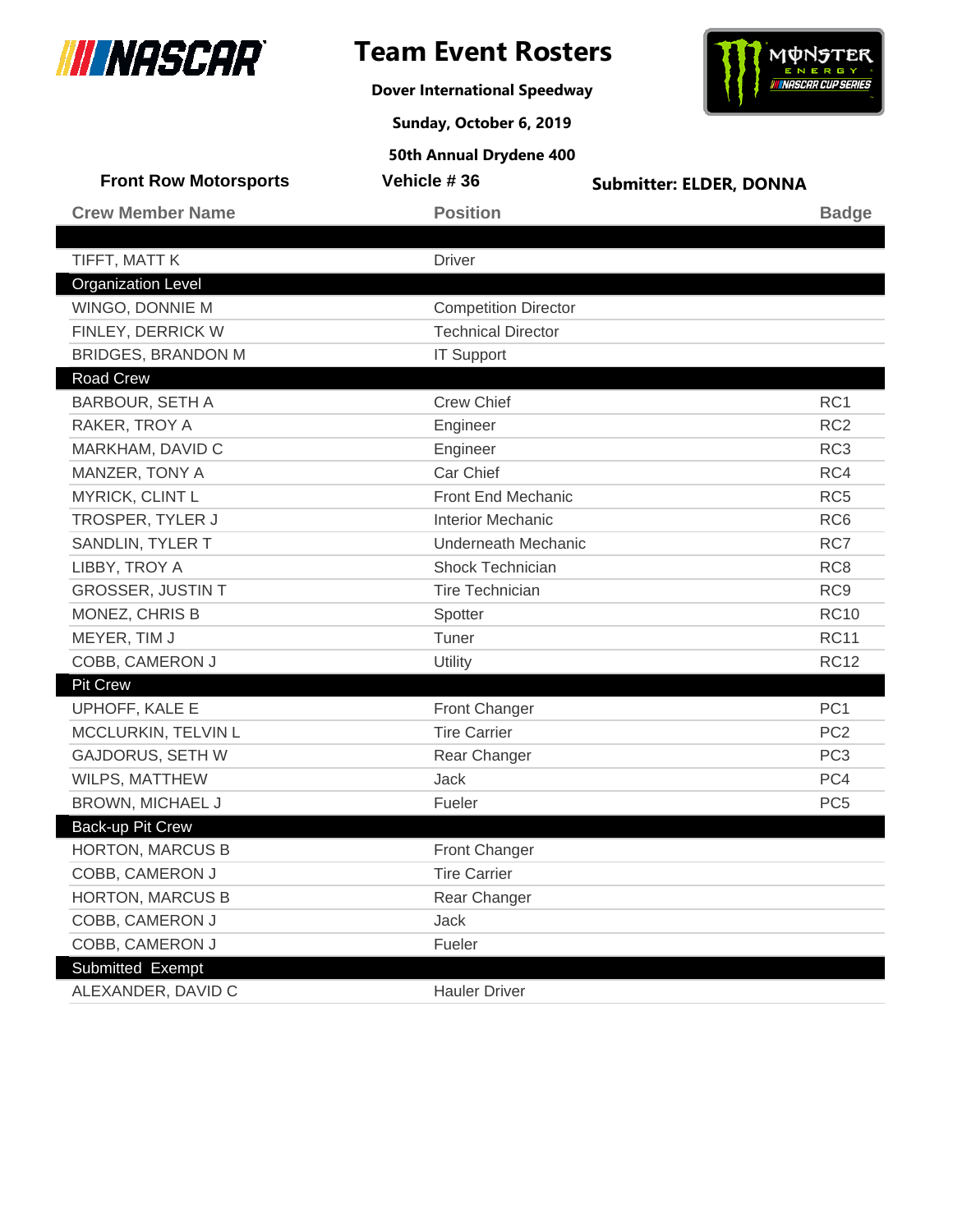

**Dover International Speedway**



**Sunday, October 6, 2019**

| <b>JTG Daugherty Racing</b> | Vehicle #37                 | <b>Submitter: MERRILL, KINSLEY</b> |
|-----------------------------|-----------------------------|------------------------------------|
| <b>Crew Member Name</b>     | <b>Position</b>             | <b>Badge</b>                       |
|                             |                             |                                    |
| <b>BUESCHER, CHRIS W</b>    | <b>Driver</b>               |                                    |
| <b>Organization Level</b>   |                             |                                    |
| COPE, ERNIE W               | <b>Competition Director</b> |                                    |
| RADEL, SCOTT J              | <b>Technical Director</b>   |                                    |
| FLYNN, KEITH B              | Pit Coach                   |                                    |
| Road Crew                   |                             |                                    |
| OWENS, TRENT T              | <b>Crew Chief</b>           | RC1                                |
| <b>BURNS, BRIAN K</b>       | Engineer                    | RC <sub>2</sub>                    |
| GWILT, JOE M                | Engineer                    | RC <sub>3</sub>                    |
| MORRISON JR, MICHAEL D      | Car Chief                   | RC4                                |
| SUMNER, DAVE S              | Front End Mechanic          | RC <sub>5</sub>                    |
| MCHONE, JOE D               | <b>Interior Mechanic</b>    | RC <sub>6</sub>                    |
| RAUCH, HARLEY M             | <b>Underneath Mechanic</b>  | RC7                                |
| LOFY, RICHARD W             | <b>Shock Technician</b>     | RC <sub>8</sub>                    |
| PRESTELLA, LIZ              | <b>Tire Technician</b>      | RC <sub>9</sub>                    |
| BENESCH, BRANDON J          | Spotter                     | <b>RC10</b>                        |
| FRASER III, BILLY D         | Tuner                       | <b>RC11</b>                        |
| <b>Pit Crew</b>             |                             |                                    |
| ANDREWS, TANNER L           | <b>Front Changer</b>        | PC <sub>1</sub>                    |
| COX, ROD                    | Rear Changer                | PC <sub>2</sub>                    |
| <b>GRIER, BRANDON</b>       | <b>Tire Carrier</b>         | PC <sub>3</sub>                    |
| <b>BISHOP, SPENCER</b>      | Jack                        | PC4                                |
| DHEEL, BRIAN G              | Fueler                      | PC <sub>5</sub>                    |
| Back-up Pit Crew            |                             |                                    |
| NOVAK, KEVIN M              | <b>Front Changer</b>        |                                    |
| <b>BARNETTE, RJK</b>        | <b>Tire Carrier</b>         |                                    |
| OSSOWSKI, ORANE             | Rear Changer                |                                    |
| COVEY, NICK E               | Jack                        |                                    |
| LEHMAN, MATTHEW             | Fueler                      |                                    |
| Submitted Exempt            |                             |                                    |
| KURTZNER, JACK G            | <b>Hauler Driver</b>        |                                    |
| HOLLAR JR, JRE              | <b>Hauler Driver</b>        |                                    |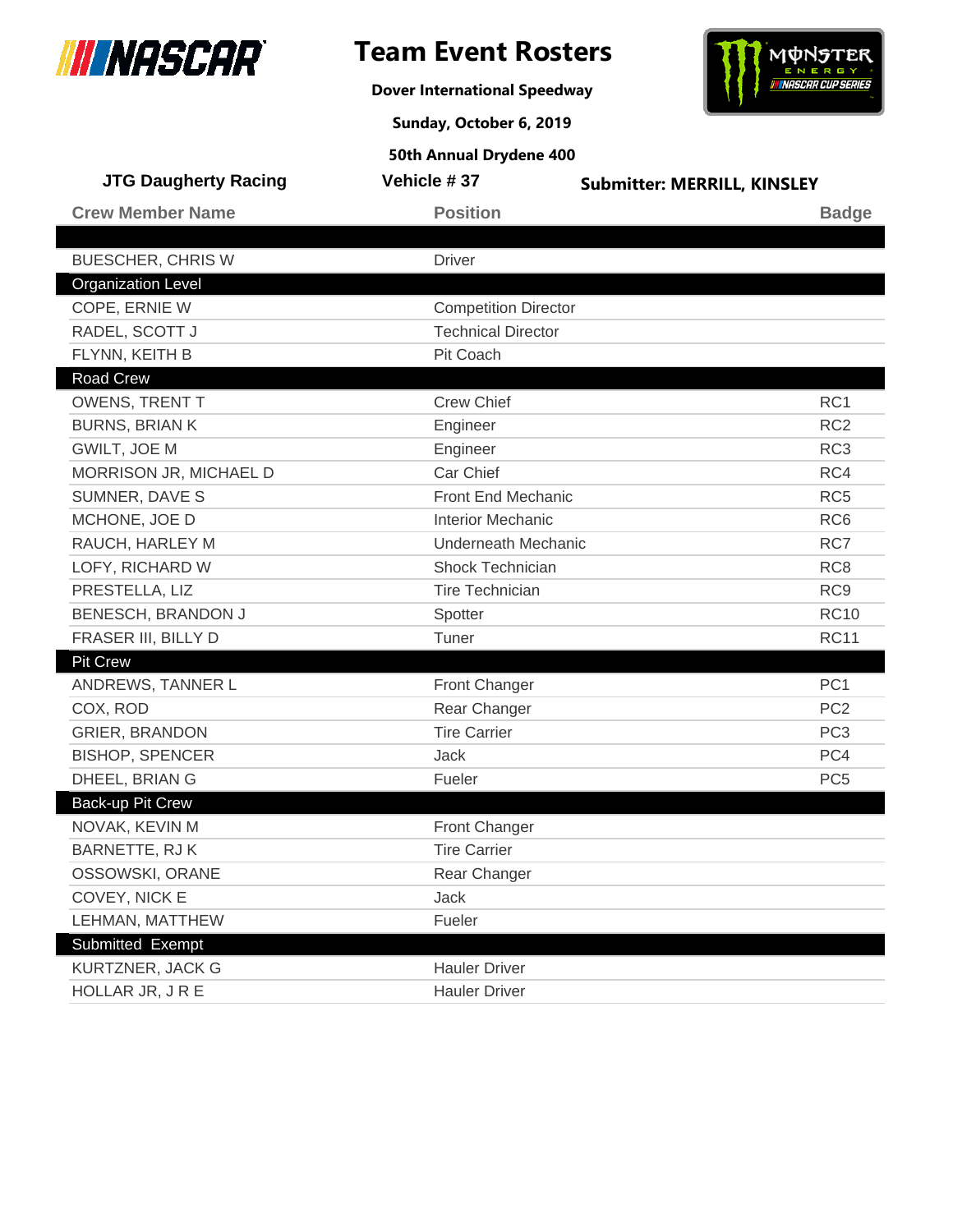

**Dover International Speedway**



**Sunday, October 6, 2019**

| <b>Front Row Motorsports</b> | Vehicle #38                 | <b>Submitter: ELDER, DONNA</b> |
|------------------------------|-----------------------------|--------------------------------|
| <b>Crew Member Name</b>      | <b>Position</b>             | <b>Badge</b>                   |
|                              |                             |                                |
| RAGAN, DAVID L               | <b>Driver</b>               |                                |
| <b>Organization Level</b>    |                             |                                |
| WINGO, DONNIE M              | <b>Competition Director</b> |                                |
| FINLEY, DERRICK W            | <b>Technical Director</b>   |                                |
| <b>BRIDGES, BRANDON M</b>    | <b>IT Support</b>           |                                |
| <b>Road Crew</b>             |                             |                                |
| KELLEY, MICHAEL J            | <b>Crew Chief</b>           | RC <sub>1</sub>                |
| YERGES, CHRIS P              | Engineer                    | RC <sub>2</sub>                |
| OSBORN, BOB W                | Engineer                    | RC <sub>3</sub>                |
| ARNOLD, ANTHONY J            | Car Chief                   | RC4                            |
| JONES, JD D                  | Front End Mechanic          | RC <sub>5</sub>                |
| LABRETONE, JEREMY M          | <b>Interior Mechanic</b>    | RC <sub>6</sub>                |
| FREAR, ERIC L                | <b>Underneath Mechanic</b>  | RC7                            |
| KELLER, JEFFREY W            | <b>Shock Technician</b>     | RC <sub>8</sub>                |
| DAVIDSON, RUSTY R            | <b>Tire Technician</b>      | RC <sub>9</sub>                |
| RYAN, ROCKY C                | Spotter                     | <b>RC10</b>                    |
| GOODMAN, BRYAN M             | Tuner                       | <b>RC11</b>                    |
| <b>HORTON, MARCUS B</b>      | Utility                     | <b>RC12</b>                    |
| <b>Pit Crew</b>              |                             |                                |
| ROSSELLI, JOHN C             | <b>Front Changer</b>        | PC <sub>1</sub>                |
| <b>BULLARD, TYLER J</b>      | <b>Tire Carrier</b>         | PC <sub>2</sub>                |
| JOHNSON, MICHAEL T           | Rear Changer                | PC <sub>3</sub>                |
| SOBECKI, JOSH M              | <b>Jack</b>                 | PC4                            |
| COPPOLA, COREY               | Fueler                      | PC <sub>5</sub>                |
| Back-up Pit Crew             |                             |                                |
| <b>HORTON, MARCUS B</b>      | <b>Front Changer</b>        |                                |
| COBB, CAMERON J              | <b>Tire Carrier</b>         |                                |
| <b>HORTON, MARCUS B</b>      | Rear Changer                |                                |
| COBB, CAMERON J              | Jack                        |                                |
| COBB, CAMERON J              | Fueler                      |                                |
| Submitted Exempt             |                             |                                |
| AMBROSE, JEFFREY A           | <b>Hauler Driver</b>        |                                |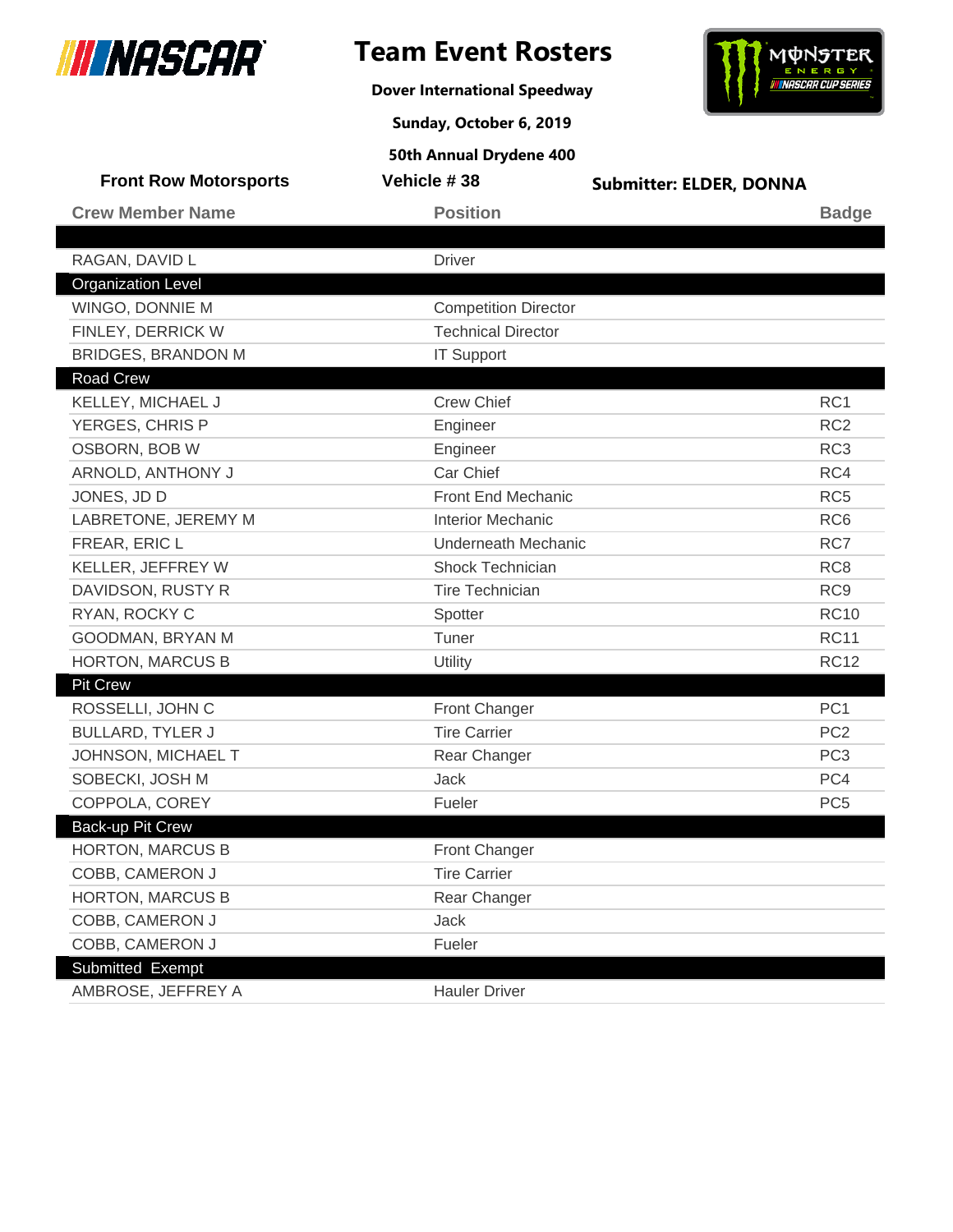

**Dover International Speedway**



**Sunday, October 6, 2019**

| <b>Stewart-Haas Racing</b> | Vehicle #4                  | <b>Submitter: STIMBERIS, JENNIFER</b> |                 |
|----------------------------|-----------------------------|---------------------------------------|-----------------|
| <b>Crew Member Name</b>    | <b>Position</b>             |                                       | <b>Badge</b>    |
|                            |                             |                                       |                 |
| HARVICK, KEVIN M           | <b>Driver</b>               |                                       |                 |
| <b>Organization Level</b>  |                             |                                       |                 |
| ZIPADELLI, GREG C          | <b>Competition Director</b> |                                       |                 |
| <b>JUSTICE, CHRISL</b>     | <b>IT Support</b>           |                                       |                 |
| Road Crew                  |                             |                                       |                 |
| CHILDERS, RODNEY S         | <b>Crew Chief</b>           |                                       | RC1             |
| <b>GERRINGER, DAX A</b>    | Engineer                    |                                       | RC <sub>2</sub> |
| <b>KUEBLER, BILLY S</b>    | Engineer                    |                                       | RC <sub>3</sub> |
| SMITH, ROBERT N            | Car Chief                   |                                       | RC4             |
| MINCEY, ALLEN A            | Front End Mechanic          |                                       | RC <sub>5</sub> |
| <b>CUSTER, MATTHEW C</b>   | <b>Interior Mechanic</b>    |                                       | RC <sub>6</sub> |
| <b>BEAN, RICHARD A</b>     | <b>Underneath Mechanic</b>  |                                       | RC7             |
| MCCARVILLE, MICHAEL G      | <b>Shock Technician</b>     |                                       | RC <sub>8</sub> |
| TURSKI, JAMIE E            | <b>Tire Technician</b>      |                                       | RC <sub>9</sub> |
| FEDEWA, TIM T              | Spotter                     |                                       | <b>RC10</b>     |
| <b>BRANDT, ROBERT M</b>    | Tuner                       |                                       | <b>RC11</b>     |
| VER MEER, MATT P           | Utility                     |                                       | <b>RC12</b>     |
| <b>Pit Crew</b>            |                             |                                       |                 |
| PIPALA, SHAYNE A           | Front Changer               |                                       | PC <sub>1</sub> |
| JACKSON, CHRIS L           | Rear Changer                |                                       | PC <sub>2</sub> |
| DOOLITTLE, STAN M          | <b>Jack</b>                 |                                       | PC <sub>3</sub> |
| MORNEAU II, MICHAEL J      | <b>Tire Carrier</b>         |                                       | PC4             |
| MARCHAL, EVAN              | Fueler                      |                                       | PC <sub>5</sub> |
| Back-up Pit Crew           |                             |                                       |                 |
| ROSSELLI, JOHN C           | Front Changer               |                                       |                 |
| <b>BULLARD, TYLER J</b>    | <b>Tire Carrier</b>         |                                       |                 |
| JOHNSON, MICHAEL T         | Rear Changer                |                                       |                 |
| SOBECKI, JOSH M            | Jack                        |                                       |                 |
| COPPOLA, COREY             | Fueler                      |                                       |                 |
| Submitted Exempt           |                             |                                       |                 |
| MITCHELL, STEPHEN J        | <b>Hauler Driver</b>        |                                       |                 |
| <b>HODGES, RICK B</b>      | <b>Hauler Driver</b>        |                                       |                 |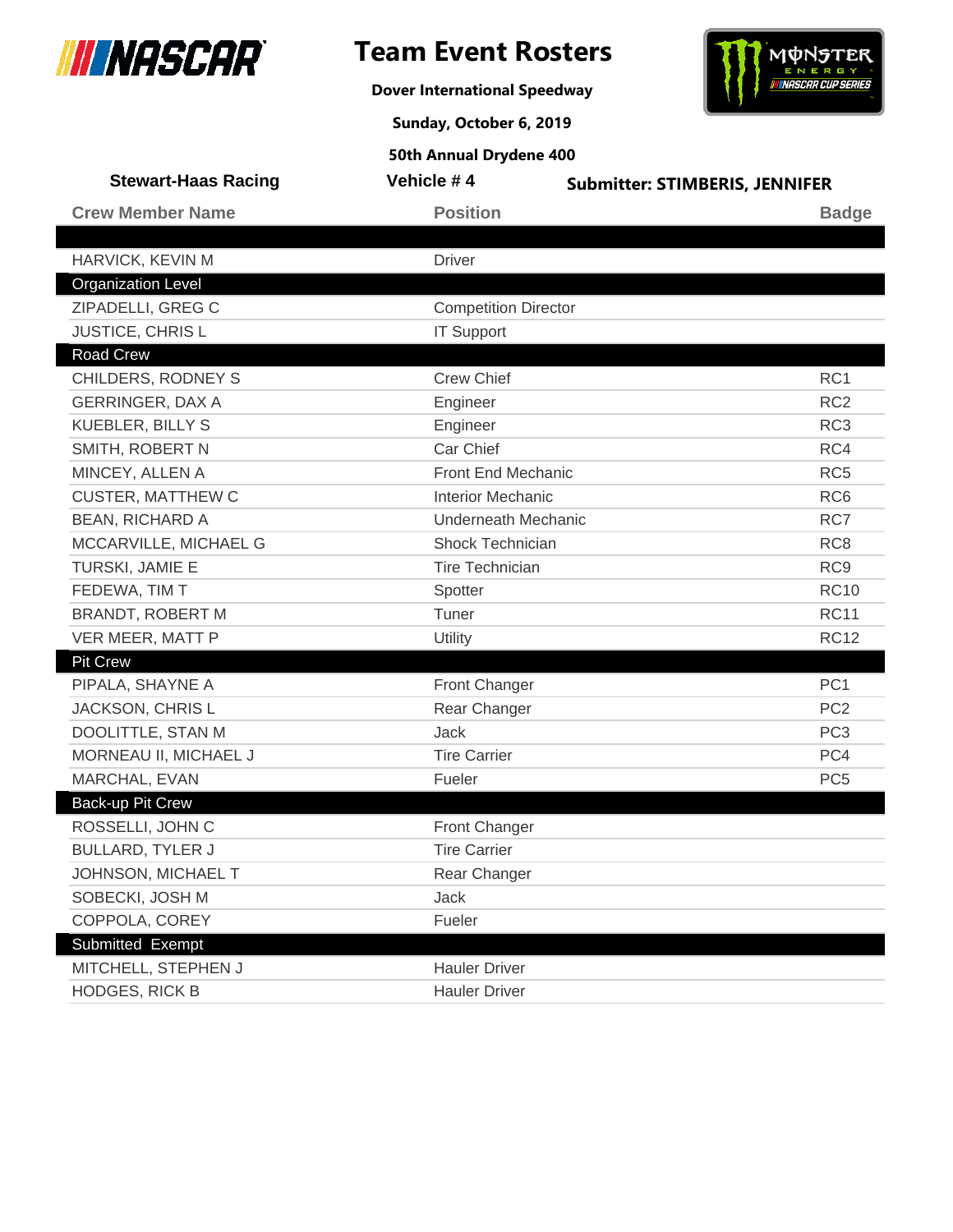

**Dover International Speedway**



**Sunday, October 6, 2019**

| <b>Stewart-Haas Racing</b> | Vehicle #41                 | <b>Submitter: STIMBERIS, JENNIFER</b> |
|----------------------------|-----------------------------|---------------------------------------|
| <b>Crew Member Name</b>    | <b>Position</b>             | <b>Badge</b>                          |
|                            |                             |                                       |
| SUAREZ, DANIEL A           | <b>Driver</b>               |                                       |
| <b>Organization Level</b>  |                             |                                       |
| ZIPADELLI, GREG C          | <b>Competition Director</b> |                                       |
| JUSTICE, CHRIS L           | <b>IT Support</b>           |                                       |
| <b>Road Crew</b>           |                             |                                       |
| SCOTT, BILLY W             | <b>Crew Chief</b>           | RC <sub>1</sub>                       |
| CARDAMONE, ANTHONY J       | Car Chief                   | RC <sub>2</sub>                       |
| MCINTOSH, NICK S           | <b>Underneath Mechanic</b>  | RC <sub>3</sub>                       |
| <b>KUEHN, AARON K</b>      | Shock Technician            | RC4                                   |
| ZANOLINI, JOE L            | Front End Mechanic          | RC <sub>5</sub>                       |
| <b>GAGLIANO, THOMAS C</b>  | <b>Tire Technician</b>      | RC <sub>6</sub>                       |
| ANDERSON, KYLE R           | <b>Interior Mechanic</b>    | RC7                                   |
| <b>CUPPLES, EVAN T</b>     | Tuner                       | RC <sub>8</sub>                       |
| RAINES, TONY A             | Spotter                     | RC <sub>9</sub>                       |
| LEE, WILLIAM M             | Engineer                    | <b>RC10</b>                           |
| <b>BINGHAM, SCOTT P</b>    | Engineer                    | <b>RC11</b>                           |
| <b>KRIEG, CHRIS</b>        | Utility                     | <b>RC12</b>                           |
| <b>Pit Crew</b>            |                             |                                       |
| LESLIE, JOSH L             | <b>Front Changer</b>        | PC <sub>1</sub>                       |
| PECH, JOSHUA R             | Fueler                      | PC <sub>2</sub>                       |
| MYERS, SHANNON W           | Rear Changer                | PC <sub>3</sub>                       |
| SCHLYTTER, MATTHEW A       | Jack                        | PC4                                   |
| HOWARD, JEREMY R           | <b>Tire Carrier</b>         | PC <sub>5</sub>                       |
| Back-up Pit Crew           |                             |                                       |
| ROSSELLI, JOHN C           | Front Changer               |                                       |
| <b>BULLARD, TYLER J</b>    | <b>Tire Carrier</b>         |                                       |
| JOHNSON, MICHAEL T         | Rear Changer                |                                       |
| SOBECKI, JOSH M            | Jack                        |                                       |
| COPPOLA, COREY             | Fueler                      |                                       |
| Submitted Exempt           |                             |                                       |
| DEGROOT, EDWARD            | <b>Hauler Driver</b>        |                                       |
| KLEINSASSER, BRYAN L       | <b>Hauler Driver</b>        |                                       |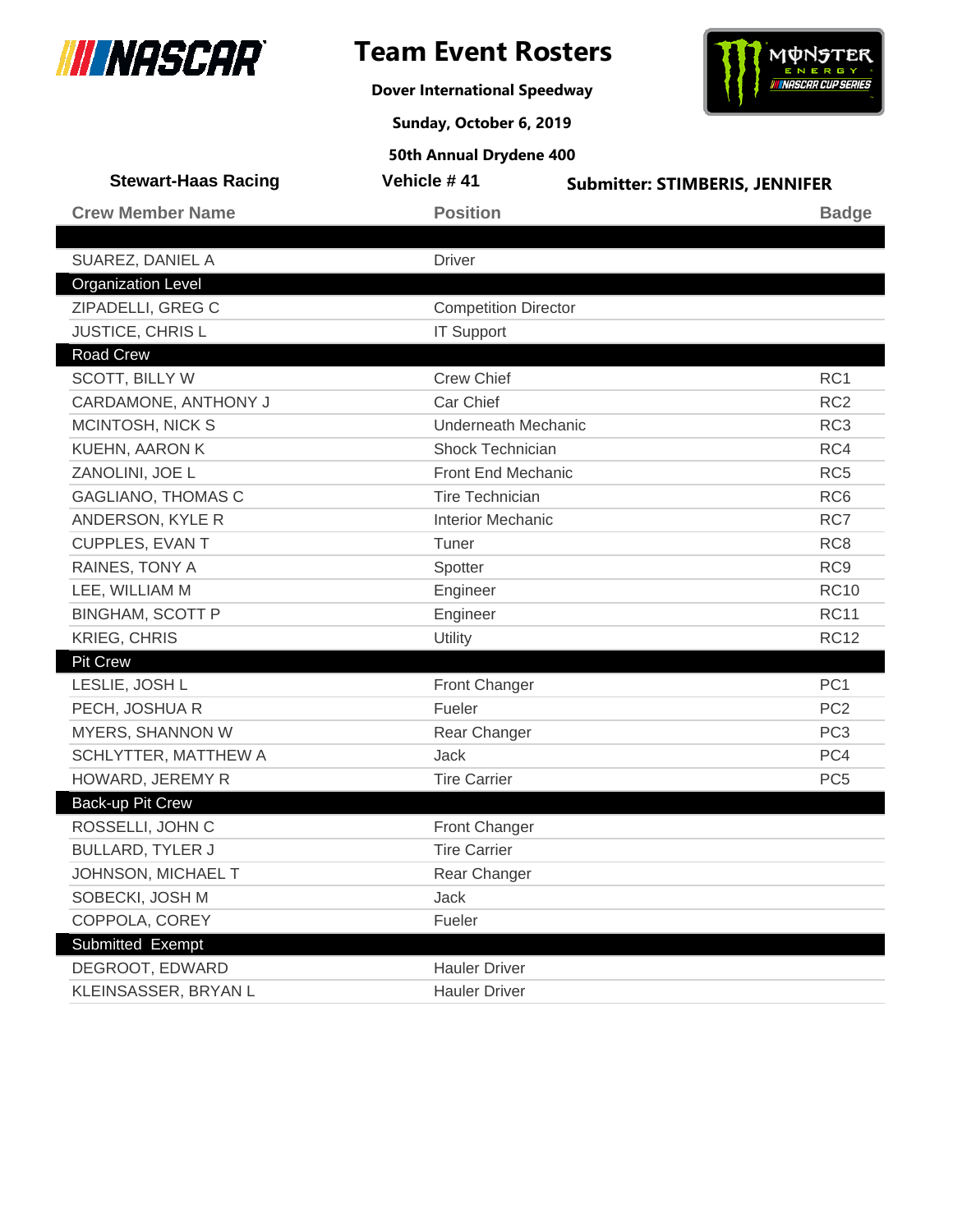

**Dover International Speedway**



**Sunday, October 6, 2019**

| <b>Chip Ganassi Racing</b> | Vehicle #42                 | <b>Submitter: ROWELL, AMY</b> |  |
|----------------------------|-----------------------------|-------------------------------|--|
| <b>Crew Member Name</b>    | <b>Position</b>             | <b>Badge</b>                  |  |
| LARSON, KYLE M             | <b>Driver</b>               |                               |  |
| <b>Organization Level</b>  |                             |                               |  |
| LUNDERS, TONY D            | <b>Competition Director</b> |                               |  |
| MCCULLOUGH, MICHAEL B      | <b>IT Support</b>           |                               |  |
| PEET, SHAUN W              | Pit Coach                   |                               |  |
| <b>Road Crew</b>           |                             |                               |  |
| JOHNSTON, CHAD A           | <b>Crew Chief</b>           | RC1                           |  |
| SURGEN, PHIL D             | Engineer                    | RC <sub>2</sub>               |  |
| DONLEY, JERAME T           | Engineer                    | RC <sub>3</sub>               |  |
| BRYANT, DAVID L            | Car Chief                   | RC4                           |  |
| FERO, DAVID M              | Front End Mechanic          | RC <sub>5</sub>               |  |
| HEIDKAMP, JOSHUA M         | <b>Interior Mechanic</b>    | RC <sub>6</sub>               |  |
| BENJAMIN, MATT A           | <b>Underneath Mechanic</b>  | RC7                           |  |
| COOKE, ADAM C              | Shock Technician            | RC <sub>8</sub>               |  |
| FLYNN, ANDREW S            | <b>Tire Technician</b>      | RC <sub>9</sub>               |  |
| KNEELAND, DEREK J          | Spotter                     | <b>RC10</b>                   |  |
| HOLCOMB, HARRISON J        | Tuner                       | <b>RC11</b>                   |  |
| VALENTINSEN, ROBERT J      | Utility                     | <b>RC12</b>                   |  |
| <b>Pit Crew</b>            |                             |                               |  |
| PRICE, STEVE S             | Rear Changer                | PC <sub>1</sub>               |  |
| ROBERTS, MICHAEL C         | <b>Front Changer</b>        | PC <sub>2</sub>               |  |
| FOSTER, PHIL M             | <b>Tire Carrier</b>         | PC <sub>3</sub>               |  |
| <b>WILSON, SHANE R</b>     | <b>Jack</b>                 | PC4                           |  |
| METCALF JR, MIKE R         | Fueler                      | PC <sub>5</sub>               |  |
| Back-up Pit Crew           |                             |                               |  |
| JACOBSEN, BRYAN R          | <b>Front Changer</b>        |                               |  |
| KIRBY, JUSTIN T            | <b>Tire Carrier</b>         |                               |  |
| HOUSTON, KENYATTA          | Rear Changer                |                               |  |
| WILLARD, JONATHAN L        | Jack                        |                               |  |
| DAVENPORT, BROOK N         | Fueler                      |                               |  |
| Submitted Exempt           |                             |                               |  |
| LITTLEJOHN, DEREK T        | <b>Hauler Driver</b>        |                               |  |
| COLLINS, DAN G             | <b>Hauler Driver</b>        |                               |  |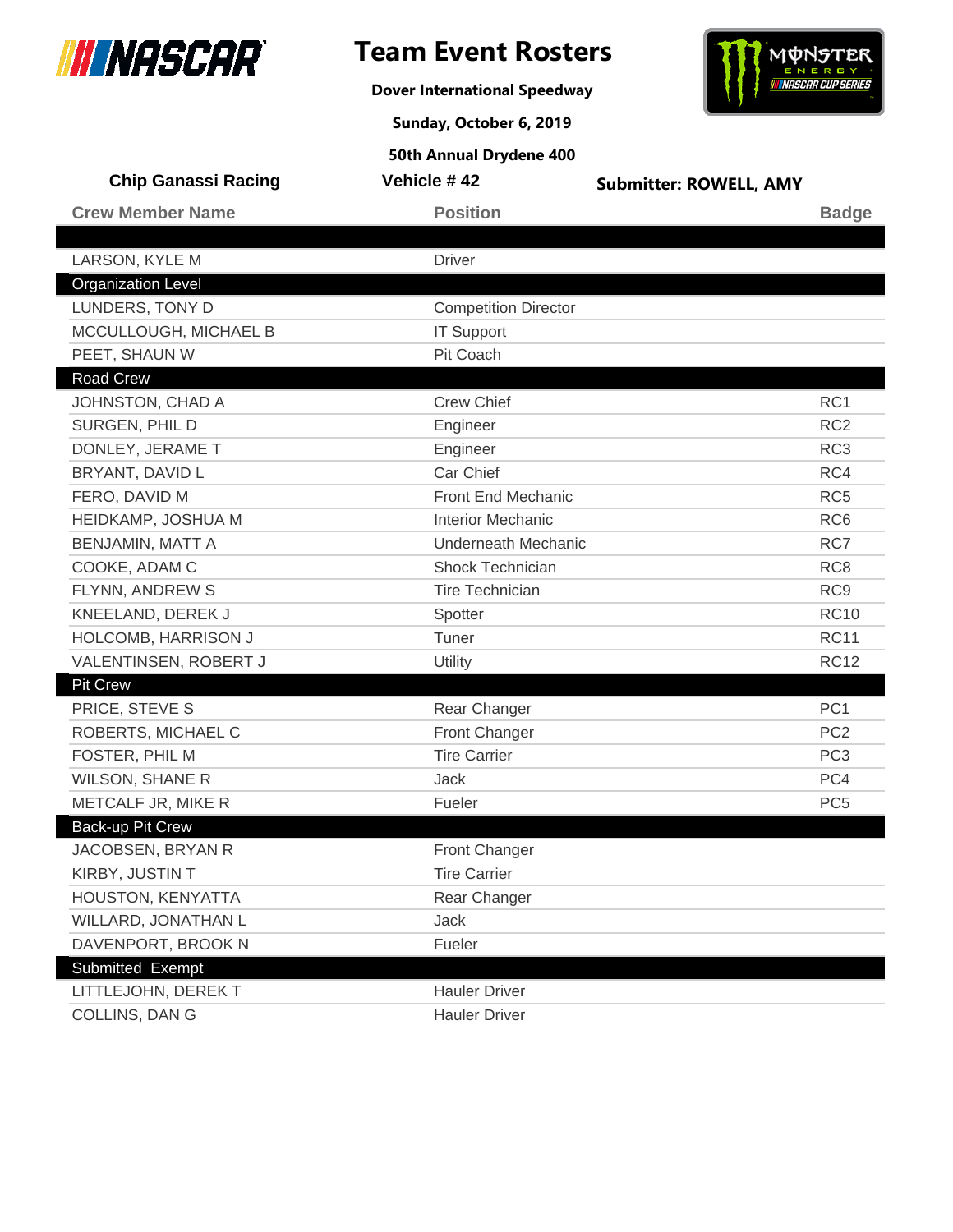

**Dover International Speedway**



**Sunday, October 6, 2019**

| <b>Richard Petty Motorsports</b> | Vehicle #43                 | <b>Submitter: LOPEZ, PHILIPPE</b> |                 |
|----------------------------------|-----------------------------|-----------------------------------|-----------------|
| <b>Crew Member Name</b>          | <b>Position</b>             |                                   | <b>Badge</b>    |
|                                  |                             |                                   |                 |
| WALLACE, BUBBA                   | <b>Driver</b>               |                                   |                 |
| <b>Organization Level</b>        |                             |                                   |                 |
| LOPEZ, PHILIPPE J                | <b>Competition Director</b> |                                   |                 |
| <b>WRIGHT, RAY P</b>             | Pit Coach                   |                                   |                 |
| <b>Road Crew</b>                 |                             |                                   |                 |
| STAMETS, DEREK L                 | <b>Crew Chief</b>           |                                   | RC1             |
| KRAFT, FREDDIE J                 | Spotter                     |                                   | RC <sub>2</sub> |
| PATTERSON, TYLER N               | Engineer                    |                                   | RC <sub>3</sub> |
| <b>GASSMANN, STEVE W</b>         | Underneath Mechanic         |                                   | RC4             |
| RIGGS, MICHAEL J                 | Shock Technician            |                                   | RC <sub>5</sub> |
| FORGETTE, JOEY M                 | Car Chief                   |                                   | RC <sub>6</sub> |
| CROPPS, DAVID D                  | Utility                     |                                   | RC7             |
| <b>GARCIA, RICKY T</b>           | <b>Interior Mechanic</b>    |                                   | RC <sub>8</sub> |
| GOODNOW, WILL L                  | Mechanic                    |                                   | RC <sub>9</sub> |
| DAVIS, JIM W                     | <b>Tire Technician</b>      |                                   | <b>RC10</b>     |
| <b>ESSICK, BRODY W</b>           | Mechanic                    |                                   | <b>RC11</b>     |
| DAVIS, ERIK M                    | Tuner                       |                                   | <b>RC12</b>     |
| <b>Pit Crew</b>                  |                             |                                   |                 |
| HOLLAND, AUSTIN G                | Front Changer               |                                   | PC <sub>1</sub> |
| FIEDLER, JUSTIN C                | Rear Changer                |                                   | PC <sub>2</sub> |
| HOUK, JAMES E                    | <b>Tire Carrier</b>         |                                   | PC <sub>3</sub> |
| MARTIN, CORBIN T                 | <b>Jack</b>                 |                                   | PC4             |
| ANDERSON, IAN I                  | Fueler                      |                                   | PC <sub>5</sub> |
| <b>Back-up Pit Crew</b>          |                             |                                   |                 |
| <b>ESSICK, BRODY W</b>           | Front Changer               |                                   |                 |
| GOODNOW, WILL L                  | Jack                        |                                   |                 |
| Submitted Exempt                 |                             |                                   |                 |
| ICENHOUR, JEFFREY D              | <b>Hauler Driver</b>        |                                   |                 |
| <b>GUFFEY, CHRISTOPHER</b>       | <b>Hauler Driver</b>        |                                   |                 |
|                                  |                             |                                   |                 |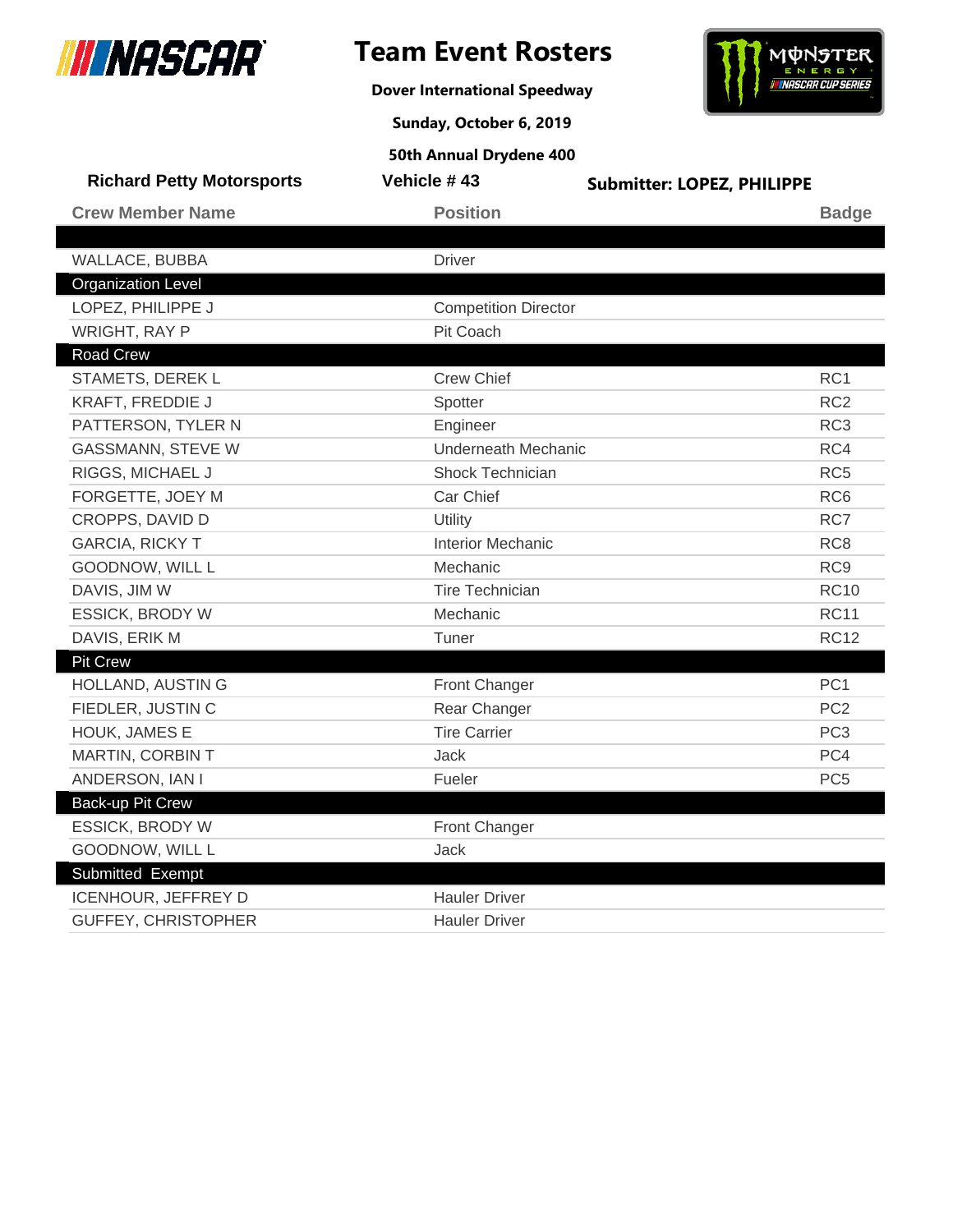

**Dover International Speedway**



**Sunday, October 6, 2019**

| <b>JTG Daugherty Racing</b>  | Vehicle #47                 | <b>Submitter: MERRILL, KINSLEY</b> |
|------------------------------|-----------------------------|------------------------------------|
| <b>Crew Member Name</b>      | <b>Position</b>             | <b>Badge</b>                       |
|                              |                             |                                    |
| PREECE, RYAN J               | <b>Driver</b>               |                                    |
| <b>Organization Level</b>    |                             |                                    |
| COPE, ERNIE W                | <b>Competition Director</b> |                                    |
| RADEL, SCOTT J               | <b>Technical Director</b>   |                                    |
| FLYNN, KEITH B               | Pit Coach                   |                                    |
| Road Crew                    |                             |                                    |
| SMITH, TRISTAN D             | <b>Crew Chief</b>           | RC1                                |
| PARDUE, EDD L                | Engineer                    | RC <sub>2</sub>                    |
| STEWART JR, DAVID B          | Engineer                    | RC <sub>3</sub>                    |
| YOUNG, TRAVIS A              | Car Chief                   | RC4                                |
| HASKINS, DARRELL R           | Front End Mechanic          | RC <sub>5</sub>                    |
| <b>GROVE, ERIC B</b>         | <b>Interior Mechanic</b>    | RC <sub>6</sub>                    |
| WITT, TONY R                 | <b>Underneath Mechanic</b>  | RC7                                |
| VALERIANO, VINCE J           | <b>Shock Technician</b>     | RC <sub>8</sub>                    |
| CARRIGAN, BRIAN C            | <b>Tire Technician</b>      | RC <sub>9</sub>                    |
| REEVES, STEVIE J             | Spotter                     | <b>RC10</b>                        |
| HAMM, TODD A                 | Tuner                       | <b>RC11</b>                        |
| HOBSON, MICHAEL A            | Utility                     | <b>RC12</b>                        |
| <b>Pit Crew</b>              |                             |                                    |
| NOVAK, KEVIN M               | Front Changer               | PC <sub>1</sub>                    |
| OSSOWSKI, ORANE              | Rear Changer                | PC <sub>2</sub>                    |
| BARNETTE, RJ K               | <b>Tire Carrier</b>         | PC <sub>3</sub>                    |
| COVEY, NICK E                | Jack                        | PC4                                |
| LEHMAN, MATTHEW              | Fueler                      | PC <sub>5</sub>                    |
| Back-up Pit Crew             |                             |                                    |
| ANDERSON, BLAINE             | <b>Front Changer</b>        |                                    |
| RIDDLE, JAMES                | <b>Tire Carrier</b>         |                                    |
| <b>BRIDGEFORTH, ANDREW M</b> | Rear Changer                |                                    |
| JOHNSON, WILLIAM H           | Jack                        |                                    |
| WATTS, JIMMY H               | Fueler                      |                                    |
| Submitted Exempt             |                             |                                    |
| SHANO, JEFF O                | <b>Hauler Driver</b>        |                                    |
| <b>GILLIS, ANDREW P</b>      | <b>Hauler Driver</b>        |                                    |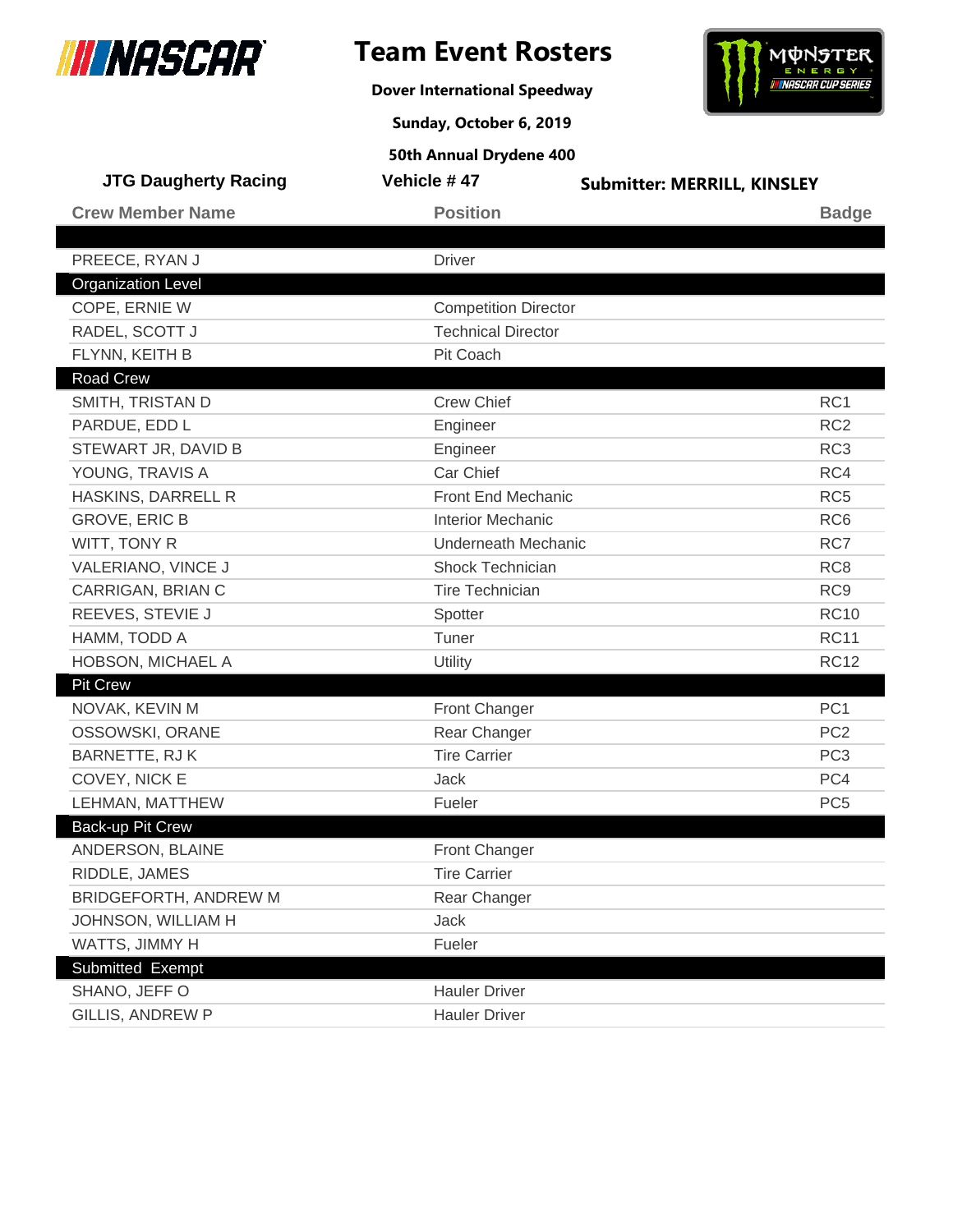

**Dover International Speedway**



**Sunday, October 6, 2019**

| <b>Hendrick Motorsports</b> | Vehicle #48                 | <b>Submitter: LANDIS, MICHAEL</b> |
|-----------------------------|-----------------------------|-----------------------------------|
| <b>Crew Member Name</b>     | <b>Position</b>             | <b>Badge</b>                      |
|                             |                             |                                   |
| JOHNSON, JIMMIE K           | <b>Driver</b>               |                                   |
| <b>Organization Level</b>   |                             |                                   |
| ANDREWS, JEFF J             | <b>Competition Director</b> |                                   |
| <b>GRUBB, DARIAN K</b>      | <b>Technical Director</b>   |                                   |
| WALSH, BRIAN                | <b>IT Support</b>           |                                   |
| COCHRAN, MATTHEW L          | <b>IT Support</b>           |                                   |
| <b>Road Crew</b>            |                             |                                   |
| DANIELS, CLIFF O            | <b>Crew Chief</b>           | RC <sub>1</sub>                   |
| LEGENDRE, STEVEN R          | Tuner                       | RC <sub>2</sub>                   |
| POIRIER, WILL A             | <b>Tire Technician</b>      | RC <sub>3</sub>                   |
| ELIASON, CHAIS              | Engineer                    | RC4                               |
| SAUNDERS, JESSE W           | Car Chief                   | RC <sub>5</sub>                   |
| STEWART, CALVIN J           | Shock Technician            | RC <sub>6</sub>                   |
| WALL, ADAM C                | Engineer                    | RC7                               |
| <b>HESLINK, THOMAS M</b>    | <b>Underneath Mechanic</b>  | RC <sub>8</sub>                   |
| PHILPOTT, MATT D            | <b>Interior Mechanic</b>    | RC <sub>9</sub>                   |
| YODER, MARLIN R             | Front End Mechanic          | <b>RC10</b>                       |
| SHOULDERS, DUSTIN           | Utility                     | <b>RC11</b>                       |
| BARBAN, EARL P              | Spotter                     | <b>RC12</b>                       |
| <b>Pit Crew</b>             |                             |                                   |
| TEAGUE, CALVIN              | Rear Changer                | PC <sub>1</sub>                   |
| HARDER, BRANDON D           | Fueler                      | PC <sub>2</sub>                   |
| TUDOR, KYLE                 | <b>Jack</b>                 | PC <sub>3</sub>                   |
| STALLINGS, ALLEN A          | <b>Tire Carrier</b>         | PC4                               |
| TASSER, DONNIE F            | Front Changer               | PC <sub>5</sub>                   |
| Back-up Pit Crew            |                             |                                   |
| ANDREWS, TANNER L           | Front Changer               |                                   |
| <b>GRIER, BRANDON</b>       | <b>Tire Carrier</b>         |                                   |
| <b>BISHOP, SPENCER</b>      | Jack                        |                                   |
| LEHMAN, MATTHEW             | Fueler                      |                                   |
| OSSOWSKI, ORANE             | Rear Changer                |                                   |
| Submitted Exempt            |                             |                                   |
| SCOTT, LANCE C              | <b>Hauler Driver</b>        |                                   |
| NEUENDORF, JEFF D           | <b>Hauler Driver</b>        |                                   |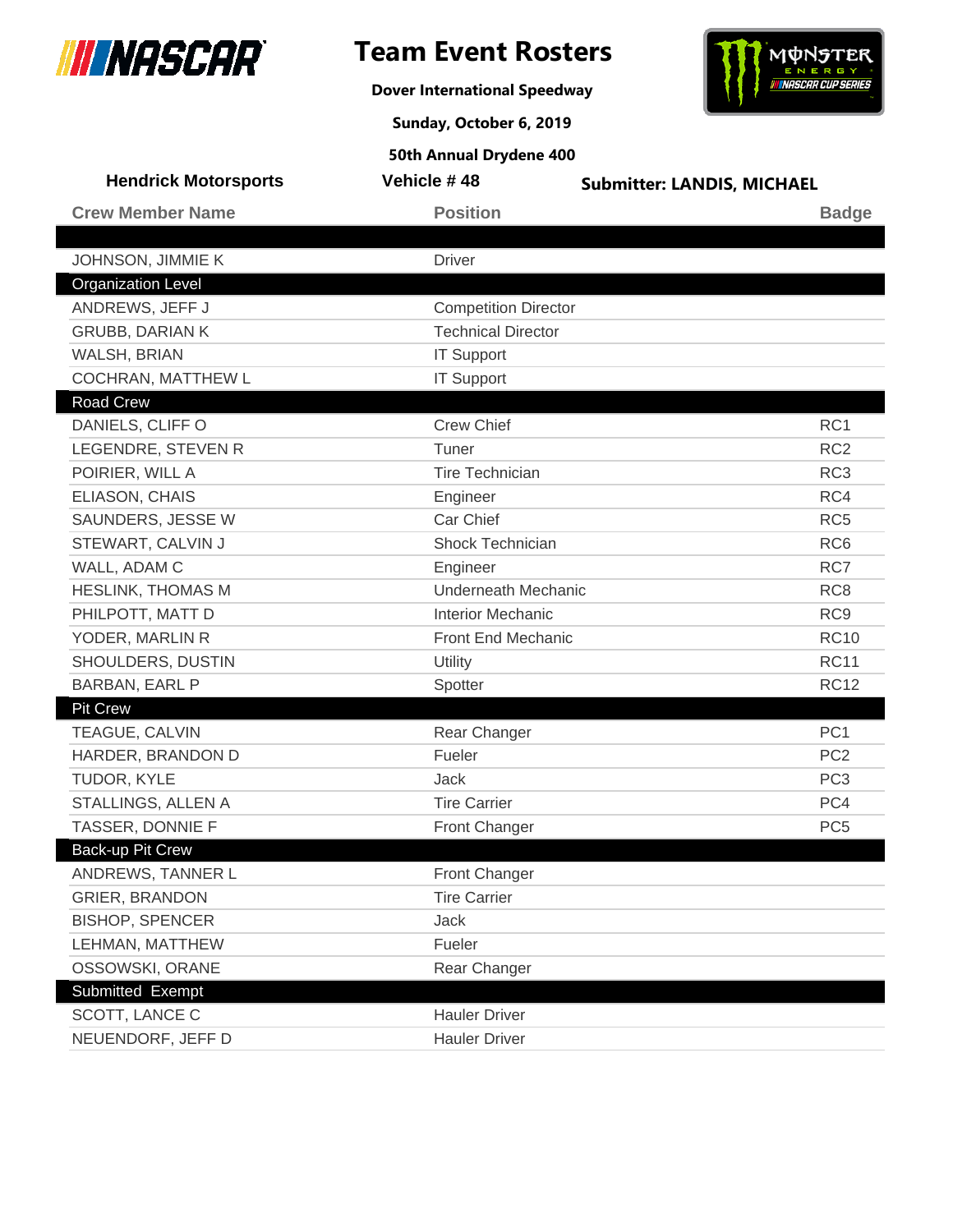

**Dover International Speedway**



**Sunday, October 6, 2019**

| <b>Petty Ware Racing</b>  | Vehicle #51                 | <b>Submitter: CLODFELTER, BRYAN</b> |
|---------------------------|-----------------------------|-------------------------------------|
| <b>Crew Member Name</b>   | <b>Position</b>             | <b>Badge</b>                        |
|                           |                             |                                     |
| MCLEOD, BJ D              | <b>Driver</b>               |                                     |
| <b>Organization Level</b> |                             |                                     |
| CLODFELTER, BRYAN M       | <b>Technical Director</b>   |                                     |
| EVANS, KEN E              | <b>Competition Director</b> |                                     |
| EFAW II, CHUCK A          | Pit Coach                   |                                     |
| <b>Road Crew</b>          |                             |                                     |
| HILLMAN, MICHAEL E        | <b>Crew Chief</b>           | RC1                                 |
| CHANCE, MIKE W            | Car Chief                   | RC <sub>2</sub>                     |
| WEATHERMAN, KYLE J        | Mechanic                    | RC <sub>3</sub>                     |
| TYSKA, MIKE M             | Mechanic                    | RC4                                 |
| TINCHER JR, CURTIS A      | <b>Tire Technician</b>      | RC <sub>5</sub>                     |
| PAYNE, QUENTIN A          | <b>Interior Mechanic</b>    | RC <sub>6</sub>                     |
| FIFE, JAMES D             | Tuner                       | RC7                                 |
| <b>GRAY, STEVEN R</b>     | <b>Shock Technician</b>     | RC <sub>8</sub>                     |
| MONN, TYLER A             | Spotter                     | RC <sub>9</sub>                     |
| <b>Pit Crew</b>           |                             |                                     |
| DEMARCO, CORY J           | Front Changer               | PC <sub>1</sub>                     |
| <b>COSENTINO, TONY J</b>  | Jack                        | PC <sub>2</sub>                     |
| MIOLEN, ROBERT L          | <b>Tire Carrier</b>         | PC <sub>3</sub>                     |
| MARTINEZ JR, PEDRO        | Rear Changer                | PC4                                 |
| OBI, ARINZE               | Fueler                      | PC <sub>5</sub>                     |
| Submitted Exempt          |                             |                                     |
| HUGHES, PETER L           | <b>Hauler Driver</b>        |                                     |
|                           |                             |                                     |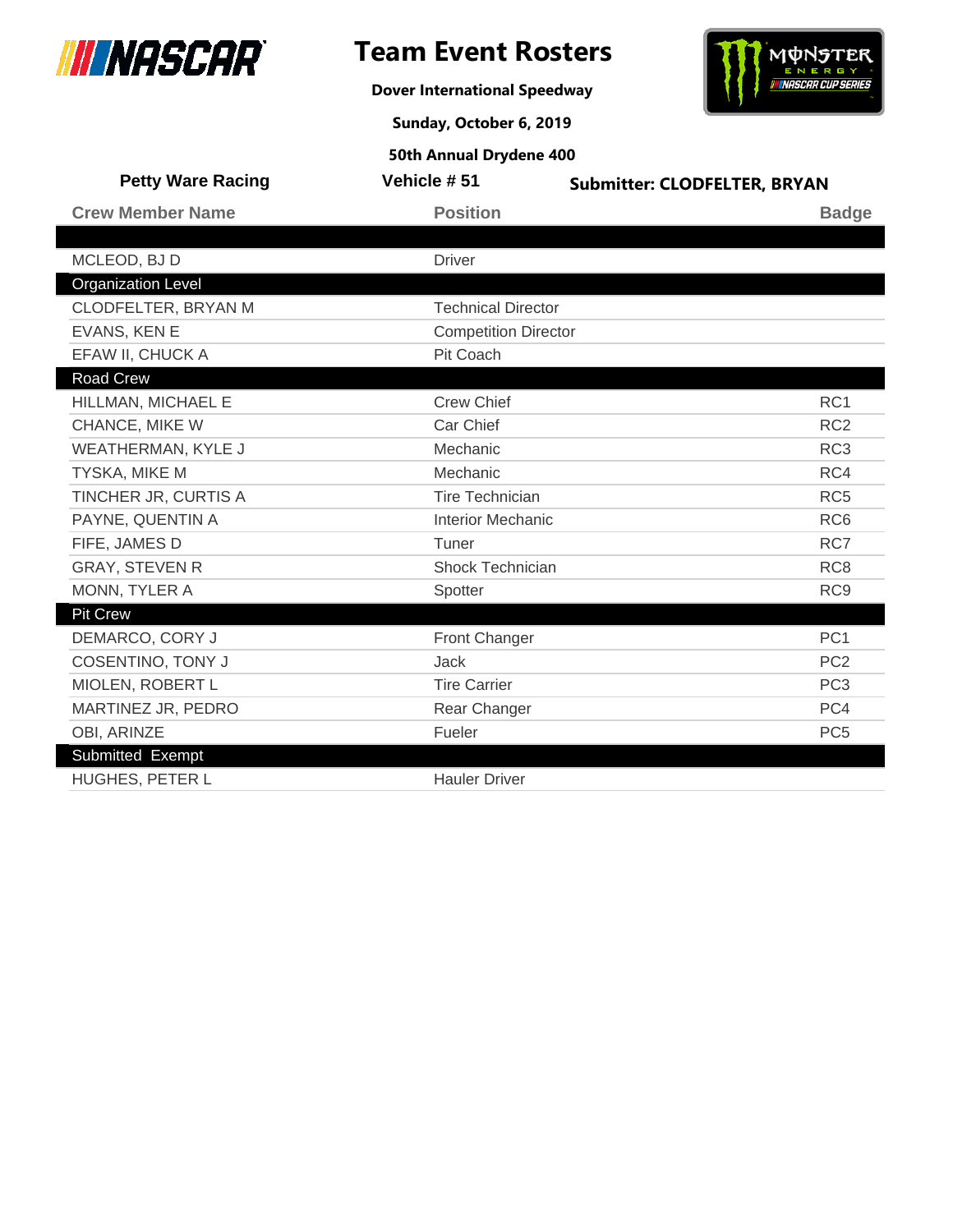

**Dover International Speedway**



**Sunday, October 6, 2019**

| <b>Rick Ware Racing</b>   | Vehicle #52                 | <b>Submitter: CLODFELTER, BRYAN</b> |
|---------------------------|-----------------------------|-------------------------------------|
| <b>Crew Member Name</b>   | <b>Position</b>             | <b>Badge</b>                        |
|                           |                             |                                     |
| YELEY, JJ B               | <b>Driver</b>               |                                     |
| <b>Organization Level</b> |                             |                                     |
| CLODFELTER, BRYAN M       | <b>Technical Director</b>   |                                     |
| EVANS, KEN E              | <b>Competition Director</b> |                                     |
| EFAW II, CHUCK A          | Pit Coach                   |                                     |
| Road Crew                 |                             |                                     |
| LESLIE, LEE H             | <b>Crew Chief</b>           | RC <sub>1</sub>                     |
| KEMPF, MATTHEW E          | Car Chief                   | RC <sub>2</sub>                     |
| CLAY, EVAN R              | Mechanic                    | RC <sub>3</sub>                     |
| DAVIS, JARREN C           | <b>Interior Mechanic</b>    | RC4                                 |
| JOHN JR, WILLIAM H        | Tire Technician             | RC <sub>5</sub>                     |
| NOWAK, JEREMY J           | Tuner                       | RC <sub>6</sub>                     |
| <b>COLEMAN, JAMES R</b>   | Spotter                     | RC7                                 |
| <b>Pit Crew</b>           |                             |                                     |
| <b>GEITER, JEREMY A</b>   | <b>Front Changer</b>        | PC <sub>1</sub>                     |
| <b>BANKS, BRANDON J</b>   | <b>Jack</b>                 | PC <sub>2</sub>                     |
| PATRICK, JOSHUA A         | <b>Tire Carrier</b>         | PC <sub>3</sub>                     |
| O'LEARY, BREANNA N        | Rear Changer                | PC4                                 |
| POWER, DAVID M            | Fueler                      | PC <sub>5</sub>                     |
| Submitted Exempt          |                             |                                     |
| <b>BINGHAM, BRIAN E</b>   | <b>Hauler Driver</b>        |                                     |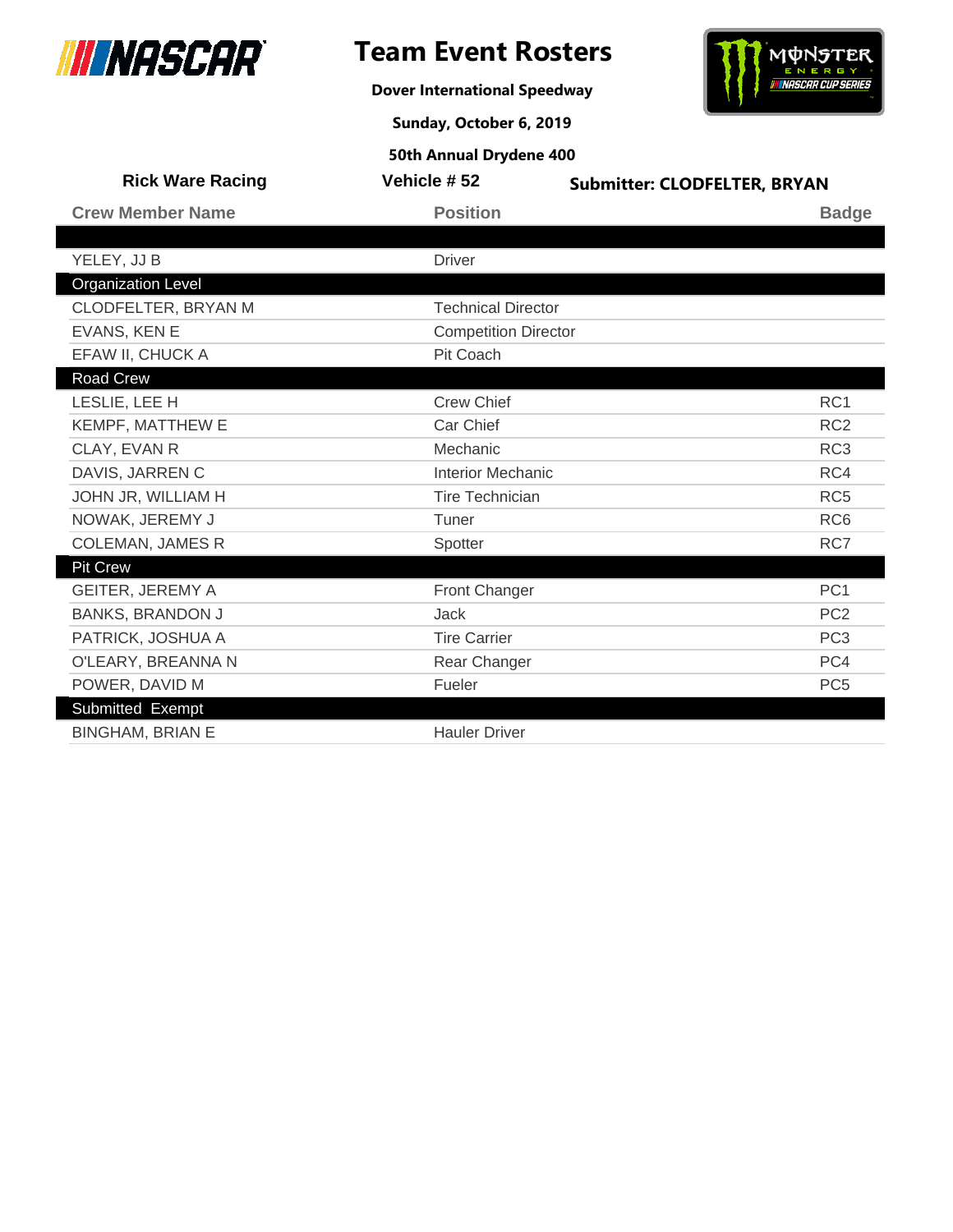

**Dover International Speedway**



**Sunday, October 6, 2019**

| <b>Rick Ware Racing</b>   | Vehicle #54                 | <b>Submitter: CLODFELTER, BRYAN</b> |  |
|---------------------------|-----------------------------|-------------------------------------|--|
| <b>Crew Member Name</b>   | <b>Position</b>             | <b>Badge</b>                        |  |
|                           |                             |                                     |  |
| SMITHLEY, GARRETT K       | <b>Driver</b>               |                                     |  |
| <b>Organization Level</b> |                             |                                     |  |
| CLODFELTER, BRYAN M       | <b>Technical Director</b>   |                                     |  |
| EVANS, KEN E              | <b>Competition Director</b> |                                     |  |
| EFAW II, CHUCK A          | Pit Coach                   |                                     |  |
| Road Crew                 |                             |                                     |  |
| HOUGHTALING, JASON M      | <b>Crew Chief</b>           | RC <sub>1</sub>                     |  |
| LAMBERT, MICHAEL J        | Car Chief                   | RC <sub>2</sub>                     |  |
| POWER, DAVID M            | Mechanic                    | RC <sub>3</sub>                     |  |
| WALTER, JOSHUA M          | <b>Interior Mechanic</b>    | RC4                                 |  |
| <b>CURREY, BAYLEY A</b>   | Mechanic                    | RC <sub>5</sub>                     |  |
| MICALE, TONY S            | Spotter                     | RC <sub>6</sub>                     |  |
| <b>Pit Crew</b>           |                             |                                     |  |
| RAMEY, LLOYD              | Front Changer               | PC <sub>1</sub>                     |  |
| KING, COREY D             | <b>Jack</b>                 | PC <sub>2</sub>                     |  |
| LAMBERT, MICHAEL J        | <b>Tire Carrier</b>         | PC <sub>3</sub>                     |  |
| DANIELS, BREHANNA M       | Rear Changer                | PC4                                 |  |
| MARTZ, MICHAEL A          | Fueler                      | PC <sub>5</sub>                     |  |
|                           |                             |                                     |  |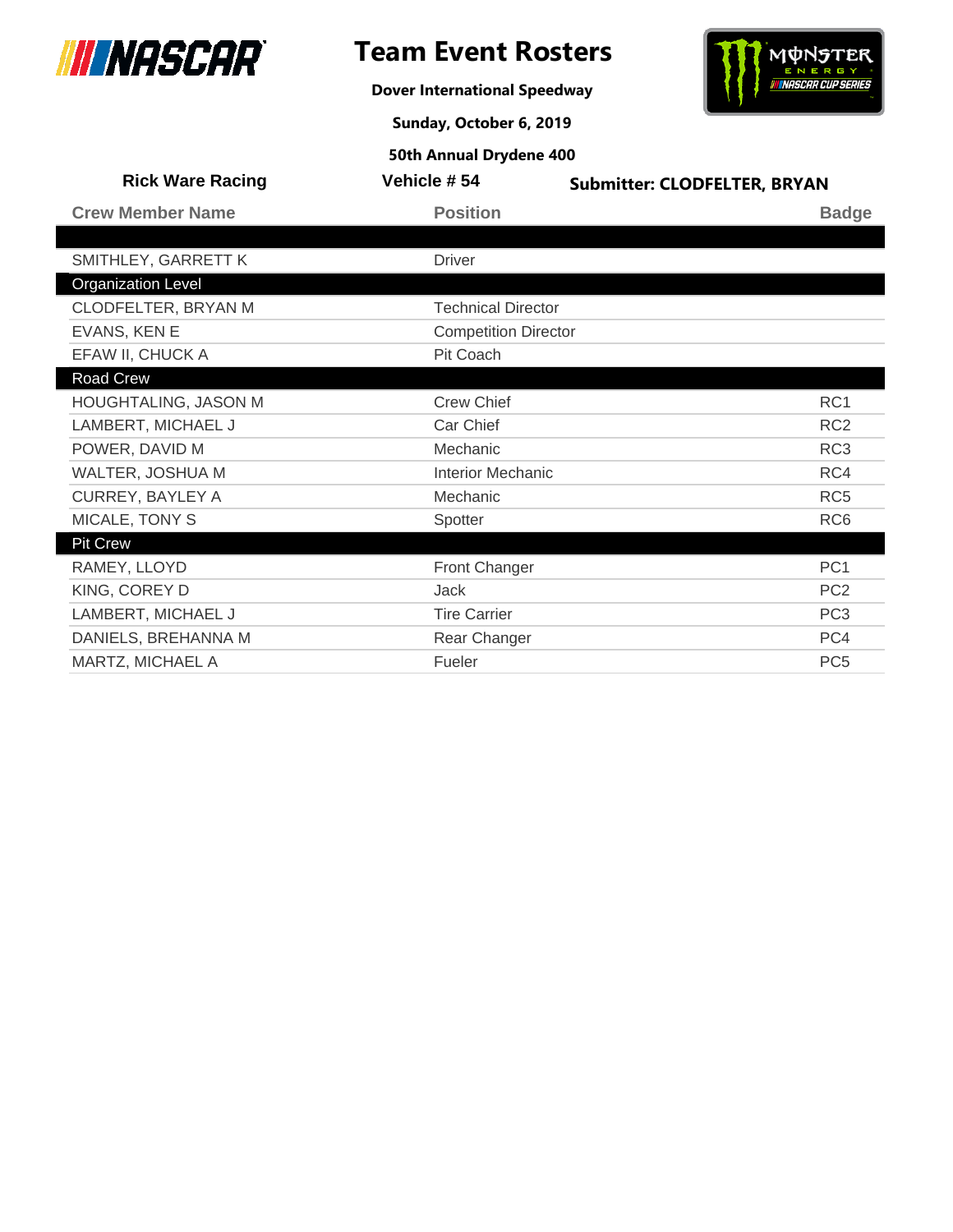

**Dover International Speedway**



**Sunday, October 6, 2019**

| <b>Roush Fenway Racing</b> | Vehicle #6                  | <b>Submitter: ALLEN, KYLE</b> |                 |
|----------------------------|-----------------------------|-------------------------------|-----------------|
| <b>Crew Member Name</b>    | <b>Position</b>             |                               | <b>Badge</b>    |
|                            |                             |                               |                 |
| NEWMAN, RYAN J             | <b>Driver</b>               |                               |                 |
| <b>Organization Level</b>  |                             |                               |                 |
| KIDD, KEVIN A              | <b>Competition Director</b> |                               |                 |
| <b>BRIDGES, BRANDON M</b>  | <b>IT Support</b>           |                               |                 |
| MITCHELL, THOMAS W         | <b>Technical Director</b>   |                               |                 |
| Road Crew                  |                             |                               |                 |
| <b>GRAVES, SCOTT R</b>     | <b>Crew Chief</b>           |                               | RC <sub>1</sub> |
| PETERSON, TRAVIS C         | Engineer                    |                               | RC <sub>2</sub> |
| <b>IVANCIC, BRIAN J</b>    | Engineer                    |                               | RC <sub>3</sub> |
| BREWER, TODD D             | Car Chief                   |                               | RC4             |
| JOHNS, JACEN E             | Front End Mechanic          |                               | RC <sub>5</sub> |
| <b>BEST II, ROBERT G</b>   | Mechanic                    |                               | RC <sub>6</sub> |
| LEINER, DAVID C            | <b>Interior Mechanic</b>    |                               | RC7             |
| LOPES JR, ROBERT J         | <b>Tire Technician</b>      |                               | RC <sub>8</sub> |
| <b>KRAMER, AARON B</b>     | <b>Shock Technician</b>     |                               | RC <sub>9</sub> |
| <b>IMPSEN, DOUGLAS A</b>   | Tuner                       |                               | <b>RC10</b>     |
| JARRETT, JASON A           | Spotter                     |                               | <b>RC11</b>     |
| MATTIS, JOEY J             | <b>Utility</b>              |                               | <b>RC12</b>     |
| <b>Pit Crew</b>            |                             |                               |                 |
| MOSER, DYLAN D             | <b>Jack</b>                 |                               | PC <sub>1</sub> |
| LEWIS, ADAM N              | Fueler                      |                               | PC <sub>2</sub> |
| SHUMAN, CHRIS G            | Front Changer               |                               | PC <sub>3</sub> |
| WALLACE, ERIC W            | <b>Tire Carrier</b>         |                               | PC4             |
| DIAZ, RAPHAEL R            | Rear Changer                |                               | PC <sub>5</sub> |
| Back-up Pit Crew           |                             |                               |                 |
| UPHOFF, KALE E             | Front Changer               |                               |                 |
| MCCLURKIN, TELVIN L        | <b>Tire Carrier</b>         |                               |                 |
| <b>GAJDORUS, SETH W</b>    | Rear Changer                |                               |                 |
| WILPS, MATTHEW             | Jack                        |                               |                 |
| BROWN, MICHAEL J           | Fueler                      |                               |                 |
| Submitted Exempt           |                             |                               |                 |
| FUNDERBURK, GLENN B        | <b>Hauler Driver</b>        |                               |                 |
| <b>CLODFELTER, SCOTT S</b> | <b>Hauler Driver</b>        |                               |                 |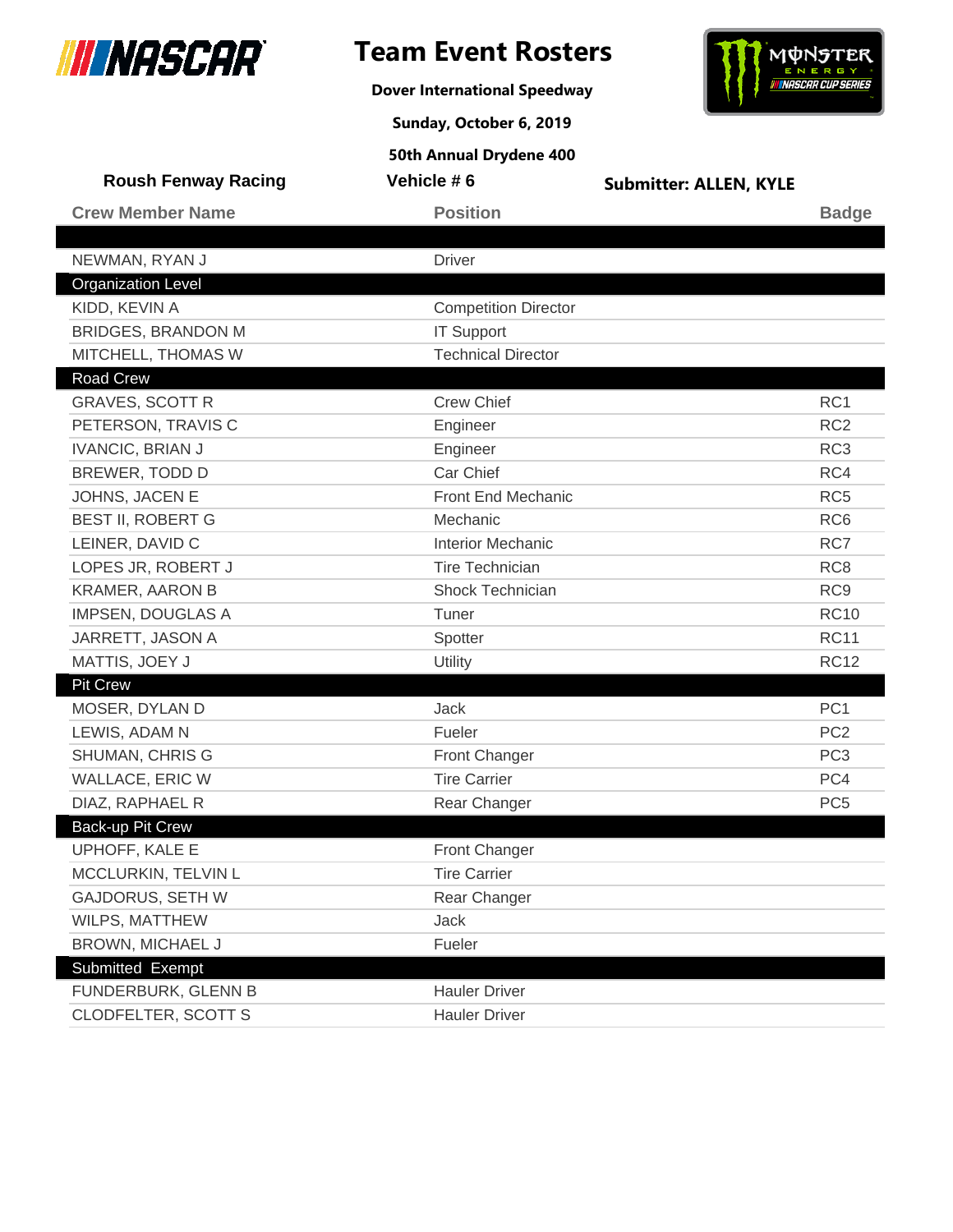

**Dover International Speedway**



**Sunday, October 6, 2019**

| <b>Crew Member Name</b><br><b>Position</b><br><b>Badge</b><br>SORENSON, REED R<br><b>Driver</b><br><b>Organization Level</b><br><b>EGGLESTON, SCOTT S</b><br><b>Competition Director</b><br><b>Road Crew</b><br><b>Crew Chief</b><br>RC <sub>1</sub><br><b>BALDWIN, TOMMY S</b><br>Car Chief<br>RC <sub>2</sub><br>COLBERT, JOHN T<br>RC <sub>3</sub><br>LABRETONE, MARK J<br><b>Interior Mechanic</b><br>SUDDETH, FOREST F<br>RC4<br>Underneath Mechanic<br>DIXON, GLENN J<br><b>Tire Technician</b><br>RC <sub>5</sub><br>RC <sub>6</sub><br>MELANSON, JEFF P<br>Tuner<br>RC7<br>CAMPBELL, JOE A<br>Spotter<br><b>GARDNER JR, BUGS W</b><br>Tuner<br><b>RC10</b><br>Pit Crew<br>PC <sub>1</sub><br>NANTUNA, RYAN T<br>Front Changer<br><b>Tire Carrier</b><br>PC <sub>2</sub><br>MCALISTER, ZAC Z<br>PC <sub>3</sub><br><b>BROWNE, CHARLES</b><br>Rear Changer |
|------------------------------------------------------------------------------------------------------------------------------------------------------------------------------------------------------------------------------------------------------------------------------------------------------------------------------------------------------------------------------------------------------------------------------------------------------------------------------------------------------------------------------------------------------------------------------------------------------------------------------------------------------------------------------------------------------------------------------------------------------------------------------------------------------------------------------------------------------------------|
|                                                                                                                                                                                                                                                                                                                                                                                                                                                                                                                                                                                                                                                                                                                                                                                                                                                                  |
|                                                                                                                                                                                                                                                                                                                                                                                                                                                                                                                                                                                                                                                                                                                                                                                                                                                                  |
|                                                                                                                                                                                                                                                                                                                                                                                                                                                                                                                                                                                                                                                                                                                                                                                                                                                                  |
|                                                                                                                                                                                                                                                                                                                                                                                                                                                                                                                                                                                                                                                                                                                                                                                                                                                                  |
|                                                                                                                                                                                                                                                                                                                                                                                                                                                                                                                                                                                                                                                                                                                                                                                                                                                                  |
|                                                                                                                                                                                                                                                                                                                                                                                                                                                                                                                                                                                                                                                                                                                                                                                                                                                                  |
|                                                                                                                                                                                                                                                                                                                                                                                                                                                                                                                                                                                                                                                                                                                                                                                                                                                                  |
|                                                                                                                                                                                                                                                                                                                                                                                                                                                                                                                                                                                                                                                                                                                                                                                                                                                                  |
|                                                                                                                                                                                                                                                                                                                                                                                                                                                                                                                                                                                                                                                                                                                                                                                                                                                                  |
|                                                                                                                                                                                                                                                                                                                                                                                                                                                                                                                                                                                                                                                                                                                                                                                                                                                                  |
|                                                                                                                                                                                                                                                                                                                                                                                                                                                                                                                                                                                                                                                                                                                                                                                                                                                                  |
|                                                                                                                                                                                                                                                                                                                                                                                                                                                                                                                                                                                                                                                                                                                                                                                                                                                                  |
|                                                                                                                                                                                                                                                                                                                                                                                                                                                                                                                                                                                                                                                                                                                                                                                                                                                                  |
|                                                                                                                                                                                                                                                                                                                                                                                                                                                                                                                                                                                                                                                                                                                                                                                                                                                                  |
|                                                                                                                                                                                                                                                                                                                                                                                                                                                                                                                                                                                                                                                                                                                                                                                                                                                                  |
|                                                                                                                                                                                                                                                                                                                                                                                                                                                                                                                                                                                                                                                                                                                                                                                                                                                                  |
|                                                                                                                                                                                                                                                                                                                                                                                                                                                                                                                                                                                                                                                                                                                                                                                                                                                                  |
|                                                                                                                                                                                                                                                                                                                                                                                                                                                                                                                                                                                                                                                                                                                                                                                                                                                                  |
| PC4<br>CARNEY, JABARIK<br>Jack                                                                                                                                                                                                                                                                                                                                                                                                                                                                                                                                                                                                                                                                                                                                                                                                                                   |
| NODINE, WESLEY T<br>PC <sub>5</sub><br>Fueler                                                                                                                                                                                                                                                                                                                                                                                                                                                                                                                                                                                                                                                                                                                                                                                                                    |
| Back-up Pit Crew                                                                                                                                                                                                                                                                                                                                                                                                                                                                                                                                                                                                                                                                                                                                                                                                                                                 |
| <b>GEITER, JEREMY A</b><br>Front Changer                                                                                                                                                                                                                                                                                                                                                                                                                                                                                                                                                                                                                                                                                                                                                                                                                         |
| <b>Tire Carrier</b><br>MCALISTER, ZAC Z                                                                                                                                                                                                                                                                                                                                                                                                                                                                                                                                                                                                                                                                                                                                                                                                                          |
| <b>BRADEN, JORDY R</b><br>Rear Changer                                                                                                                                                                                                                                                                                                                                                                                                                                                                                                                                                                                                                                                                                                                                                                                                                           |
| Jack<br>SMITH, DEANDRE M                                                                                                                                                                                                                                                                                                                                                                                                                                                                                                                                                                                                                                                                                                                                                                                                                                         |
| <b>GARDNER JR, BUGS W</b><br>Fueler                                                                                                                                                                                                                                                                                                                                                                                                                                                                                                                                                                                                                                                                                                                                                                                                                              |
| Submitted Exempt                                                                                                                                                                                                                                                                                                                                                                                                                                                                                                                                                                                                                                                                                                                                                                                                                                                 |
| CHAREST, DAVID A<br><b>Hauler Driver</b>                                                                                                                                                                                                                                                                                                                                                                                                                                                                                                                                                                                                                                                                                                                                                                                                                         |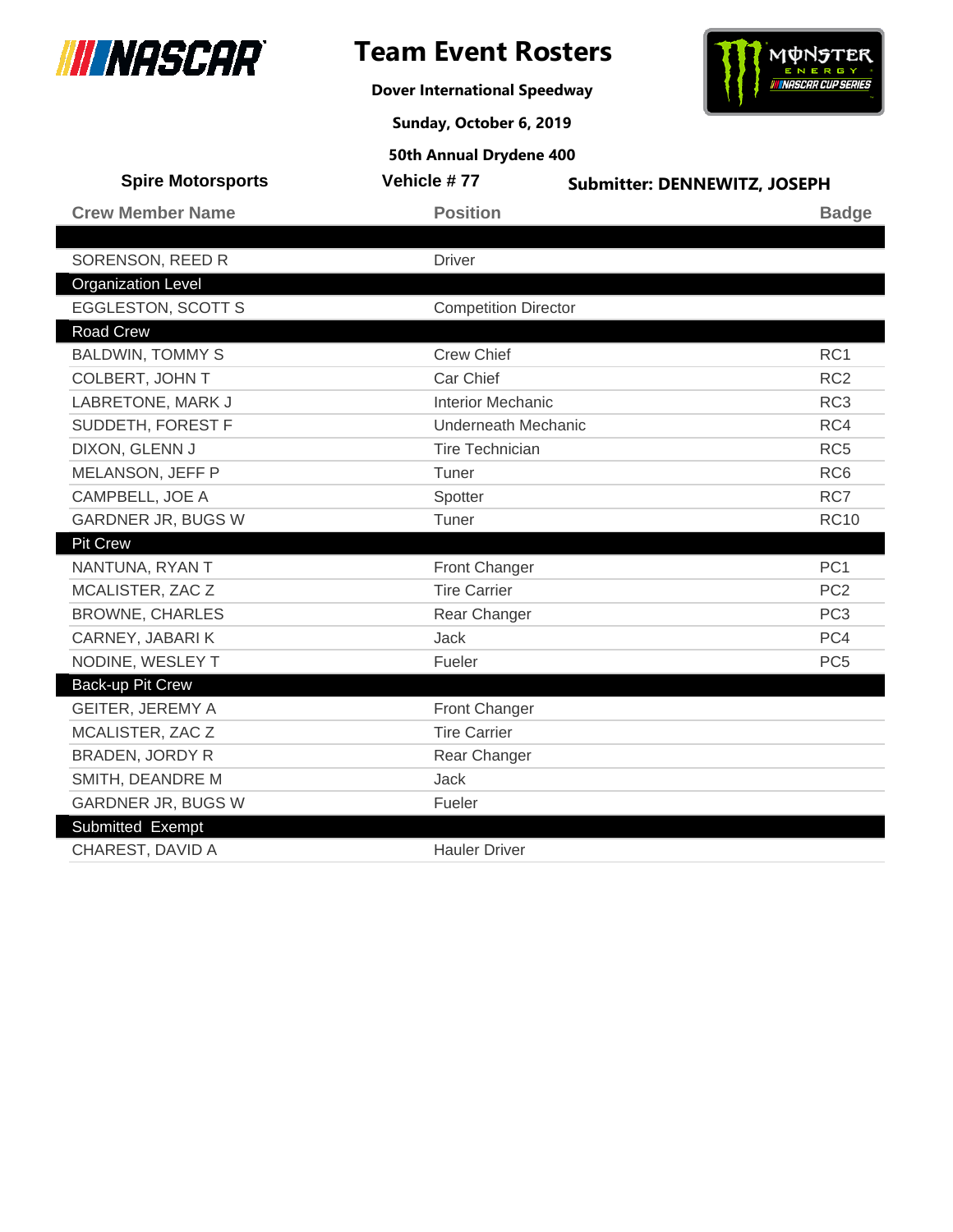

**Dover International Speedway**



**Sunday, October 6, 2019**

| <b>Richard Childress Racing</b> | Vehicle #8                   | <b>Submitter: MCDANIEL, LAURA</b> |
|---------------------------------|------------------------------|-----------------------------------|
| <b>Crew Member Name</b>         | <b>Position</b>              | <b>Badge</b>                      |
| HEMRIC, DANIEL                  | <b>Driver</b>                |                                   |
| <b>Organization Level</b>       |                              |                                   |
| <b>WARREN, ERIC S</b>           | <b>Technical Director</b>    |                                   |
| <b>WRIGHT, RAY P</b>            | Pit Coach                    |                                   |
| <b>GREER, SHANE S</b>           |                              |                                   |
| Road Crew                       | <b>IT Support</b>            |                                   |
| LAMBERT, LUKE A                 | <b>Crew Chief</b>            | RC <sub>1</sub>                   |
| NESTLERODE, DARIN P             | Car Chief                    | RC <sub>2</sub>                   |
| EFLAND III, DANNY D             |                              | RC <sub>3</sub>                   |
| BLASCO-FIGUEROA, JOSE R         | Engineer                     | RC4                               |
|                                 | Engineer<br>Shock Technician | RC <sub>5</sub>                   |
| <b>GUTEKUNST, MARK W</b>        | Tuner                        | RC <sub>6</sub>                   |
| LOMBARDI, MATTHEW F             | <b>Interior Mechanic</b>     | RC7                               |
| TIGERT, CHAD W                  |                              |                                   |
| WIDENER, SCOTT E                | Underneath Mechanic          | RC <sub>8</sub>                   |
| <b>KERN, LOREN M</b>            | Front End Mechanic           | RC <sub>9</sub>                   |
| <b>BENDER, JAMES J</b>          | <b>Tire Technician</b>       | <b>RC10</b>                       |
| KELLEY, KYLE W                  | Utility                      | <b>RC11</b>                       |
| OSBORNE, CHRIS W                | Spotter                      | <b>RC12</b>                       |
| <b>Pit Crew</b>                 |                              | PC <sub>1</sub>                   |
| MASTERSON, CHASE                | <b>Front Changer</b>         |                                   |
| HOLCOMB, JEREMY D               | <b>Tire Carrier</b>          | PC <sub>2</sub>                   |
| BOTTLEMY, BRIAN M               | Rear Changer                 | PC <sub>3</sub>                   |
| PAIGE, JORDAN A                 | Jack                         | PC4                               |
| ABNEY, SAM T                    | Fueler                       | PC <sub>5</sub>                   |
| Back-up Pit Crew                |                              |                                   |
| GUTEKUNST, MARK W               | Fueler                       |                                   |
| ABNEY, SAM T                    | Jack                         |                                   |
| LADYGA, TIMOTHY S               | Rear Changer                 |                                   |
| <b>WALLS, CURTIS M</b>          | <b>Tire Carrier</b>          |                                   |
| Submitted Exempt                |                              |                                   |
| CRAVEN, JEFF L                  | <b>Hauler Driver</b>         |                                   |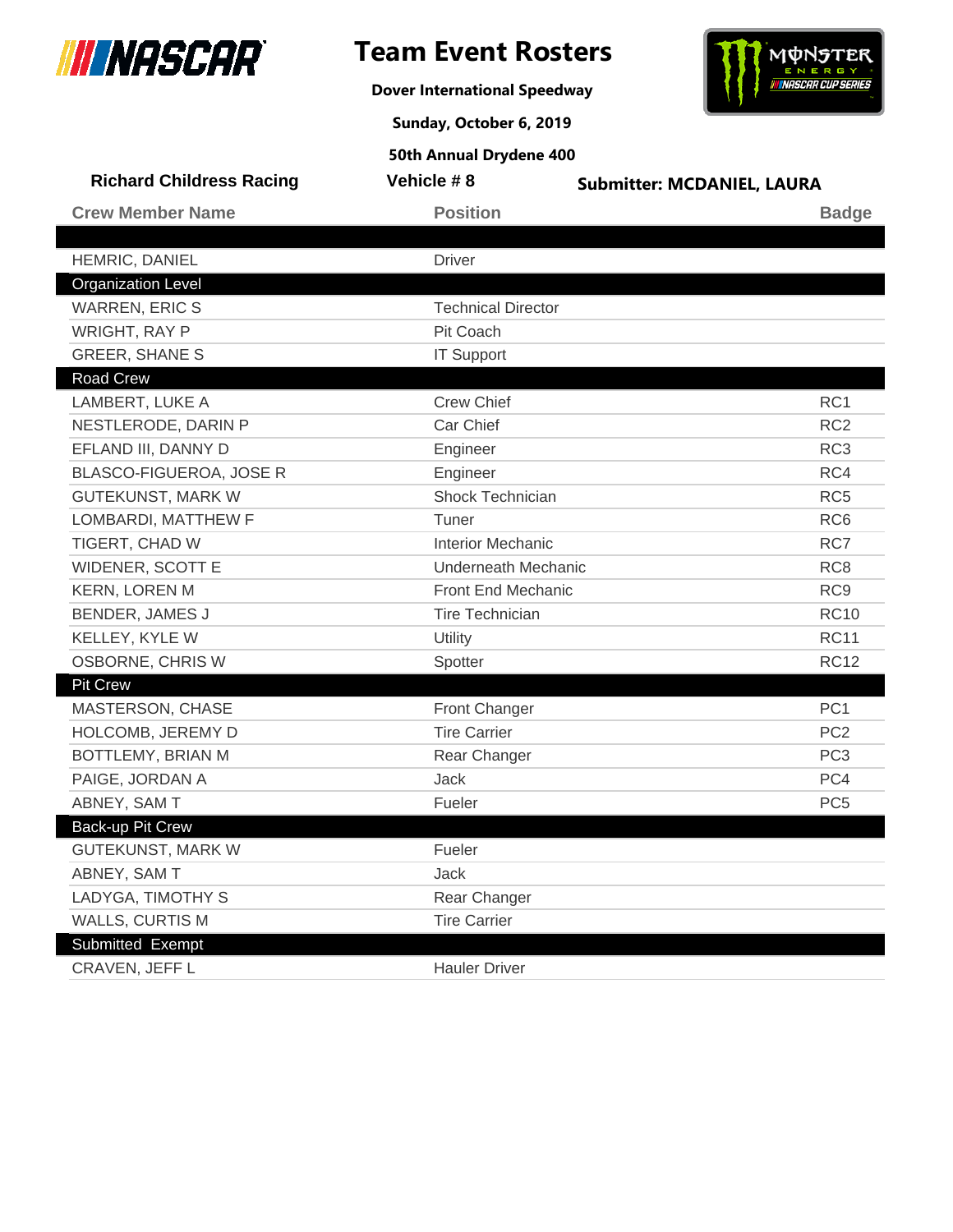

**Dover International Speedway**



**Sunday, October 6, 2019**

| <b>Hendrick Motorsports</b> | Vehicle #88                 | <b>Submitter: LANDIS, MICHAEL</b> |
|-----------------------------|-----------------------------|-----------------------------------|
| <b>Crew Member Name</b>     | <b>Position</b>             | <b>Badge</b>                      |
|                             |                             |                                   |
| BOWMAN, ALEX M              | <b>Driver</b>               |                                   |
| <b>Organization Level</b>   |                             |                                   |
| ANDREWS, JEFF J             | <b>Competition Director</b> |                                   |
| <b>GRUBB, DARIAN K</b>      | <b>Technical Director</b>   |                                   |
| WALSH, BRIAN                | <b>IT Support</b>           |                                   |
| <b>COCHRAN, MATTHEW L</b>   | <b>IT Support</b>           |                                   |
| <b>Road Crew</b>            |                             |                                   |
| <b>IVES, GREG S</b>         | <b>Crew Chief</b>           | RC <sub>1</sub>                   |
| O'BRIEN, TIM M              | Engineer                    | RC <sub>2</sub>                   |
| HILLENBURG, CASEY           | Engineer                    | RC <sub>3</sub>                   |
| KONETSKI, AUSTIN R          | Car Chief                   | RC4                               |
| TIMM, COLE A                | <b>Underneath Mechanic</b>  | RC <sub>5</sub>                   |
| SEAMANS, ANDREW             | <b>Interior Mechanic</b>    | RC <sub>6</sub>                   |
| SEITZINGER, JASON B         | <b>Shock Technician</b>     | RC7                               |
| RAYNOR, STEPHEN D           | Tuner                       | RC <sub>8</sub>                   |
| HAMLIN, KEVIN K             | Spotter                     | RC <sub>9</sub>                   |
| GARDNER, RAY J              | <b>Tire Technician</b>      | <b>RC10</b>                       |
| JOHNSON, CALE D             | Front End Mechanic          | <b>RC11</b>                       |
| CARVIN, JONATHAN F          | Pit Coach                   | <b>RC12</b>                       |
| <b>Pit Crew</b>             |                             |                                   |
| LINEBACK, DUSTIN            | Jack                        | PC <sub>1</sub>                   |
| DELRICCO, DEVIN A           | Rear Changer                | PC <sub>2</sub>                   |
| BRZOZOWSKI, SCOTT A         | Front Changer               | PC <sub>3</sub>                   |
| HARRELL, WILLIAM            | <b>Tire Carrier</b>         | PC4                               |
| CONLEY, JACOB D             | Fueler                      | PC <sub>5</sub>                   |
| Back-up Pit Crew            |                             |                                   |
| TASSER, DONNIE F            | Front Changer               |                                   |
| STALLINGS, ALLEN A          | <b>Tire Carrier</b>         |                                   |
| TEAGUE, CALVIN              | Rear Changer                |                                   |
| TUDOR, KYLE                 | Jack                        |                                   |
| HARDER, BRANDON D           | Fueler                      |                                   |
| Submitted Exempt            |                             |                                   |
| QUILLAN, ANDY D             | <b>Hauler Driver</b>        |                                   |
| DENTON, SCOTT S             | <b>Hauler Driver</b>        |                                   |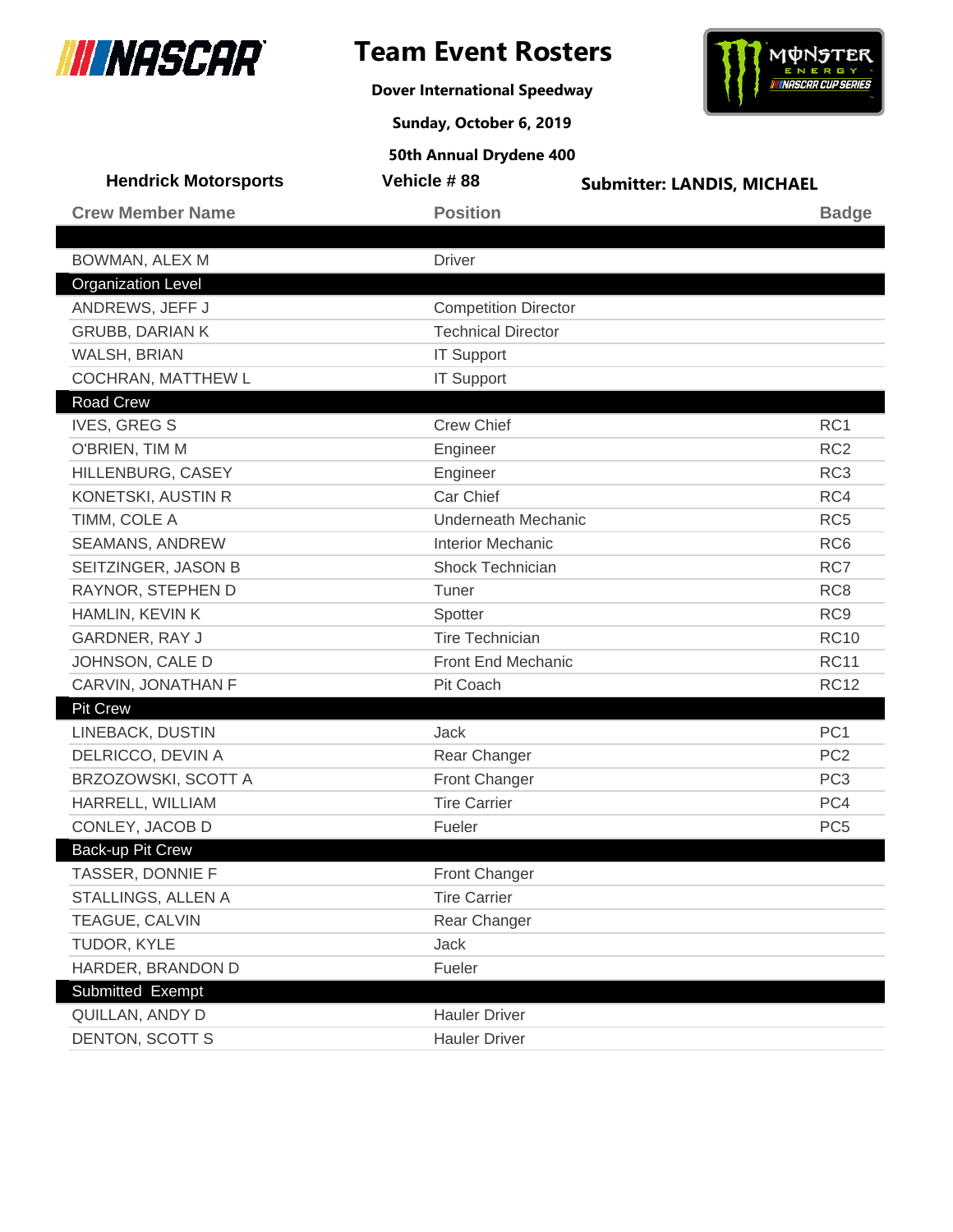

**Dover International Speedway**



**Sunday, October 6, 2019**

| <b>Hendrick Motorsports</b> | Vehicle #9                  | <b>Submitter: LANDIS, MICHAEL</b> |  |
|-----------------------------|-----------------------------|-----------------------------------|--|
| <b>Crew Member Name</b>     | <b>Position</b>             | <b>Badge</b>                      |  |
|                             |                             |                                   |  |
| ELLIOTT, CHASE C            | <b>Driver</b>               |                                   |  |
| <b>Organization Level</b>   |                             |                                   |  |
| ANDREWS, JEFF J             | <b>Competition Director</b> |                                   |  |
| <b>GRUBB, DARIAN K</b>      | <b>Technical Director</b>   |                                   |  |
| WALSH, BRIAN                | <b>IT Support</b>           |                                   |  |
| COCHRAN, MATTHEW L          | <b>IT Support</b>           |                                   |  |
| <b>Road Crew</b>            |                             |                                   |  |
| <b>GUSTAFSON, ALAN A</b>    | <b>Crew Chief</b>           | RC <sub>1</sub>                   |  |
| GRAY, TOM J                 | Engineer                    | RC <sub>2</sub>                   |  |
| BARNDT, MATT D              | Engineer                    | RC <sub>3</sub>                   |  |
| KIRK, JOSH P                | Car Chief                   | RC4                               |  |
| RUNGE, BEN W                | <b>Underneath Mechanic</b>  | RC <sub>5</sub>                   |  |
| CARBER, MICHAEL H           | Front End Mechanic          | RC <sub>6</sub>                   |  |
| HONAN, SCOTT P              | <b>Interior Mechanic</b>    | RC7                               |  |
| JENNINGS, MASON W           | <b>Tire Technician</b>      | RC <sub>8</sub>                   |  |
| <b>BOVE, ANTHONY F</b>      | Tuner                       | RC <sub>9</sub>                   |  |
| <b>GOLDER, CHRISL</b>       | Shock Technician            | <b>RC10</b>                       |  |
| D'HONDT, EDDIE J            | Spotter                     | <b>RC11</b>                       |  |
| TIMM, MURRAY A              | Utility                     | <b>RC12</b>                       |  |
| <b>Pit Crew</b>             |                             |                                   |  |
| O'DELL, NICK W              | Front Changer               | PC <sub>1</sub>                   |  |
| AVRIT, CHAD A               | Rear Changer                | PC <sub>2</sub>                   |  |
| ERSPAMER, JARED             | <b>Tire Carrier</b>         | PC <sub>3</sub>                   |  |
| <b>SEMKE, TYLER</b>         | Jack                        | PC4                               |  |
| <b>GIANNINOTO, JOHN S</b>   | Fueler                      | PC <sub>5</sub>                   |  |
| Back-up Pit Crew            |                             |                                   |  |
| TASSER, DONNIE F            | Front Changer               |                                   |  |
| STALLINGS, ALLEN A          | <b>Tire Carrier</b>         |                                   |  |
| TEAGUE, CALVIN              | Rear Changer                |                                   |  |
| TUDOR, KYLE                 | Jack                        |                                   |  |
| HARDER, BRANDON D           | Fueler                      |                                   |  |
| Submitted Exempt            |                             |                                   |  |
| EDLER, HEATH R              | <b>Hauler Driver</b>        |                                   |  |
| OTT, DAVID R                | <b>Hauler Driver</b>        |                                   |  |